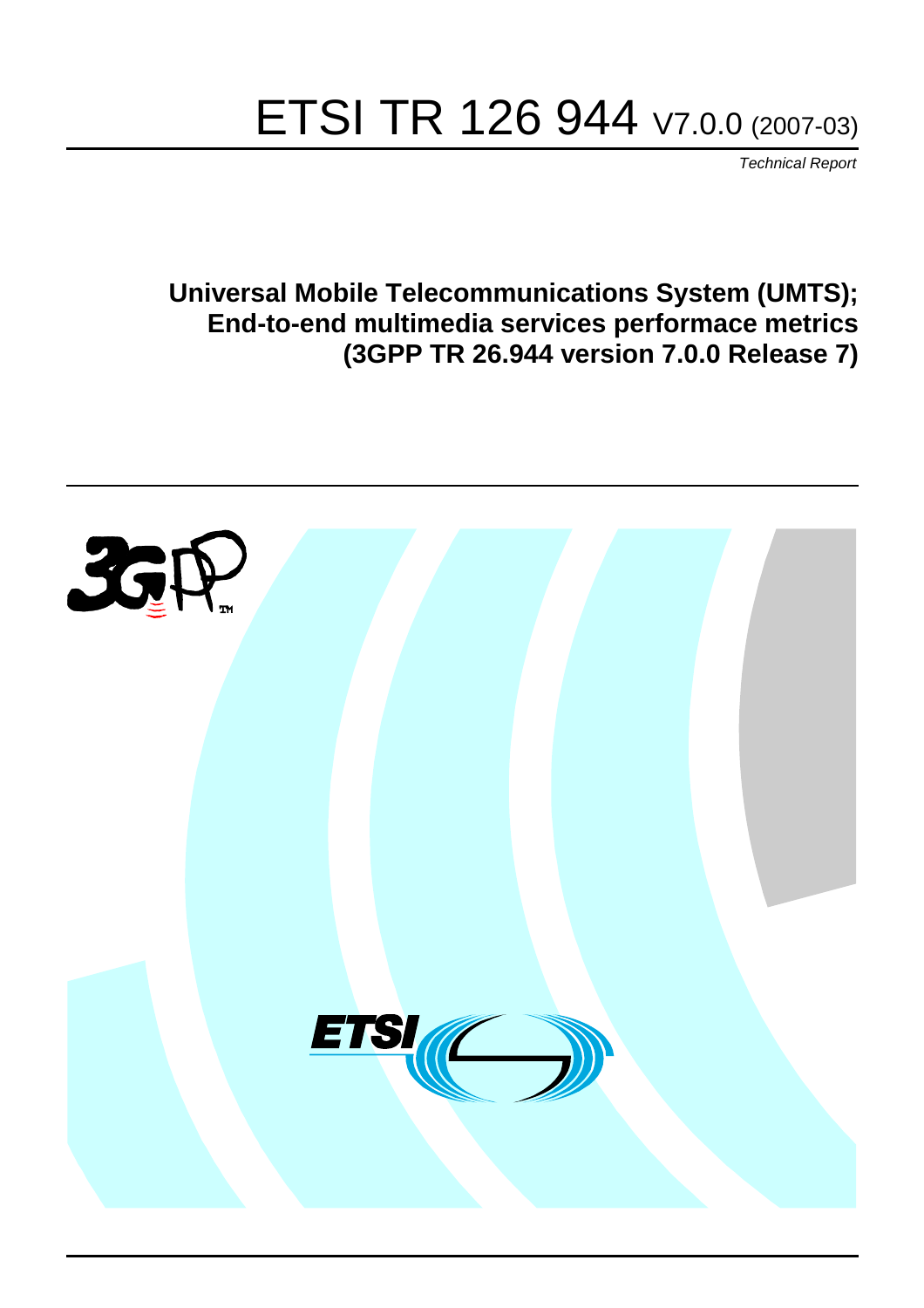Reference DTR/TSGS-0426944v700

> Keywords UMTS

#### *ETSI*

#### 650 Route des Lucioles F-06921 Sophia Antipolis Cedex - FRANCE

Tel.: +33 4 92 94 42 00 Fax: +33 4 93 65 47 16

Siret N° 348 623 562 00017 - NAF 742 C Association à but non lucratif enregistrée à la Sous-Préfecture de Grasse (06) N° 7803/88

#### *Important notice*

Individual copies of the present document can be downloaded from: [http://www.etsi.org](http://www.etsi.org/)

The present document may be made available in more than one electronic version or in print. In any case of existing or perceived difference in contents between such versions, the reference version is the Portable Document Format (PDF). In case of dispute, the reference shall be the printing on ETSI printers of the PDF version kept on a specific network drive within ETSI Secretariat.

Users of the present document should be aware that the document may be subject to revision or change of status. Information on the current status of this and other ETSI documents is available at <http://portal.etsi.org/tb/status/status.asp>

If you find errors in the present document, please send your comment to one of the following services: [http://portal.etsi.org/chaircor/ETSI\\_support.asp](http://portal.etsi.org/chaircor/ETSI_support.asp)

#### *Copyright Notification*

No part may be reproduced except as authorized by written permission. The copyright and the foregoing restriction extend to reproduction in all media.

> © European Telecommunications Standards Institute 2007. All rights reserved.

**DECT**TM, **PLUGTESTS**TM and **UMTS**TM are Trade Marks of ETSI registered for the benefit of its Members. **TIPHON**TM and the **TIPHON logo** are Trade Marks currently being registered by ETSI for the benefit of its Members. **3GPP**TM is a Trade Mark of ETSI registered for the benefit of its Members and of the 3GPP Organizational Partners.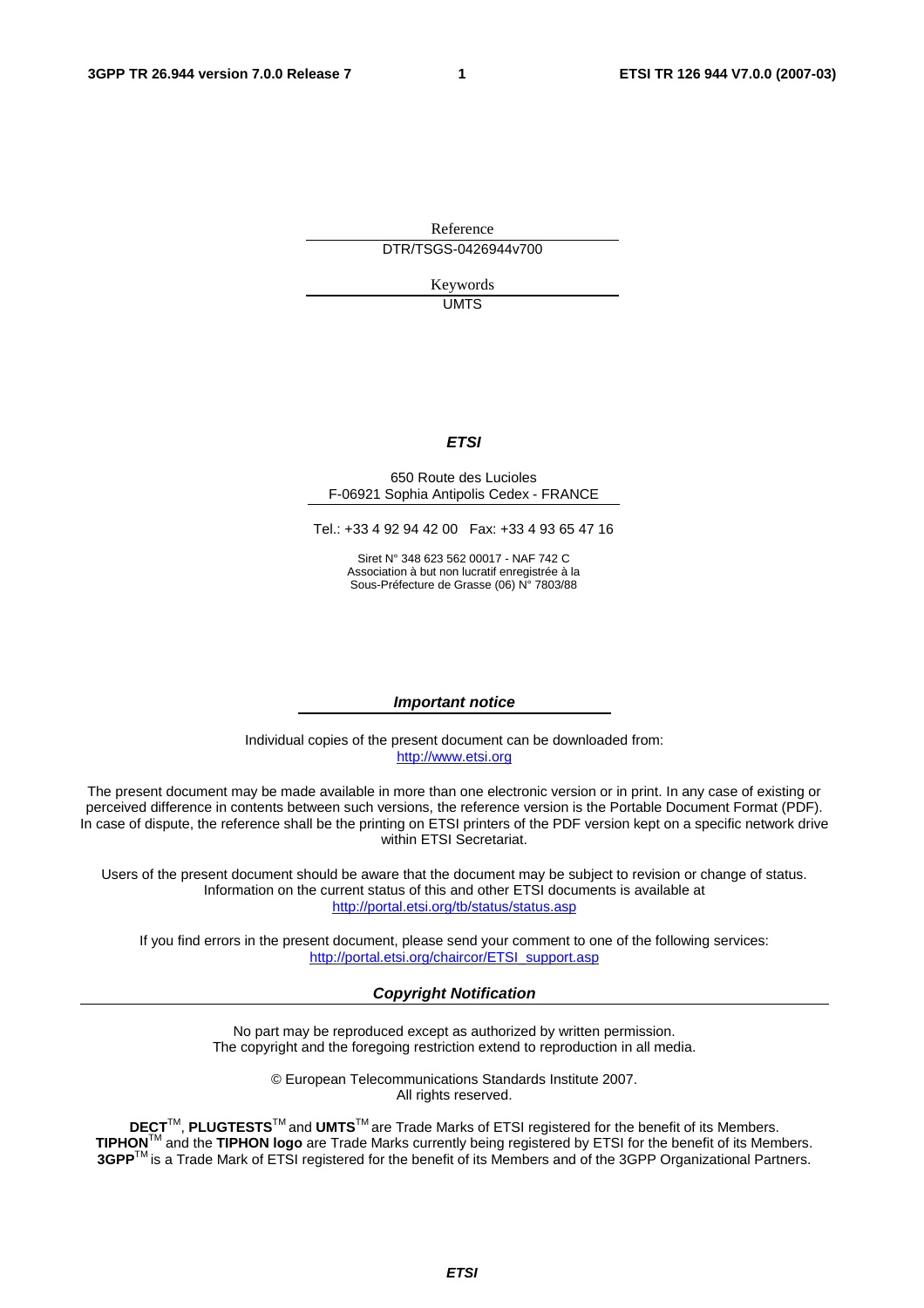# Intellectual Property Rights

IPRs essential or potentially essential to the present document may have been declared to ETSI. The information pertaining to these essential IPRs, if any, is publicly available for **ETSI members and non-members**, and can be found in ETSI SR 000 314: *"Intellectual Property Rights (IPRs); Essential, or potentially Essential, IPRs notified to ETSI in respect of ETSI standards"*, which is available from the ETSI Secretariat. Latest updates are available on the ETSI Web server ([http://webapp.etsi.org/IPR/home.asp\)](http://webapp.etsi.org/IPR/home.asp).

Pursuant to the ETSI IPR Policy, no investigation, including IPR searches, has been carried out by ETSI. No guarantee can be given as to the existence of other IPRs not referenced in ETSI SR 000 314 (or the updates on the ETSI Web server) which are, or may be, or may become, essential to the present document.

# Foreword

This Technical Report (TR) has been produced by ETSI 3rd Generation Partnership Project (3GPP).

The present document may refer to technical specifications or reports using their 3GPP identities, UMTS identities or GSM identities. These should be interpreted as being references to the corresponding ETSI deliverables.

The cross reference between GSM, UMTS, 3GPP and ETSI identities can be found under [http://webapp.etsi.org/key/queryform.asp.](http://webapp.etsi.org/key/queryform.asp)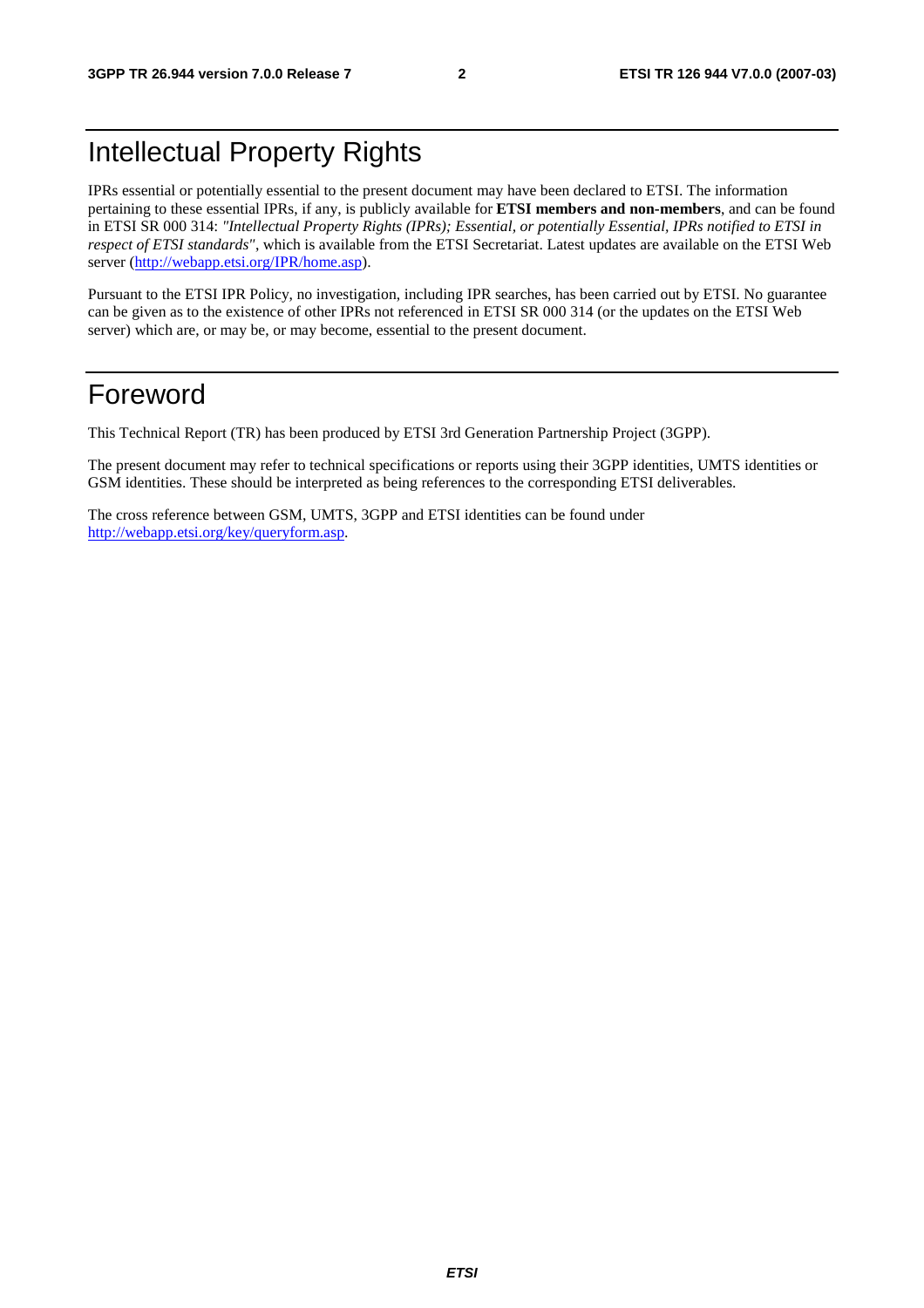$\mathbf{3}$ 

# Contents

| 1            |  |  |  |
|--------------|--|--|--|
|              |  |  |  |
| 2            |  |  |  |
| 3            |  |  |  |
| 4            |  |  |  |
| 4.1          |  |  |  |
| 4.2          |  |  |  |
| 4.3          |  |  |  |
| 4.4          |  |  |  |
| 5            |  |  |  |
| 5.1          |  |  |  |
| 5.2          |  |  |  |
| 5.3          |  |  |  |
| 5.4          |  |  |  |
| 5.5<br>5.6   |  |  |  |
| 5.7          |  |  |  |
| 5.8          |  |  |  |
| 5.9          |  |  |  |
| 5.10         |  |  |  |
| 5.11         |  |  |  |
| 5.12         |  |  |  |
| 5.13         |  |  |  |
| 5.14         |  |  |  |
| 6            |  |  |  |
| 6.1          |  |  |  |
| 6.2          |  |  |  |
| 6.2.1        |  |  |  |
| 6.2.2        |  |  |  |
| 6.2.3<br>6.3 |  |  |  |
| 6.3.1        |  |  |  |
| 6.3.2        |  |  |  |
| 6.3.3        |  |  |  |
| 6.4          |  |  |  |
| 6.4.1        |  |  |  |
| 6.4.2        |  |  |  |
| 6.4.3        |  |  |  |
| 6.5          |  |  |  |
| 6.5.1        |  |  |  |
| 6.5.2        |  |  |  |
| 6.5.3<br>6.6 |  |  |  |
| 6.6.1        |  |  |  |
| 6.6.2        |  |  |  |
| 6.6.3        |  |  |  |
| 6.7          |  |  |  |
| 6.7.1        |  |  |  |
| 6.7.2        |  |  |  |
| 6.7.3        |  |  |  |
| 6.8          |  |  |  |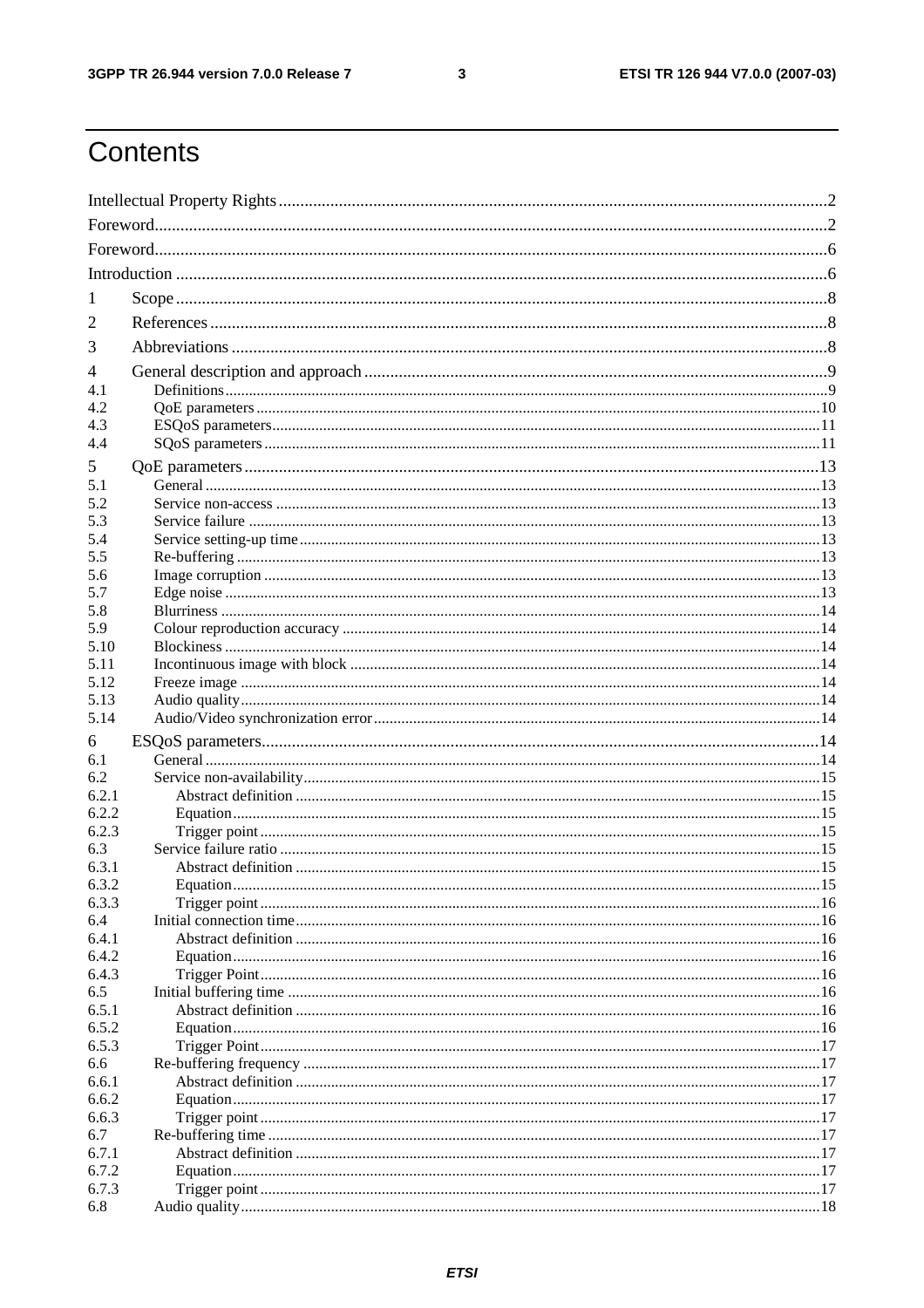#### $\overline{\mathbf{4}}$

| 6.8.1              |  |
|--------------------|--|
| 6.8.2              |  |
| 6.8.3              |  |
| 6.9                |  |
| 6.9.1              |  |
| 6.9.2              |  |
| 6.9.3              |  |
| 6.10               |  |
| 6.10.1             |  |
| 6.10.2             |  |
| 6.10.3             |  |
| 6.11               |  |
| 6.11.1             |  |
| 6.11.2             |  |
| 6.11.3             |  |
| 7                  |  |
| 7.1                |  |
| 7.1.1              |  |
| 7.1.1.1            |  |
| 7.1.1.2            |  |
| 7.1.1.3            |  |
| 7.1.1.4            |  |
| 7.1.1.5            |  |
| 7.1.2              |  |
| 7.1.2.1            |  |
| 7.1.2.2            |  |
| 7.1.2.3            |  |
| 7.1.2.4            |  |
| 7.1.2.5            |  |
| 7.1.3              |  |
| 7.1.3.1            |  |
| 7.1.3.2            |  |
| 7.1.3.3            |  |
| 7.1.3.4<br>7.1.3.5 |  |
| 7.1.3.6            |  |
| 7.1.3.7            |  |
| 7.2                |  |
| 7.3                |  |
|                    |  |
| 8<br>8.1           |  |
| 8.2                |  |
| 8.3                |  |
| 8.4                |  |
| 8.5                |  |
|                    |  |
| Annex A:           |  |
| A.1                |  |
| A.2                |  |
| A.3                |  |
| A.4                |  |
| A.4.1              |  |
| A.4.1.1            |  |
| A.4.1.2            |  |
| A.4.2              |  |
| A.4.2.1            |  |
| A.4.2.2            |  |
| A.4.3              |  |
| A.4.3.1            |  |
| A.4.3.1.1          |  |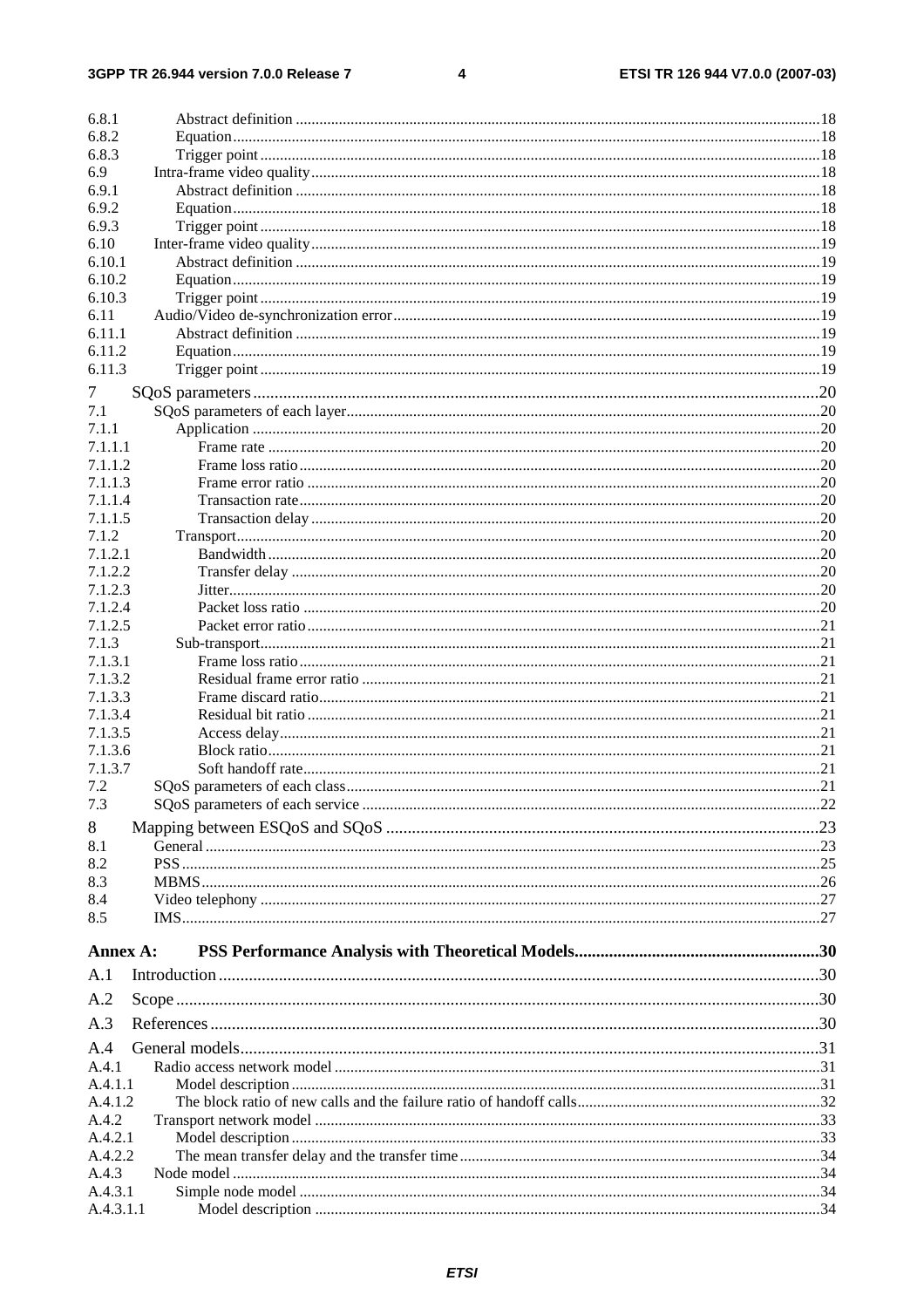#### $\overline{\mathbf{5}}$

| A.4.3.1.2           |  |
|---------------------|--|
| A.4.3.2             |  |
| A.4.3.2.1           |  |
| A.4.3.2.2           |  |
| A.5                 |  |
| A.5.1               |  |
| A.5.1.1             |  |
| A.5.1.2             |  |
| A.5.2               |  |
| A.5.2.1             |  |
| A.5.2.2             |  |
| A.5.3               |  |
| A.5.3.1             |  |
| A.5.3.2             |  |
| A.5.4               |  |
| A.5.4.1             |  |
| A.5.4.2             |  |
| A.5.5               |  |
| A.5.5.1             |  |
| A.5.5.2             |  |
| A.5.6               |  |
| A.5.6.1             |  |
| A.5.6.2             |  |
| <b>Annex B:</b>     |  |
| B.1                 |  |
|                     |  |
| Process 1.52<br>B.2 |  |
| B.2.1               |  |
| <b>B.2.2</b>        |  |
| B.3                 |  |
| <b>B.3.1</b>        |  |
| <b>B.3.2</b>        |  |
| Annex C:            |  |
|                     |  |
| C.1                 |  |
| C.2                 |  |
| C.3                 |  |
| C.3.1               |  |
| C.3.1.1             |  |
| C.3.1.2             |  |
| C.3.1.3             |  |
| C.3.1.4             |  |
| C.3.1.5             |  |
| C.3.2               |  |
| C.3.2.1             |  |
| C.3.2.2             |  |
| C.3.2.3             |  |
| C.4                 |  |
|                     |  |
| <b>Annex D:</b>     |  |
|                     |  |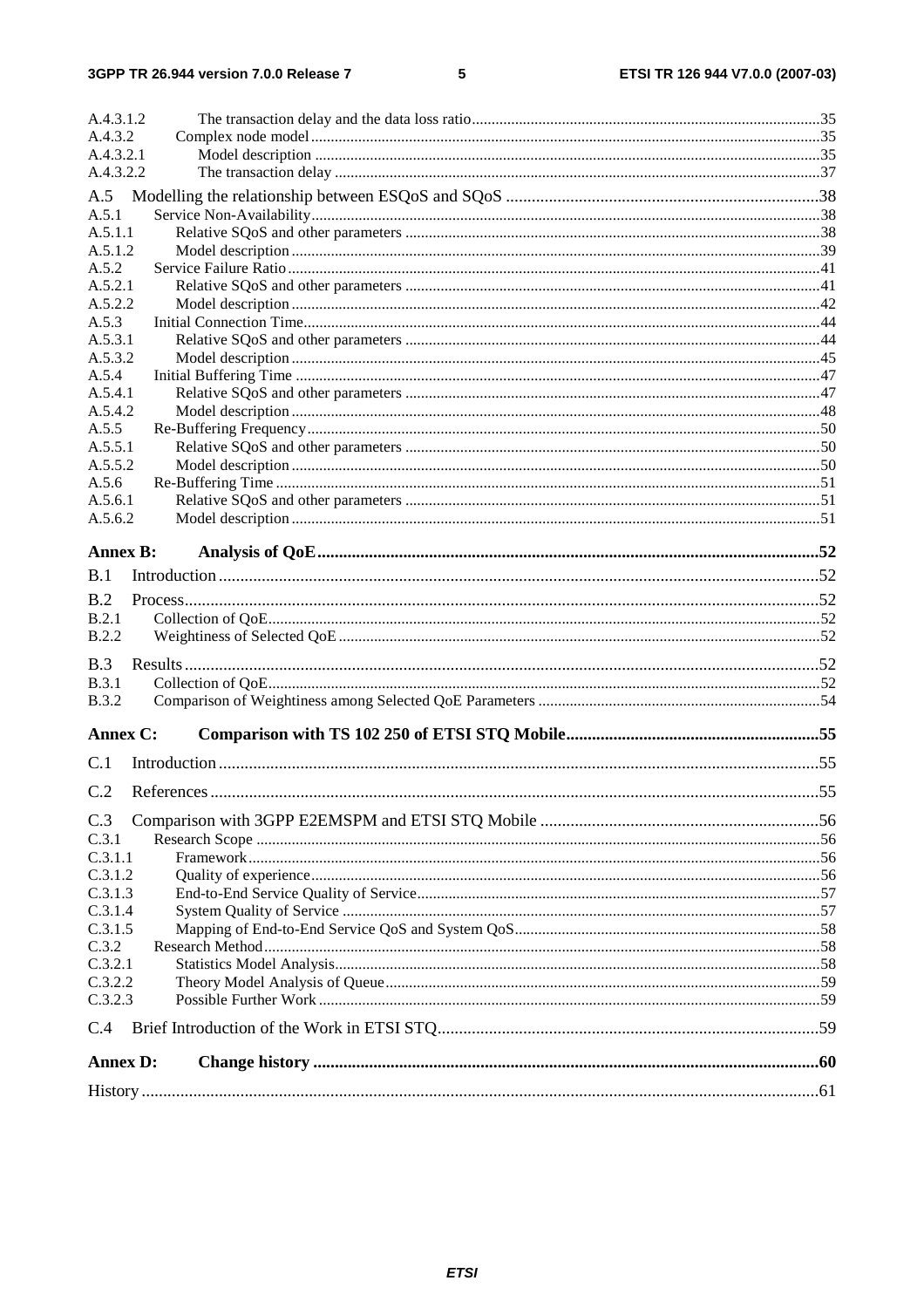## Foreword

This Technical Report has been produced by the 3GPP.

The contents of the present document are subject to continuing work within the TSG and may change following formal TSG approval. Should the TSG modify the contents of the present document, it will be re-released by the TSG with an identifying change of release date and an increase in version number as follows:

Version 3.y.z

where:

- x the first digit:
	- 1 presented to TSG for information;
	- 2 presented to TSG for approval;
	- 3 Indicates TSG approved document under change control.
- y the second digit is incremented for all changes of substance, i.e. technical enhancements, corrections, updates, etc.
- z the third digit is incremented when editorial only changes have been incorporated in the specification;

# Introduction

The Quality of Experience (QoE), End-to-end Service Quality of Service (ESQoS) and System Quality of Service (SQoS) are important factors when introducing services to customers. When the next releases of 3G are launched to the mass market, several new mobile telecommunication multimedia services will be introduced to the general public. It is essential that a high quality if service is experienced by the user of these new 3G services in order to promote the idea of 3G as a global all-purpose communication tool for millions of people with widespread availability of terminal equipment.

The possibility of using multimedia services via 3G in a practical and reliable manner is extremely important in the near future. For these new services, it is certain that a much larger amount of traffic is generated between mobile terminals and services, i.e. traffic within 3G networks and between 3G networks and other networks will be higher than has been the case to date. This gives more importance to service quality requirements.

End-to-end multimedia service performance metrics are proposed to make it possible for operators, device provider and service providers to more conveniently evaluate their service quality as perceived by end-users. This includes:

- Definition of the performance characteristics that have most relevance to end users (the 'Quality of Experience' or QoE).
- Definition of the mapping between QoE and end-to-end service measured characteristics (the ESQoS), and mapping between ESQoS and service specific characteristics (the SQoS).

In the present document a top-down approach is used to illustrate the framework of all metrics.

The present document gives metrics of the end-to-end multimedia service performance on 3G networks that support PSS, PSC, video telephony, MBMS and IMS services, etc.

QoE parameters describe the end-to-end quality as experienced by the end users. These are difficult to measure and quantify.

SQoS parameters are metrics that are close related to the network status, and defined from the viewpoint of the service provider rather than the service user. SQoS parameters can be viewed as the inherent attributes of the networks, which are important in guaranteeing QoE requirements of the users.

ESQoS parameters describe the QoS of the end-to-end service. They are obtained directly from the QoE parameters by mapping them into parameters more relevant to operators, service providers and service providers.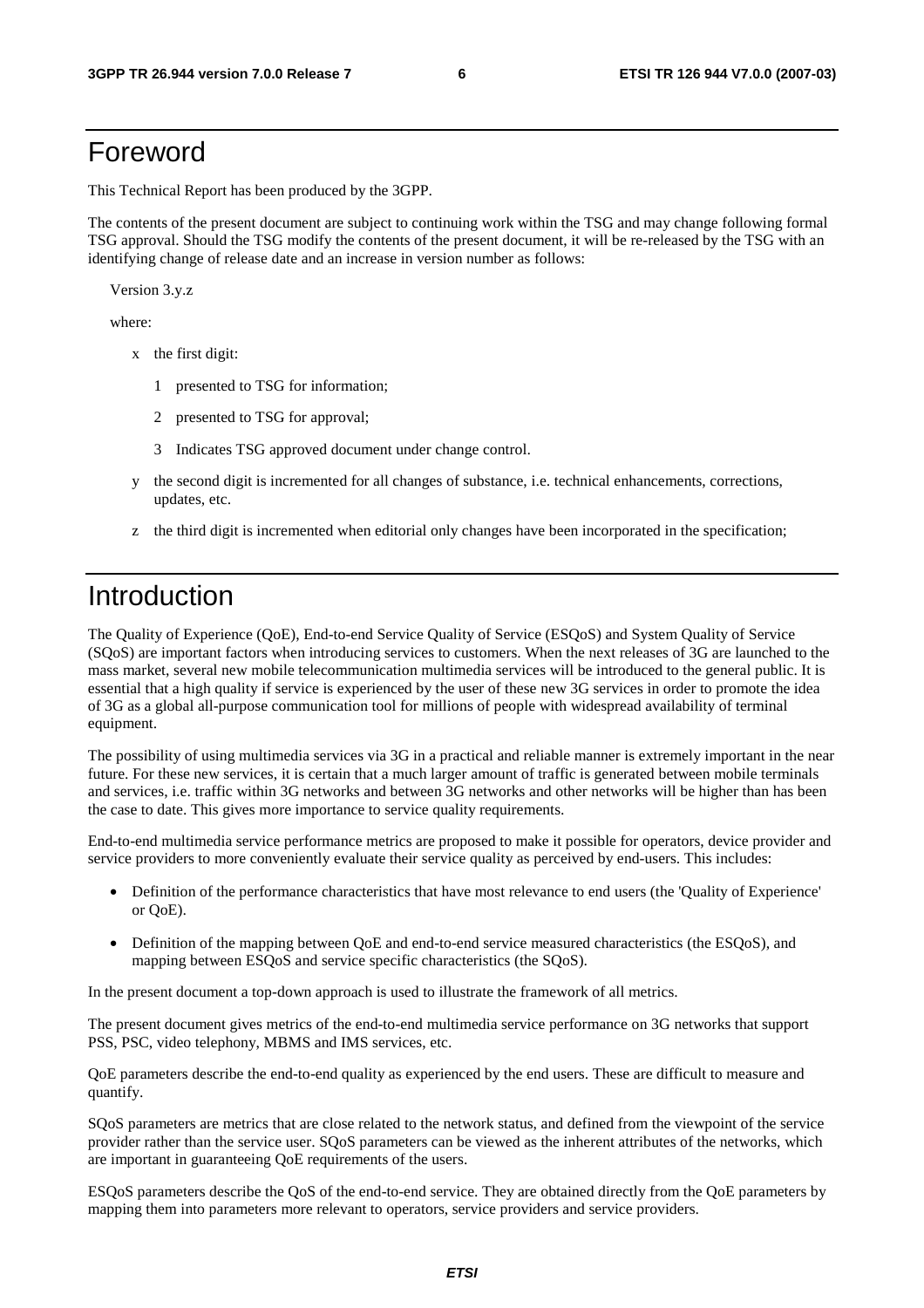In Annex A, PSS is taken as an example; several general models looking at different part of network are given. A mapping between QoE, ESQoS and SQoS is given using a mathematical approach, which defines a dimensioned relationship between user experiences and lower tiers of network performance.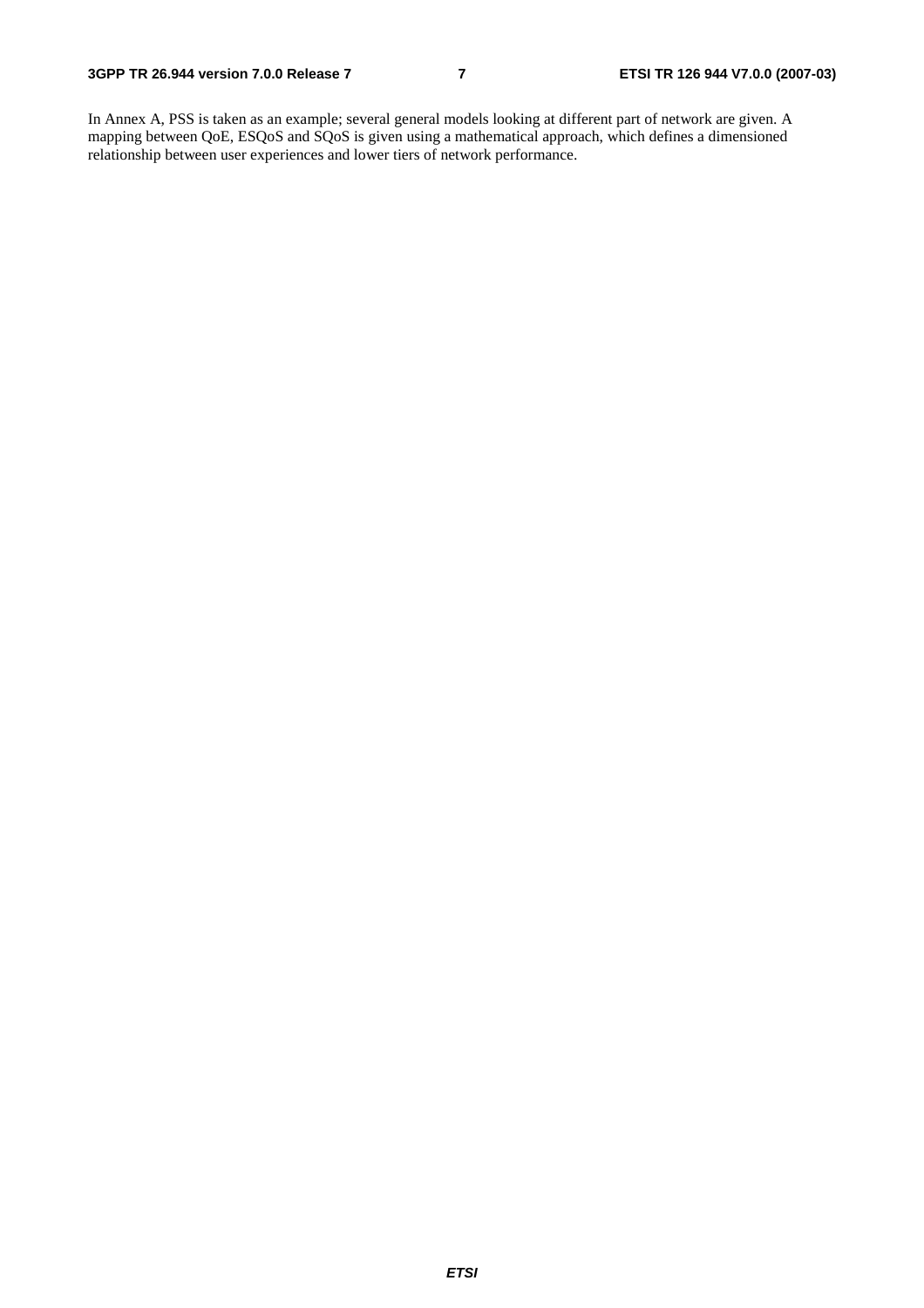## 1 Scope

The present document describes and defines performance metrics for popular multimedia services in 3G networks, including packed-switched streaming service (PSS), multimedia broadcast multicast service (MBMS), video telephony (VT), and IP multimedia subsystem service (IMS). The present document has a top-down approach, which starts with the Quality of Experience (QoE) parameters and metrics, and then provides End-to-end Service QoS (ESQoS) and System Quality of Service (SQoS) parameters and metrics and mapping between these different layers.

# 2 References

The following documents contain provisions which, through reference in this text, constitute provisions of the present document.

- References are either specific (identified by date of publication, edition number, version number, etc.) or non-specific.
- For a specific reference, subsequent revisions do not apply.
- For a non-specific reference, the latest version applies. In the case of a reference to a 3GPP document (including a GSM document), a non-specific reference implicitly refers to the latest version of that document *in the same Release as the present document*.
- [1] 3GPP TS 23.107:"Technical Specification Group Services and System Aspects; Quality of Service (QoS) concept and architecture".
- [2] 3GPP TS 23.207:"Technical Specification Group Services and System Aspects; End-to-end Quality of Service (QoS) concept and architecture".
- [3] ETSI TS 102 250-2: "Speech Processing, Transmission and Quality Aspects (STQ);QoS aspects for popular services in GSM and 3G networks; Part 2: Definition of Quality of Service parameters and their computation".
- [4] IETF RFC 2679: "A One-way Delay Metric for IPPM".
- [5] IETF RFC 3133: "Terminology for Frame Relay Benchmarking".
- [6] ITU-R Recommendation BS.1387-1: "Method for objective measurements of perceived audio quality".
- [7] 3GPP TS 26.234: "Technical Specification Group Services and System Aspects; Transparent end-to-end Packet-switched Streaming Service (PSS); Protocols and codecs".
- [8] 3GPP TS 26.346: "Technical Specification Group Services and System Aspects; Multimedia Broadcast/Multicast Service (MBMS); Protocols and codecs".
- [9] ITU-T Recommendation P.10/G.100: "Vocabulary for performance and quality of service".

## 3 Abbreviations

For the purposes of the present document, the following abbreviations apply:

| AS                        | <b>Application Server</b>                   |
|---------------------------|---------------------------------------------|
| <b>BGCF</b>               | <b>Breakout Gateway Control Function</b>    |
| <b>BM-SC</b>              | <b>Broadcast-Multicast - Service Centre</b> |
| <b>CBC</b>                | <b>Cell Broadcast Centre</b>                |
| <b>CSCF</b>               | <b>Call Session Control Function</b>        |
| <b>DHCP</b>               | <b>Dynamic Host Configuration Protocol</b>  |
| <b>DNS</b>                | Domain Name System                          |
| <b>ESO</b> <sub>o</sub> S | End-to-end Service QoS                      |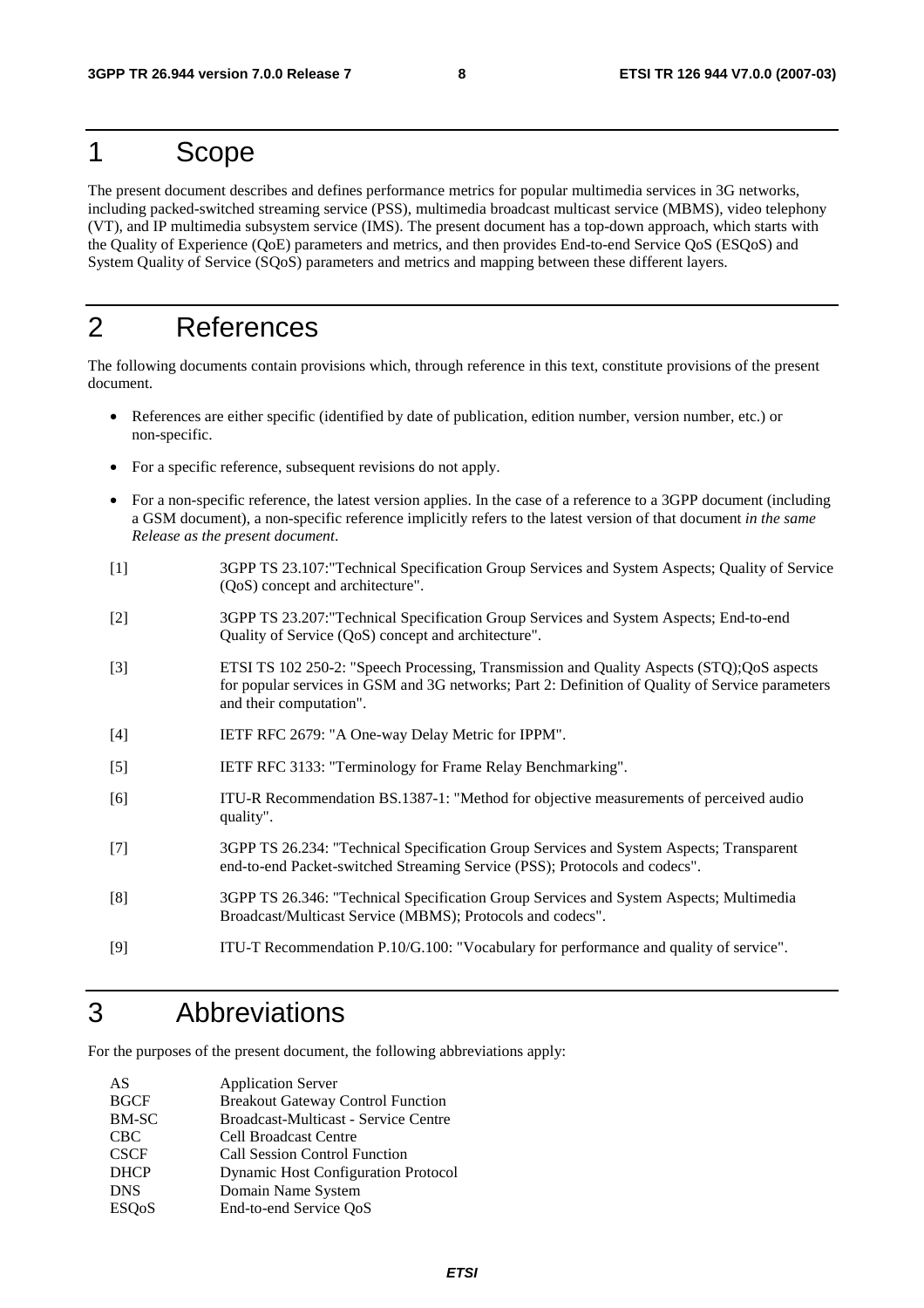| GGSN          | Gateway GPRS Support Node              |  |
|---------------|----------------------------------------|--|
| <b>HSS</b>    | Home Subscriber Server                 |  |
| <b>I-CSCF</b> | Interrogating-CSCF                     |  |
| <b>IMS</b>    | IP Multimedia Subsystem                |  |
| <b>IP-CAN</b> | <b>IP-Connectivity Access Network</b>  |  |
| LAV           | Least Acceptable Value                 |  |
| <b>MBMS</b>   | Multimedia Broadcast/Multicast Service |  |
| <b>MGCF</b>   | Media Gateway Control Function         |  |
| <b>MGW</b>    | Media GateWay                          |  |
| P-CSCF        | Proxy-CSCF                             |  |
| <b>PSC</b>    | Packet-Switched Conversational service |  |
| <b>PSS</b>    | Packed-Switched Streaming service      |  |
| QoE           | Quality of Experience                  |  |
| QoS           | <b>Quality of Service</b>              |  |
| SQoS          | <b>System Quality of Service</b>       |  |
| UE            | User Equipment                         |  |
| <b>VLR</b>    | Visitor Location Register              |  |
| VТ            | Video Telephony                        |  |

# 4 General description and approach

## 4.1 Definitions

#### **Quality of Experience (QoE)**

The overall acceptability of an application or service, as perceived subjectively by the end-user (see notes 1 and 2).

- NOTE 1: Quality of Experience includes the complete end-to-end system effects (client, terminal, network, services infrastructure, etc).
- NOTE 2: Overall acceptability may be influenced by user expectations and context.

For the purpose of the present document, QoE is limited to those parameters that are reasonably expected to be under the control of the Service Provider, i.e. it excludes aspects of specific terminal equipment implementation. In the document, the exact E2E measurement point will be defined for each service.

QoE indicates performance metrics as expressed from the end service user's point of view. They can be required or reported by the common users, and may be stated irrespective of their measurability.

SA4 has defined Quality of Experience (QoE) metrics and their transport for PSS and MBMS in [7] and [8], respectively. The PSS and MBMS QoE metrics features are optional for both PSS and MBMS streaming server and clients, and shall not disturb the PSS and MBMS service. A PSS or MBMS client supporting the feature shall perform the quality measurements in accordance to the measurement definitions, aggregate them into client QoE metrics and report the metrics to the PSS or MBMS server using described procedures in [7] and [8] for PSS and MBMS, respectively. The way the QoE metrics are processed and made available is out of the scope of the present document.

In general, a Service Provider will set service requirements in line with the end-user's expected QoE, which needs to be translated into parameters or metrics that the service provider can control or measure. Thus, it is necessary to map QoE metrics to measurable End-to-end Service QoS and System QoS parameters, which provide the means for the service providers to guarantee the service quality.

#### **End-to-end Service QoS (ESQoS)**

ESQoS is generally used to specify the performance of services from the perspective of operators and service providers. As the number of new services proliferates and becomes more complex, it is important for an operator to measure a network's ESQoS accurately and continuously improve it to achieve customer loyalty and maintain competitive edge.

ESQoS is measurable. It can be quantified exactly by several digital parameters, unlike QoE.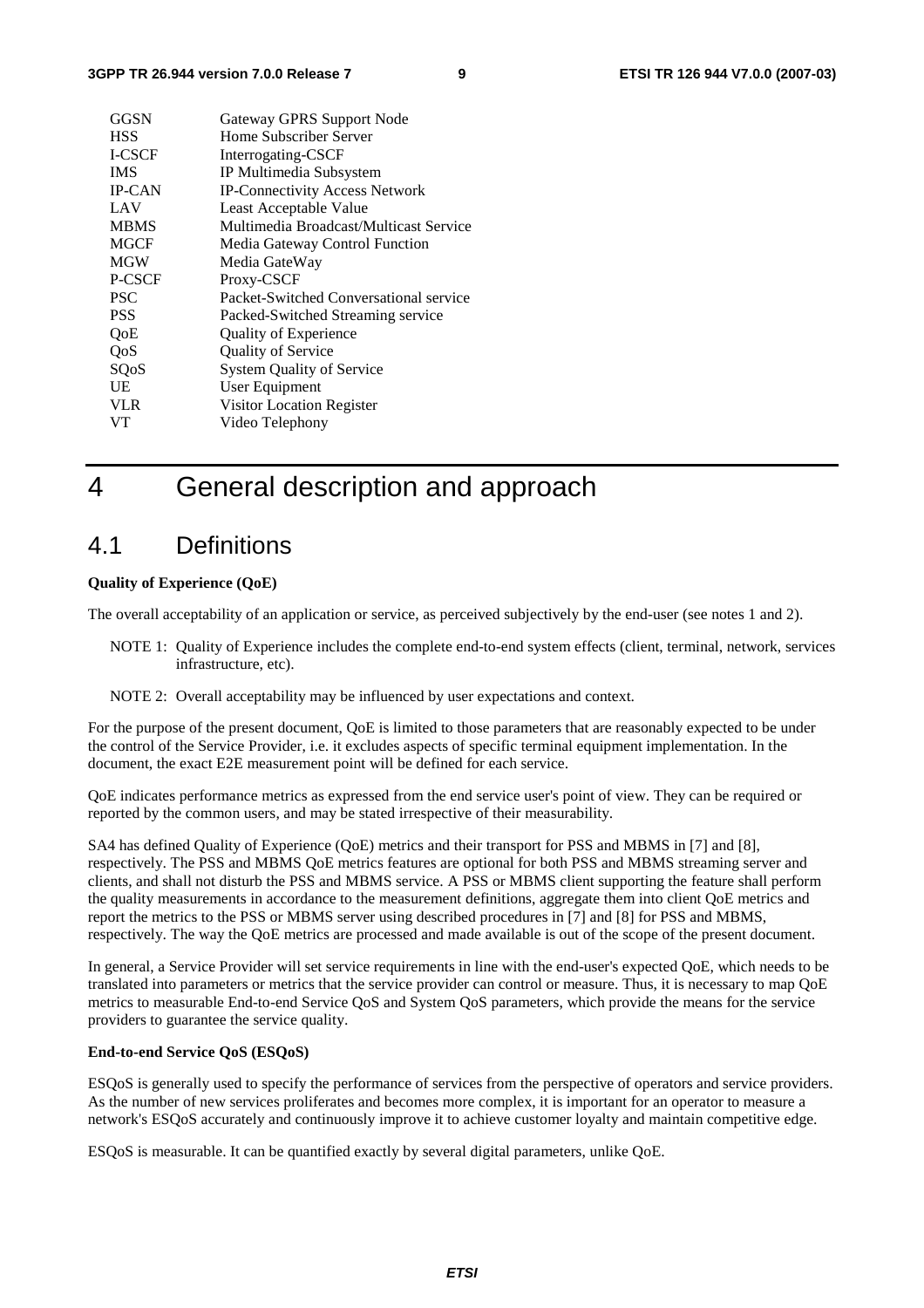#### **System Quality of Service (SQoS)**

The concept of SQoS is a subset of conventional QoS, which is defined in ITU-T Recommendation E.800 as the collective effect of service performances which together determines the satisfaction of a user of a service. It is characterized by the combined aspects of performance factors applicable to all services, such as:

- service support performance;
- service operability performance;
- service accessibility performance;
- service retainability performance;
- service integrity performance;
- service security performance;

Compared with ESQoS, SQoS denotes the point-to-point QoS, which is specifically related to the units and links of network systems, rather than the whole service or a network. SQoS can be viewed as the QoS consideration from the viewpoint of network operators.

## 4.2 QoE parameters

From the user perspective, the QoE cannot be defined only from technical measurements. It should be defined by user investigation using the following methods:

- 1. Users provide an opinion of QoE only with their feeling and experience. The QoE metric is subjective.
- 2. With some classic indicators of QoE, users can make a decision to choose some of them as the necessary indicators of QoE.

Service performance is characterized by the following:

Because QoE parameters and metrics directly relate to the definition of the service itself, it is possible to map the components of the service onto measurable ESQoS and SQoS parameters or metrics, as these relate directly to the performance of the components of the service.

This concept can be illustrated by considering the example of a video service, where QoE includes items such as:

- service setup delay;
- re-buffering duration:
- end to end delay;
- corruption duration;
- mean time between corruption;
- content quality(e.g. digital TV-like quality, analog TV-like quality, DSL-like video conference quality ISDNlike video conference quality, etc.);
- audio/video synchronization (or 'lip sync');
- service availability.

Common user requirements for different services are therefore collected and classified as our QoE, disregarding the measurability.

Users have different requirements for different services. So the QoE for service analysis varies with the types of services, methods of delivery and points of monitoring.

Figure 1 shows the model.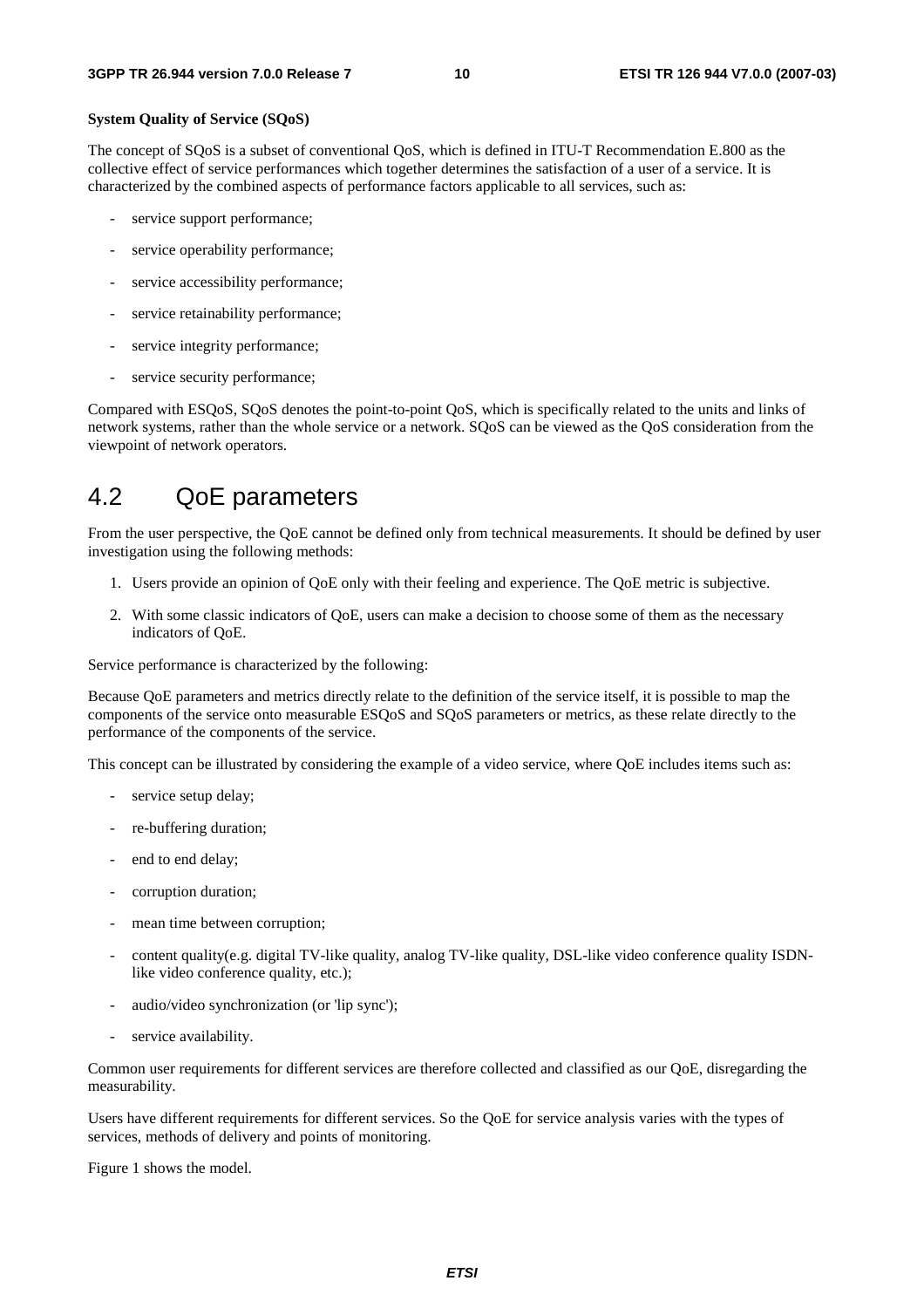

**Figure 1: QoE** 

## 4.3 ESQoS parameters

As discussed, the user's definition of QoE does not consider measurability and so ESQoS parameters need to be introduced. These express QoS from the viewpoint of operators and service providers. ESQoS parameters are from endto-end perspective, i.e. across the full set of components which together provide a service, and, most importantly can be measured and quantified.

ESQoS parameters depend on the type of service, and so there will be a set corresponding to each service.

Figure 2 shows the model including both the QoE and ESQoS aspects.



**Figure 2: QoE and ESQoS parameters** 

## 4.4 SQoS parameters

The quality of a service perceived by the user perceives is influenced by the network as well as by the terminal equipment. As the intelligence and complexity of an application used in 3G increases, application performance becomes an important factor in determining the quality perceived by the user. Within the present document, the influence of the terminal equipment and application have not been included.

Services are applications running on the common network components. SQoS parameters are specific metrics that provide measurements which reflect network component status, and are defined from the viewpoint of the service provider rather than the service user.

SQoS parameters can be classified to five classes as shown in figure 3.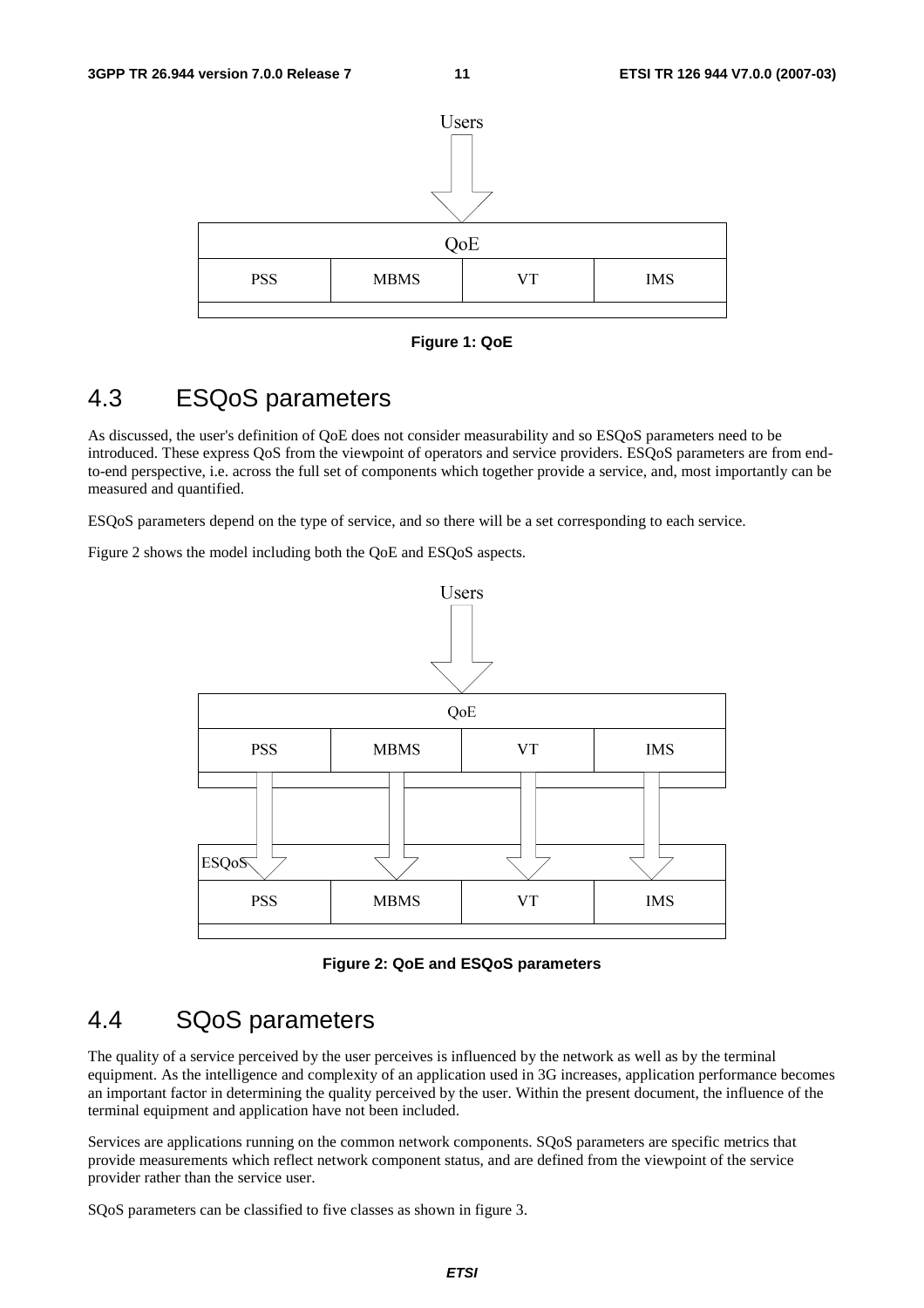

NOTE: The network entities in the core network (CN) can be considered as servers.



Each class also has three layers which reflect the protocol layers in the network.

- The first s the Application layer.
- The second is the Transport layer.
- The third consists of Network, Data link and Physical layers.

Figure 4 presents the overall model.



**Figure 4: QoE, ESQoS and SQoS parameters**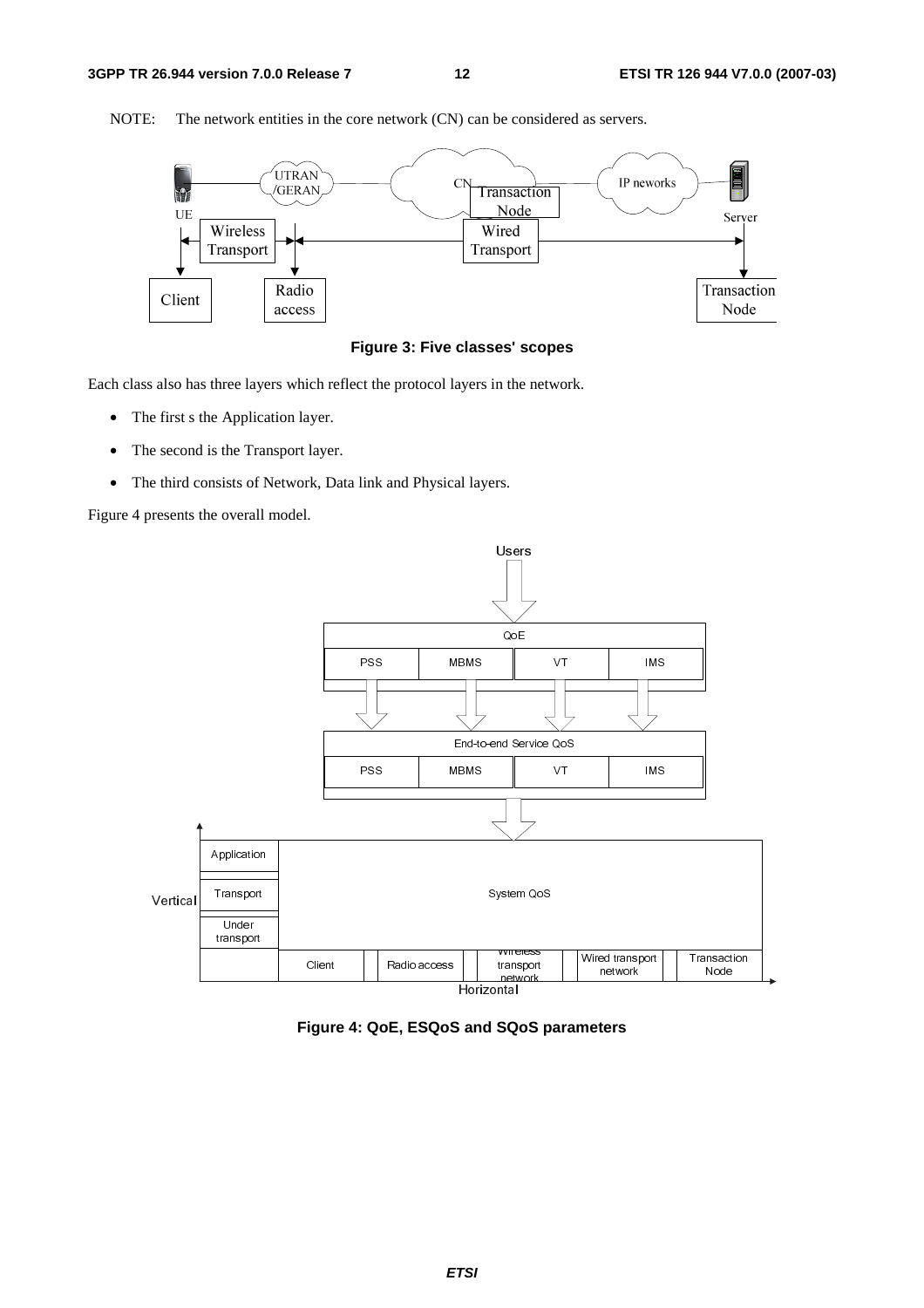# 5 QoE parameters

## 5.1 General

The parameters and values in the following sections are necessary for the support of 3G services.

Firstly, for mobile communication systems, service performance depends on network availability factors expressed in terms of time availability (% of the time) and radio coverage availability (% of the radio coverage).

Service-specific QoE parameters may include, for the telephony service as an example, speech quality, level of background noise, level of echo, delay, etc. This section provides a parameter list for a Audio/Video service, each parameter would be calibrated on the following basis:

- 95 % probability;
- mean;
- target value:
- Least Acceptable Value (LAV).

This forms the basis of candidate material for standardization, and must be aligned with the work of the ITU-T.

## 5.2 Service non-access

The service cannot be accessed by the UE when requested by the user. The service non-access may be caused by the network unavailability or shutdown of service server, etc.

## 5.3 Service failure

The service can be accessed, but something occurs once the service is in use resulting in failure of service for the user. The service failure may be caused by overload of server, handoff of user or network congestion, etc.

## 5.4 Service setting-up time

The service setting-up time is the period from the time of service request to the time of service playing. The service setting-up time may vary from microsecond to seconds, and depends on the service requested by the user.

## 5.5 Re-buffering

Re-buffering denotes the time and the frequency of re-buffering during the usage of service. The main reason of rebuffering is the data network transmission rate cannot keep up with the real-time play requirements of the user's terminal.

## 5.6 Image corruption

Image corruption refers to the degree of corruption quality of a single image.

# 5.7 Edge noise

Edge Noise denotes the form of edge busyness that is characterized by spatially varying distortion that occurs in close proximity to the edges of objects in a video display.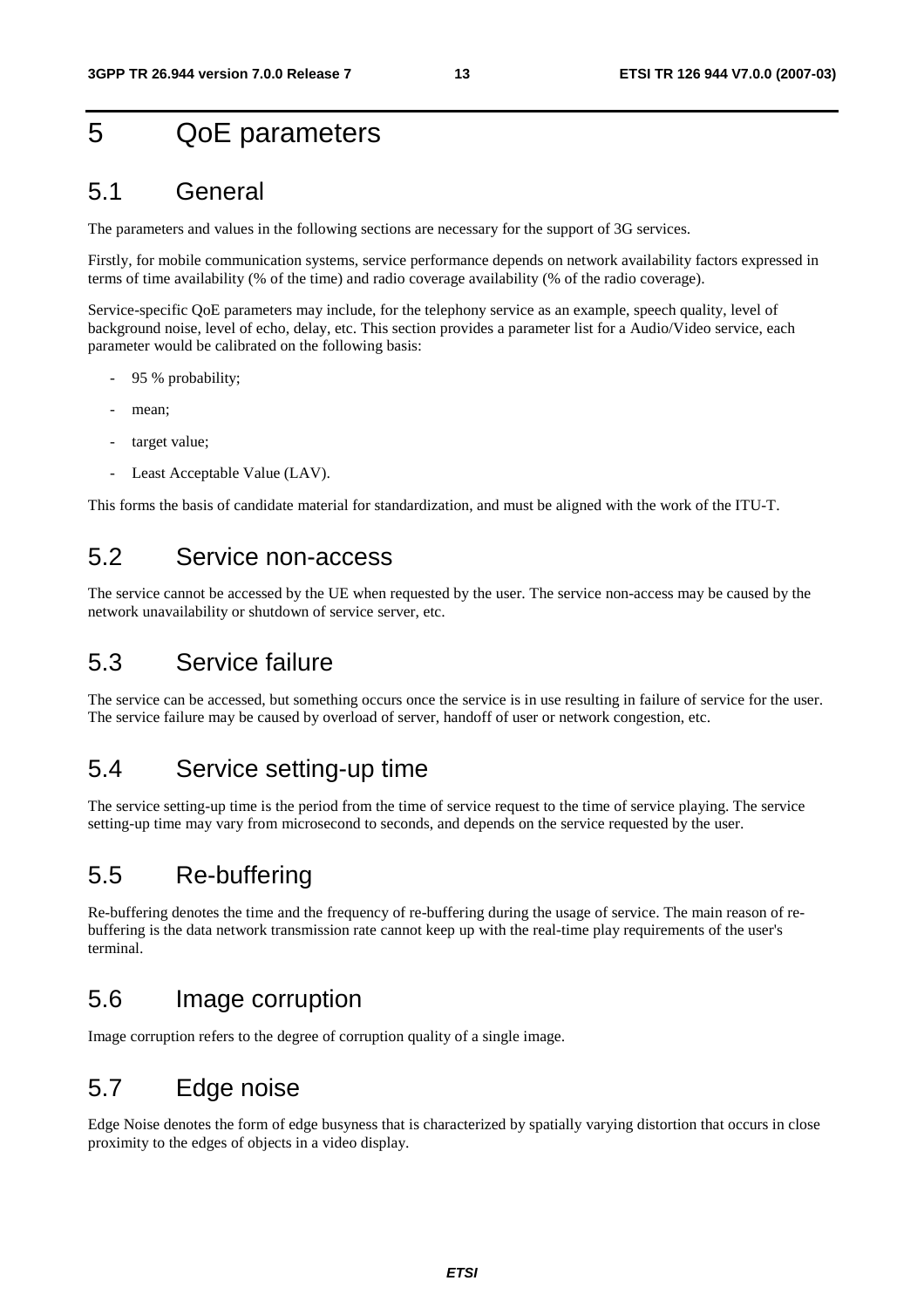## 5.8 Blurriness

Blurriness denotes the image/video quality as being indistinct.

## 5.9 Colour reproduction accuracy

Colour reproduction denotes the quality of accuracy in colour reproduction procedure.

## 5.10 Blockiness

Blockiness refers to the degree of image distortions that occurs in DCT-block edge compression due to compression error or packet loss.

## 5.11 Incontinuous image with block

Incontinuous image with block denotes the degree of data block consistency among continuous frames.

## 5.12 Freeze image

Freeze image refers to the degree of frozen image when video is playing, which is caused by inadequate received data or low frame transmission rate.

## 5.13 Audio quality

Audio quality describes the quality of audio as perceived by the user and mainly is decided by the codec algorithm, network transmission delay and capacity of terminal.

## 5.14 Audio/Video synchronization error

Audio/video synchronization error describes the time difference of the audio and video signal at the user side. Audio/video synchronization error is mainly caused by the network transmission delay and buffering delay.

# 6 ESQoS parameters

## 6.1 General

The ESQoS parameters can be obtained directly from the QoE. The process is shown in figure 5.



**Figure 5: The ESQoS parameters from QoE**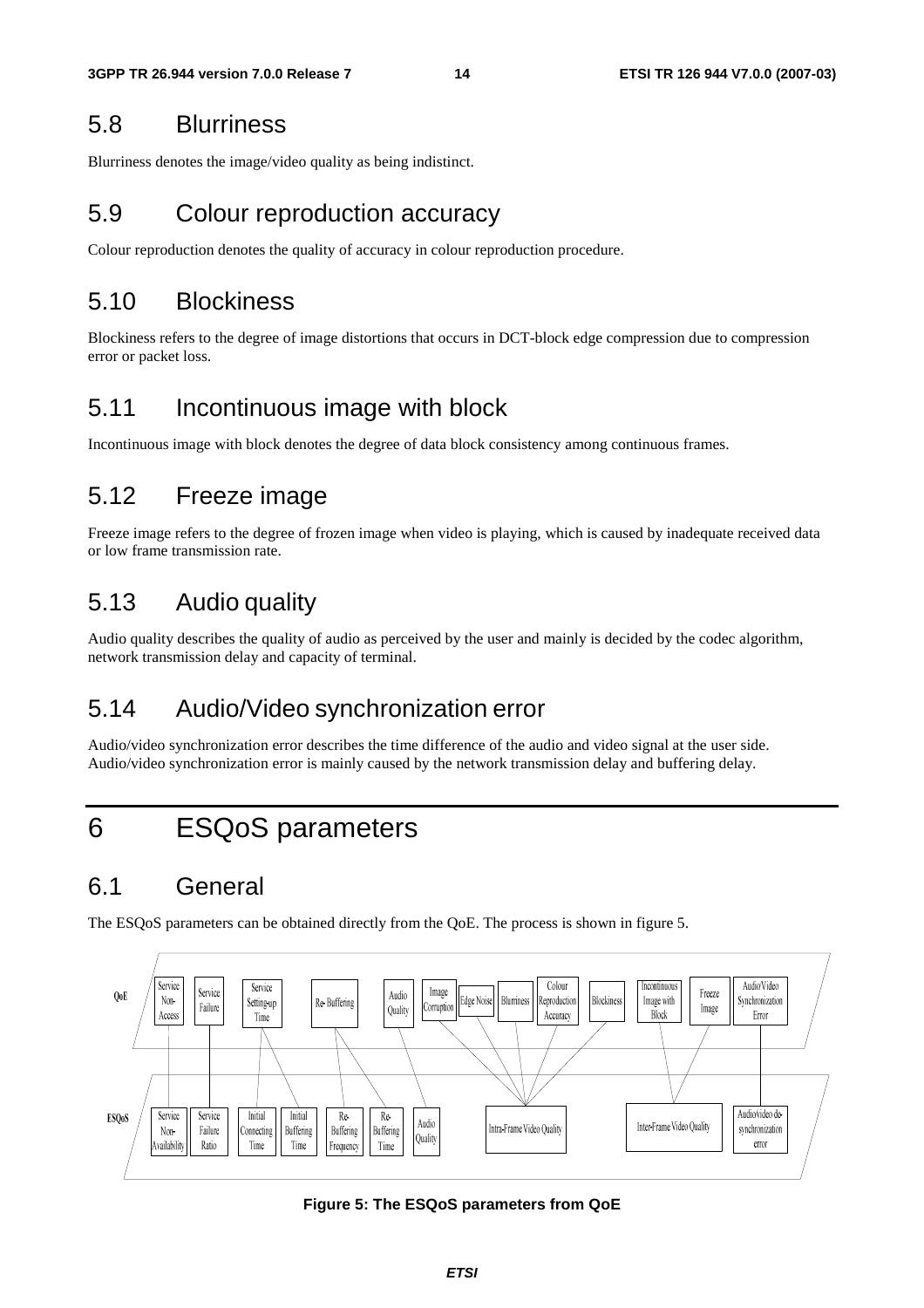There are perfect and reasonable definitions of service QoS parameters in the TS 102 250-2 [3] of ETSI STQ Mobile. Parts of the outputs of TS 102 250-2 [3] are introduced to E2EMSPM's End-to-End Service QoS area for reference.

## 6.2 Service non-availability

### 6.2.1 Abstract definition

The Service Non-Availability describes the probability that the first data packet of the stream cannot be received by the UE when requested by the user. The "packet reception" is completed by appearance of the "buffering" message on the player at user side.

## 6.2.2 Equation

 $\times 100\%$ allstream request attempts Sreaming Service Non - Availability  $[\%] = \frac{\text{unsuccessful stream request attempts}}{\text{...}}$ 

## 6.2.3 Trigger point

| Event from abstract equation                            | Trigger point from customer's<br>point of view | Technical description / protocol part |
|---------------------------------------------------------|------------------------------------------------|---------------------------------------|
| Service access attempt                                  | <b>IStart: Stream request</b>                  | <b>IStart: RTSP: Setup</b>            |
| Successful attempt                                      | Stop: "Buffering" message                      | Stop: Reception of first data packet  |
| Unsuccessful attempt<br>Stop trigger point not reached. |                                                |                                       |

NOTE: The main causes of Service unavailable are:

- 1) Radio access is blocked or failed.
- 2) Transport network is busy or failed.
- 3) A server is busy or failed.

This parameter also depends on the connecting time limitation of the client.

## 6.3 Service failure ratio

### 6.3.1 Abstract definition

The Service Failure Ratio describes the probability that the service cannot be available for the UE of the user once the service is running. The typical case of "service failure" is by appearance of unexpected interruption of video or/and audio.

## 6.3.2 Equation

 $\times100\%$ allsuccessfulservice connections Service Failure Ratio  $=$   $\frac{\text{times of incomplete service provision}}{}$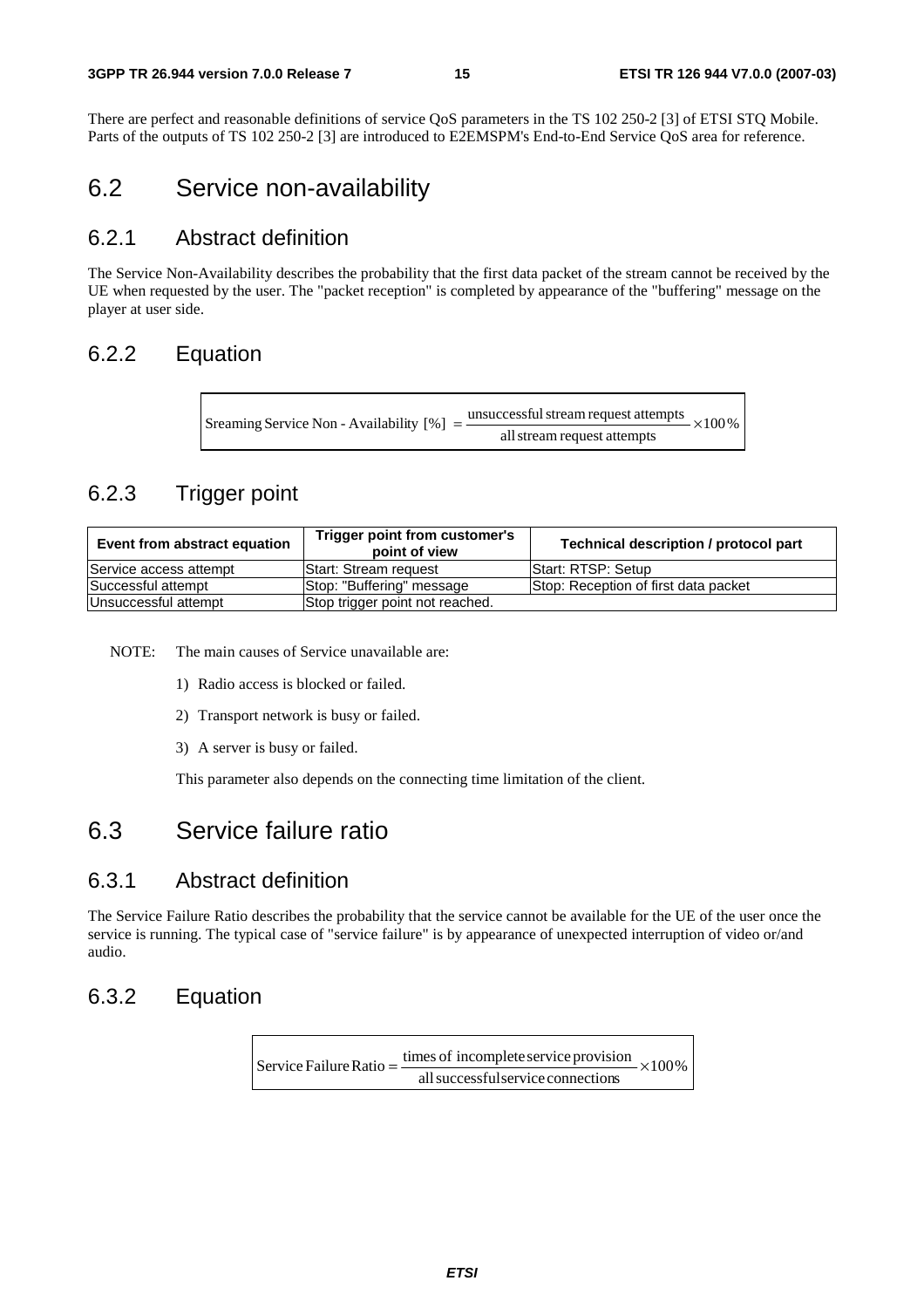### 6.3.3 Trigger point

| Event from abstract equation    | Trigger point from customer's<br>point of view | Technical description / protocol part     |
|---------------------------------|------------------------------------------------|-------------------------------------------|
| Service connection succeed      | Start: "Buffering" message                     | Start: Reception of the first data packet |
| Complete service provisioning   | Stop: service provisioning is over             | Stop: Reception of the last data packet   |
| incomplete service provisioning | Stop trigger point not reached.                |                                           |

NOTE: The main causes of Service Failure are:

- 1) Network congestion.
- 2) Inadequate UE resources.
- 3) Some servers are failed.

## 6.4 Initial connection time

### 6.4.1 Abstract definition

The Initial Connection Time describes the time period needed to complete the establishment of service session.

## 6.4.2 Equation

Initial Connection Time =  $t_{\text{reception of first data packet}} - t_{\text{service request}}$ 

## 6.4.3 Trigger Point

| Event from abstract equation                                       | Trigger point from customer's<br>point of view | Technical description / protocol part |
|--------------------------------------------------------------------|------------------------------------------------|---------------------------------------|
| lTime when service is reauested                                    | Start: Service request                         | Start: RTSP: Setup                    |
| Time when first data packet is received Sttop: "buffering" message |                                                | Stop: Reception of first data packet  |

# 6.5 Initial buffering time

### 6.5.1 Abstract definition

The Initial Buffering Time describes the interval from the time of reception of first data packet to the time of service playing.

## 6.5.2 Equation

Initial Buffering Time =  $t_{\text{service playing}} - t_{\text{reception of first data packet}}$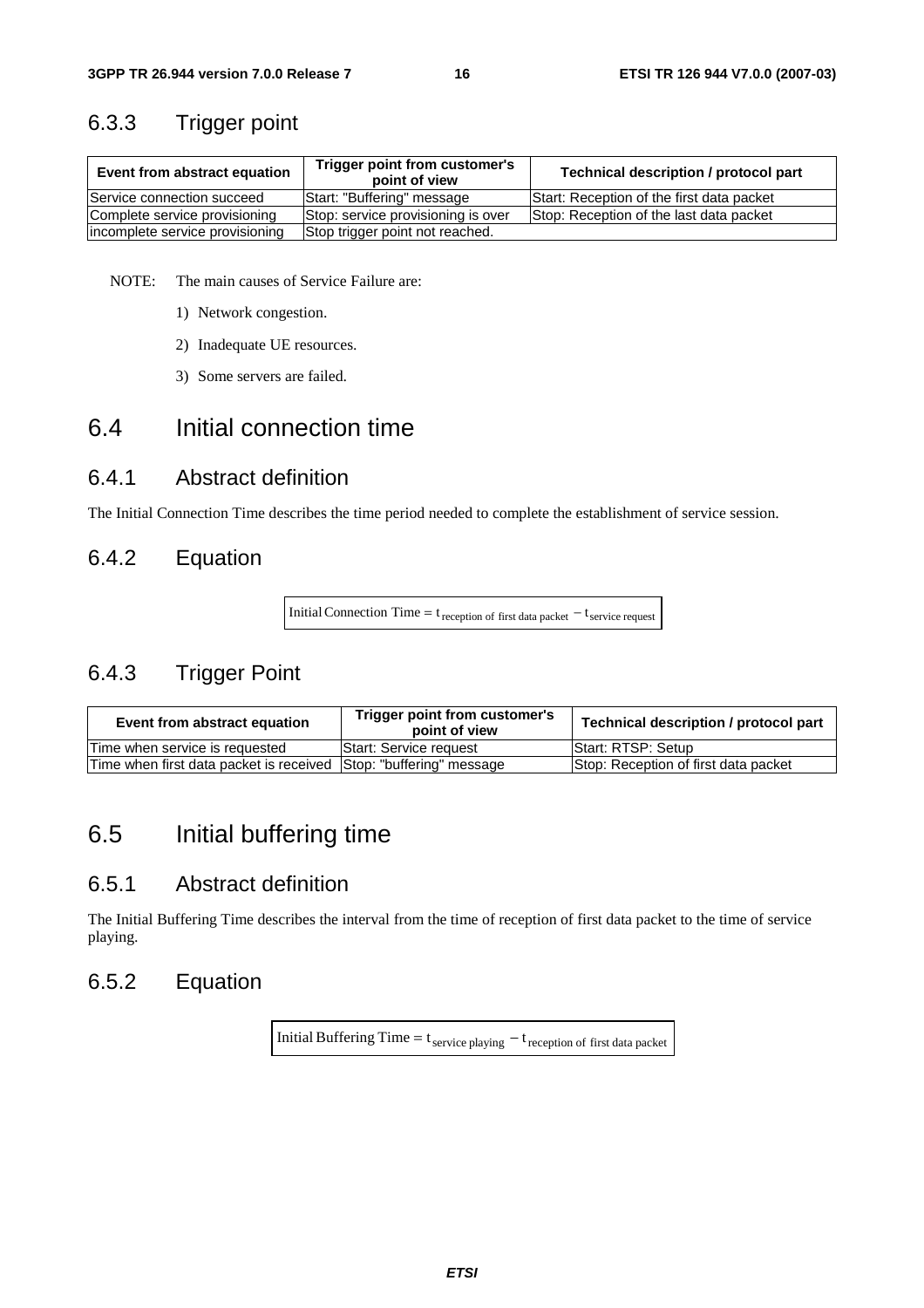## 6.5.3 Trigger Point

| Event from abstract equation                      | Trigger point from customer's<br>point of view | Technical description / protocol part                                            |
|---------------------------------------------------|------------------------------------------------|----------------------------------------------------------------------------------|
| Time when first data packet is<br><b>received</b> | Start: "buffering" message                     | Start: Reception of first data packet                                            |
| Time when service is playing                      | Stop: Video / Audio playing                    | Stop: The number of received packet reaches<br>the threshold to play the service |

## 6.6 Re-buffering frequency

## 6.6.1 Abstract definition

The Re-Buffering Frequency describes the times of occurrence of re-buffering during the service is provisioning.

## 6.6.2 Equation

 $\text{Re}$  - Buffering Frequency =  $\frac{\text{times of re} \cdot \text{buffering}}{\text{total time of service provision}}$ 

## 6.6.3 Trigger point

| Event from abstract equation       | Trigger point from customer's<br>point of view | Technical description / protocol part       |
|------------------------------------|------------------------------------------------|---------------------------------------------|
| Times of occurrence of             | The number of "buffering"                      | The buffer for the service is empty         |
| Ire-bufferina                      | messages                                       |                                             |
| Total time of service provisioning | The total time of playing                      | The period of data transmission for service |

# 6.7 Re-buffering time

## 6.7.1 Abstract definition

The Re-Buffering Time describes the average time of an event of re-buffering during the service is provisioning.

## 6.7.2 Equation

| $Re$ - Buffering Time = $\frac{10}{10}$ | total time of re-buffering    |
|-----------------------------------------|-------------------------------|
|                                         | total times of re - buffering |

## 6.7.3 Trigger point

| Event from abstract equation            | Trigger point from customer's<br>point of view | Technical description / protocol part                                                                         |
|-----------------------------------------|------------------------------------------------|---------------------------------------------------------------------------------------------------------------|
| Total time of re-buffering              | The total show time of "buffering"<br>message  | The time from buffer is empty to the packet of<br>the buffer reaches the threshold of service<br>provisioning |
| Times of occurrence of re-<br>buffering | The number of "buffering"<br>messages          | The buffer for the service is empty                                                                           |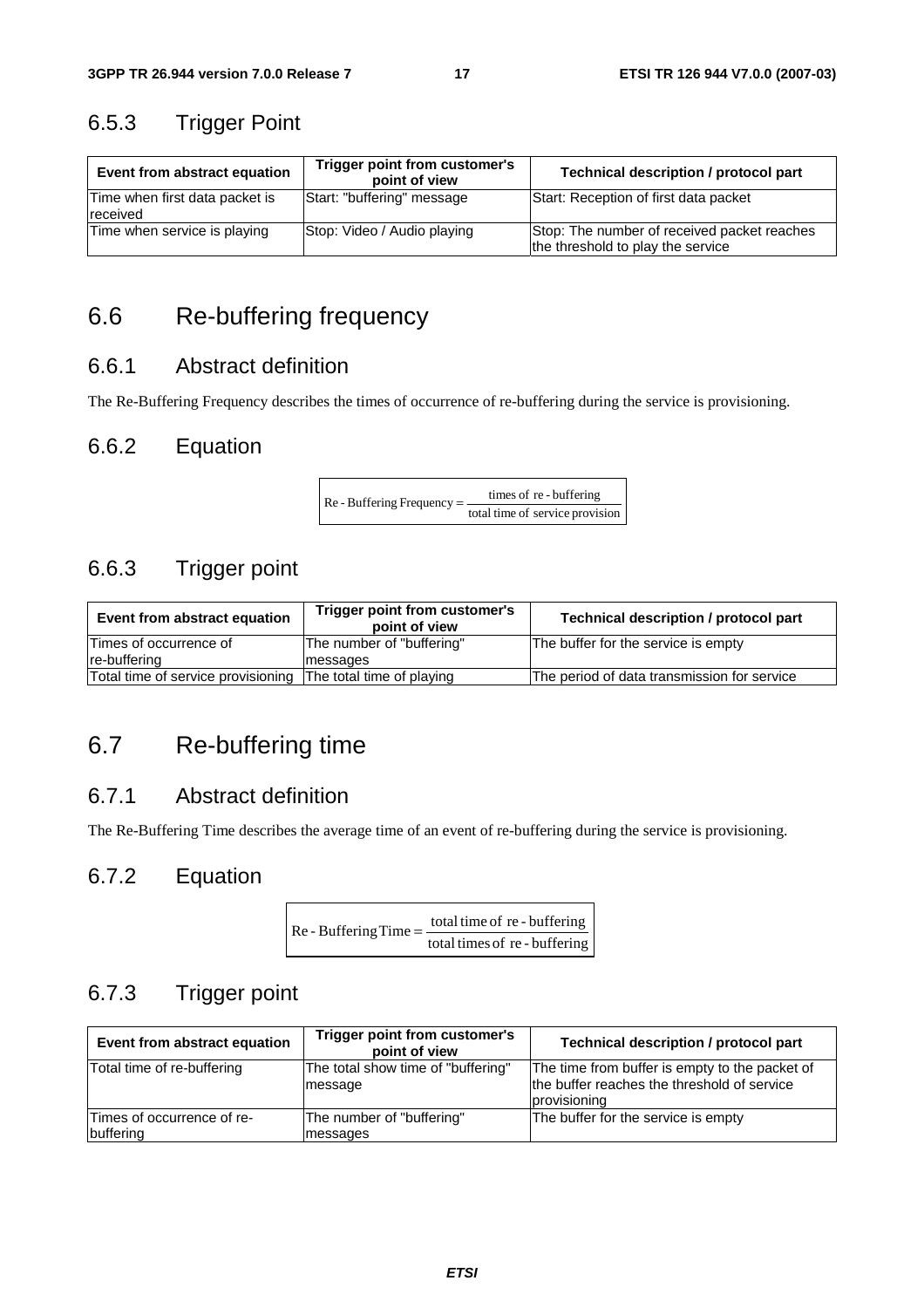## 6.8 Audio quality

## 6.8.1 Abstract definition

The parameter Audio Quality describes the audio quality as perceived by the end-user.

ITU-R has defined an algorithm defined for audio information. It can be found in [6].

## 6.8.2 Equation

To be defined.

## 6.8.3 Trigger point

| Event from abstract equation | Trigger point from customer's<br>point of view | Technical description / protocol part                                        |  |  |  |
|------------------------------|------------------------------------------------|------------------------------------------------------------------------------|--|--|--|
| to be determined             | Start: Begin of audio service<br>reproduction  | Start: Service players signal when the<br>reproduction of the service starts |  |  |  |
| to be determined             | Stop: End of audio service<br>reproduction     | Stop: RTSP: TEARDOWN                                                         |  |  |  |

## 6.9 Intra-frame video quality

## 6.9.1 Abstract definition

The parameter Inter-Frame Video Quality measures the quality within a single video frame. It is noted that a standardized algorithm for the evaluation of intra-frame video quality does not exist, and further study is needed. In this document, PSNR is used to denote the intra-frame video quality.

## 6.9.2 Equation

$$
Dist_n = \sum_{i} \sum_{k} MSE(x_{i,k}, y_{i,k})
$$
  
PSNR = 
$$
\frac{\sum_{i} 10 \log_{10}(255 \times 255/Dist_n))}{N}
$$

where  $x_{jk}$  and  $y_{jk}$  are the pixel values of the n<sup>th</sup> original and reconstructed frames, respectively, *N* is the total number of frames, and  $MSE(a,b)$  is the mean square error between value *a* and *b*, i.e.,  $MSE(a,b) = (a-b)^2$ .

## 6.9.3 Trigger point

| Event from abstract equation | Trigger point from customer's<br>point of view | Technical description / protocol part                                        |  |  |  |
|------------------------------|------------------------------------------------|------------------------------------------------------------------------------|--|--|--|
| to be determined             | Start: Begin of video service<br>reproduction  | Start: Service players signal when the<br>reproduction of the service starts |  |  |  |
| to be determined             | Stop: End of video service<br>reproduction     | Stop: RTSP: TEARDOWN                                                         |  |  |  |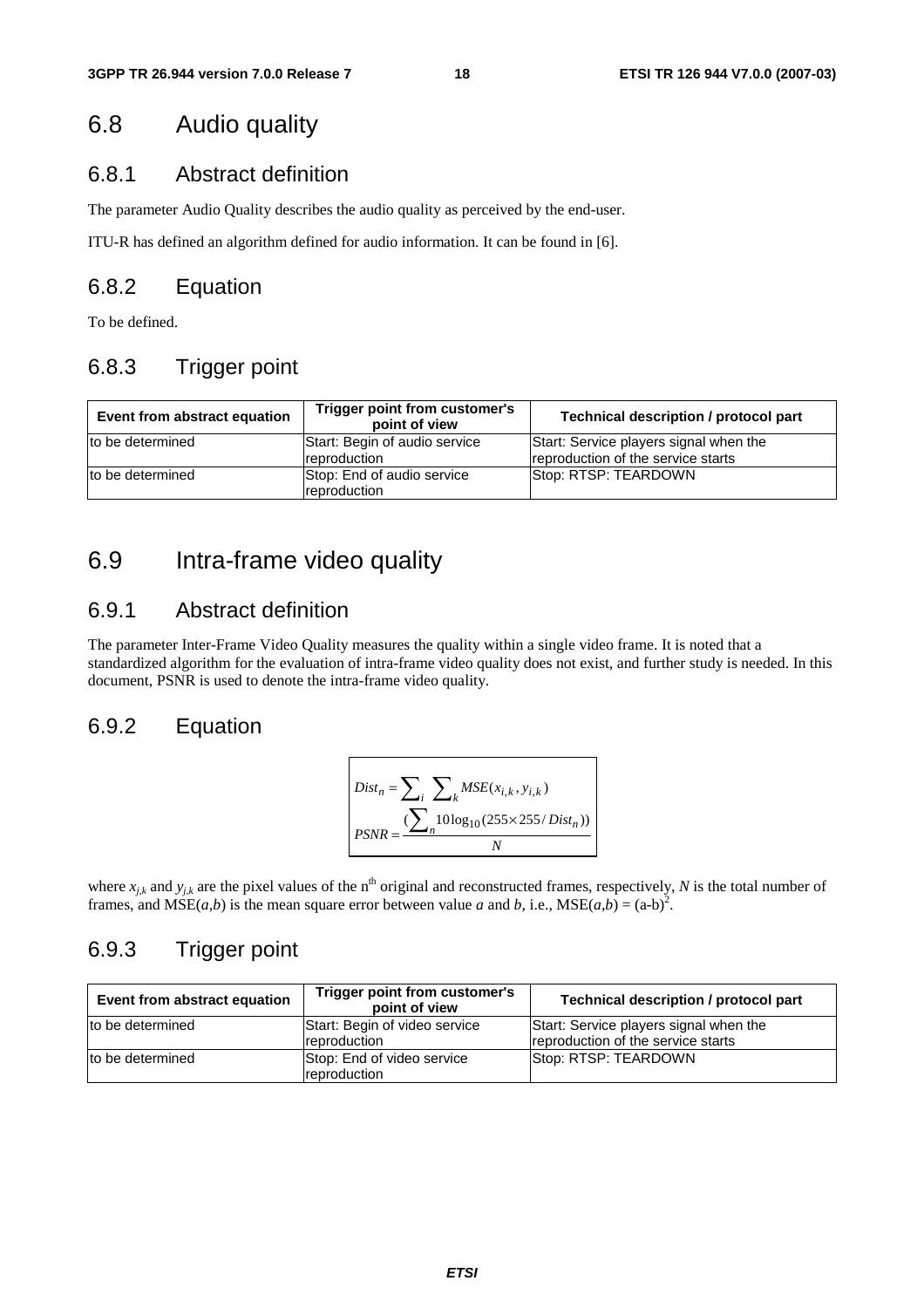## 6.10 Inter-frame video quality

## 6.10.1 Abstract definition

The parameter Inter-Frame Video Quality measures the quality of continuous video frames. It is noted that a standardized algorithm for the evaluation of inter-frame video quality does not exist, and further study is needed. In this document, standard deviation of PSNR (STD\_PSNR) is used to denote the inter-frame video quality.

## 6.10.2 Equation



This metric captures the variability of PSNR over the entire video sequence.

## 6.10.3 Trigger point

| Event from abstract equation | Trigger point from customer's<br>point of view       | Technical description / protocol part                                        |  |  |  |
|------------------------------|------------------------------------------------------|------------------------------------------------------------------------------|--|--|--|
| to be determined             | Start: Begin of video service<br><b>reproduction</b> | Start: Service players signal when the<br>reproduction of the service starts |  |  |  |
| to be determined             | Stop: End of video service<br><i>reproduction</i>    | Stop: RTSP: TEARDOWN                                                         |  |  |  |

## 6.11 Audio/Video de-synchronization error

## 6.11.1 Abstract definition

The parameter Audio/Video De-Synchronization Error describes the percentage of time difference of the audio and video signal at the user side exceeds a predefined threshold.

### 6.11.2 Equation

| Audio/Video De - Synchronizatin Error = $-\frac{1}{2}$ | total time of audio/video de - synchronization |
|--------------------------------------------------------|------------------------------------------------|
|                                                        | total time of service provision                |

## 6.11.3 Trigger point

| Event from abstract equation                                 | Trigger point from customer's<br>point of view | Technical description / protocol part                                       |  |  |  |
|--------------------------------------------------------------|------------------------------------------------|-----------------------------------------------------------------------------|--|--|--|
| Total time of audio/video de-                                |                                                | Accumulative time that audio/video Difference of the audio and video signal |  |  |  |
| synchronization                                              | lis de- svnchronous                            | lexceeds a predefined threshold                                             |  |  |  |
| Total time of service provisioning The total time of playing |                                                | The period of data transmission for service                                 |  |  |  |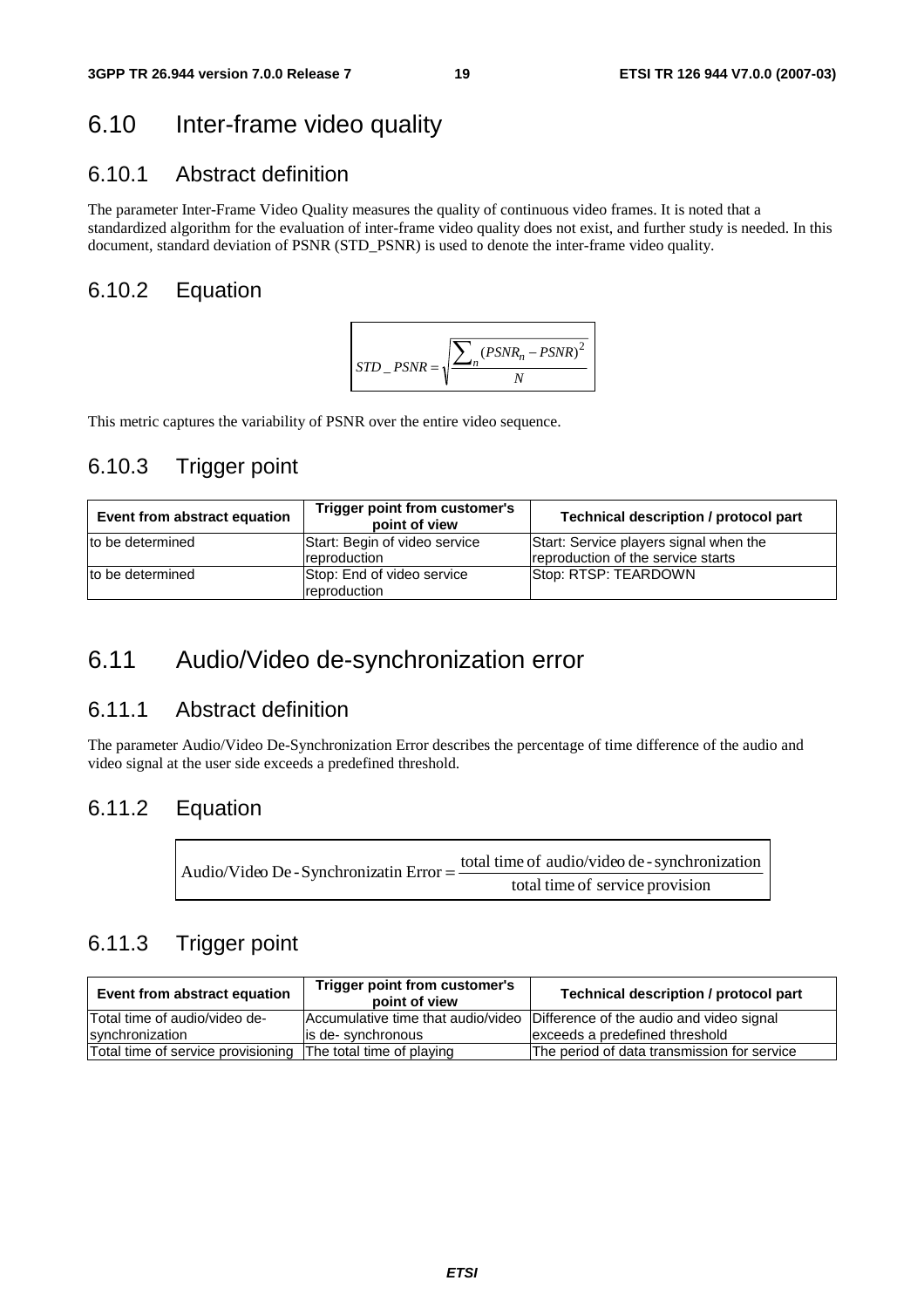# 7 SQoS parameters

# 7.1 SQoS parameters of each layer

SQoS parameters are defined according to one of three layers (Application, Transport and sub-Transport) as well as the network structure, SQoS parameters are first classified according to the layers.

Some parameters are selected according to protocol layers and give the definitions of each parameter. Most of the definitions are cited from documents of standards.

## 7.1.1 Application

#### 7.1.1.1 Frame rate

Definition: The playing rate of frames, i.e. 30 frame/sec denotes a playing of 30 frames in one second.

#### 7.1.1.2 Frame loss ratio

Definition: Frame loss ratio indicates the extent of frame loss between the sender and receiver. Frame loss ratio=number of the unreceived frames / number of all sending frames.

#### 7.1.1.3 Frame error ratio

Definition: Frame error ratio=number of all error frame received/ number of all frames sent.

#### 7.1.1.4 Transaction rate

Definition: The average rate for servers to transact the data packet. Those servers may include: SGSN, GGSN, VLR, HLR, AuC, web server, media server, etc.

#### 7.1.1.5 Transaction delay

Definition: The sum of the time for a data packet to wait in queue and receive the service during the server transaction.

### 7.1.2 Transport

#### 7.1.2.1 Bandwidth

Definition: The quantity of data transmitted per unit time in the network, usually expressed as bps.

#### 7.1.2.2 Transfer delay

Definition: dT, the transfer delay from Src to Dst at time T is defined by the statement: Src sent the first bit of a unit data to Dst at wire-time T and that Dst received the last bit of that packet at wire-time T+dT.

NOTE: If the transfer delay from Src to Dst at T is undefined (informally, infinite), this means that Src sent the first bit of a unit data to Dst at wire-time T and that Dst did not receive that unit data [4].

#### 7.1.2.3 Jitter

Definition: The differential time between the packet actual arrival time and its expected arrival time according to a standard clock.

#### 7.1.2.4 Packet loss ratio

Definition: Packet loss ratio=the number of unreceived packets/the number of packets sent.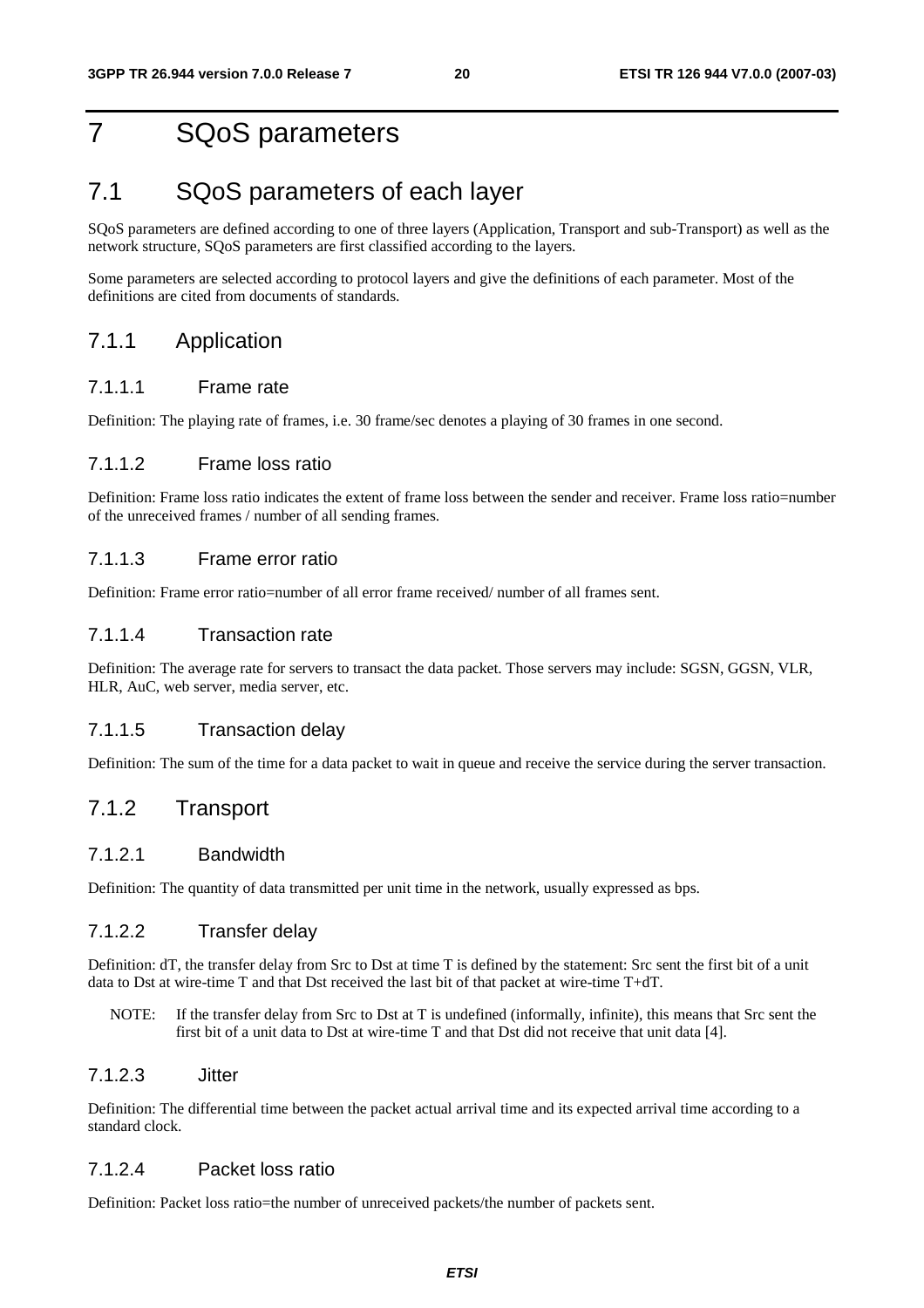#### 7.1.2.5 Packet error ratio

Definition: Packet error ratio the number of received frames that contain an error in the frame payload divided by the total number of transmitted frames.

### 7.1.3 Sub-transport

#### 7.1.3.1 Frame loss ratio

Definition: Frame loss ratio= the number of unreceived frames/the number of all sending frames.

#### 7.1.3.2 Residual frame error ratio

Definition: The residual frame error ratio is the number of undetected error frames divided by the total number of transmitted frames in one direction of a single virtual connection.

#### 7.1.3.3 Frame discard ratio

Definition: The number of received frames that are discarded because of a frame error divided by the total number of transmitted frames in one direction of a single virtual connection. Frame errors are defined as follows:

- 1) Frames those are too long or too short;
- 2) Frames that are not a multiple of 8 bits in length;
- 3) Frames with an invalid or unrecognized DLCI;
- 4) Frames with an abort sequence;
- 5) Frames with improper flag delimitation;
- 6) Frames that fail FCS [5].

#### 7.1.3.4 Residual bit ratio

Definition: Indicates the undetected bit error ratio in the delivered SDUs. If no error detection is requested, Residual bit error ratio indicates the bit error ratio in the delivered SDUs [1].

#### 7.1.3.5 Access delay

Definition: The delay time in queue of the station waiting for base station to assign a channel.

#### 7.1.3.6 Block ratio

Definition: The frequency of channel arrangement request failure.

#### 7.1.3.7 Soft handoff rate

Definition: The average rate for clients to handoff from one district to another.

## 7.2 SQoS parameters of each class

Some SQoS parameters are selected that is important enough for the five classes as table 1.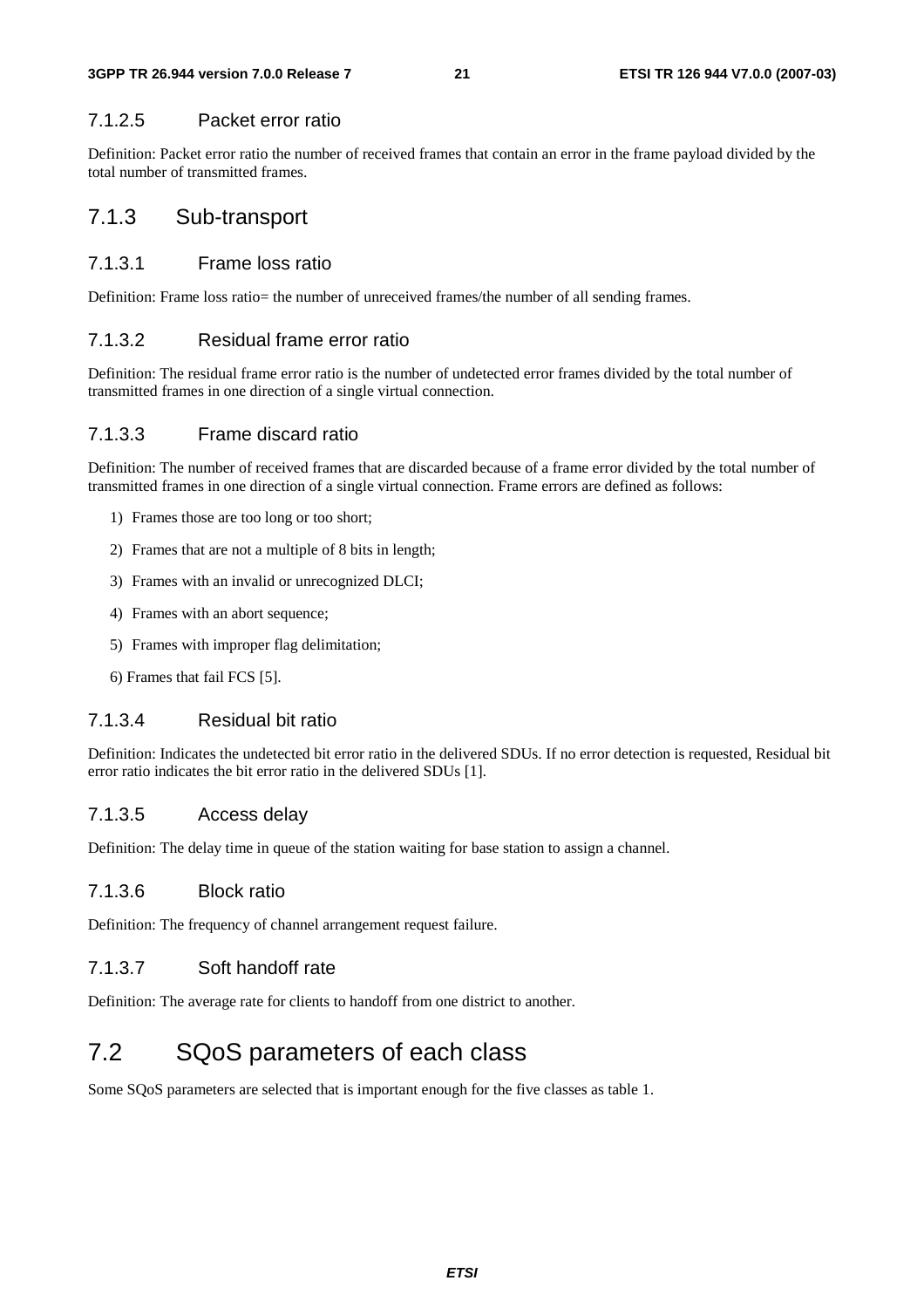| <b>Class</b>               | <b>SQoS parameters</b>                   |  |  |  |
|----------------------------|------------------------------------------|--|--|--|
| Client                     | Frame rate<br>1)                         |  |  |  |
|                            | Frame loss ratio<br>2)                   |  |  |  |
|                            | 3)<br>Frame error ratio                  |  |  |  |
| Radio access network       | 1)<br>Access delay                       |  |  |  |
|                            | Soft handoff rate<br>2)                  |  |  |  |
|                            | <b>Block ratio</b><br>3)                 |  |  |  |
| Wireless transport network | 1)<br><b>Bandwidth</b>                   |  |  |  |
|                            | 2)<br>Transfer delay                     |  |  |  |
|                            | 3)<br>Jitter                             |  |  |  |
|                            | Packet loss ratio<br>$\vert 4)$          |  |  |  |
|                            | 5)<br>Frame loss ratio                   |  |  |  |
|                            | 6)<br>Frame error ratio                  |  |  |  |
|                            | $\left( 7\right)$<br>Frame discard ratio |  |  |  |
|                            | Residual bit error ratio<br>8)           |  |  |  |
| Wired transport network    | 1)<br><b>Bandwidth</b>                   |  |  |  |
|                            | Transfer delay<br>2)                     |  |  |  |
|                            | 3)<br>Jitter                             |  |  |  |
|                            | $\left( 4\right)$<br>Packet loss ratio   |  |  |  |
|                            | 5)<br>Frame loss ratio                   |  |  |  |
|                            | 6)<br>Frame error ratio                  |  |  |  |
|                            | Frame discard ratio<br>7)                |  |  |  |
|                            | Residual bit error ratio<br>8)           |  |  |  |
| <b>Transaction Node</b>    | 1)<br><b>Transaction rate</b>            |  |  |  |
|                            | Transaction delay<br>2)                  |  |  |  |
|                            | 3)<br><b>Transaction capacity</b>        |  |  |  |

#### **Table 1: SQoS parameters of each class**

# 7.3 SQoS parameters of each service

The general applicable SQoS parameters for each service (IMS, MBMS, PSS, and Video Telephone) are listed in table 2 according to both class and layers. A specific list of transaction node SQoS of each service is listed in table 3.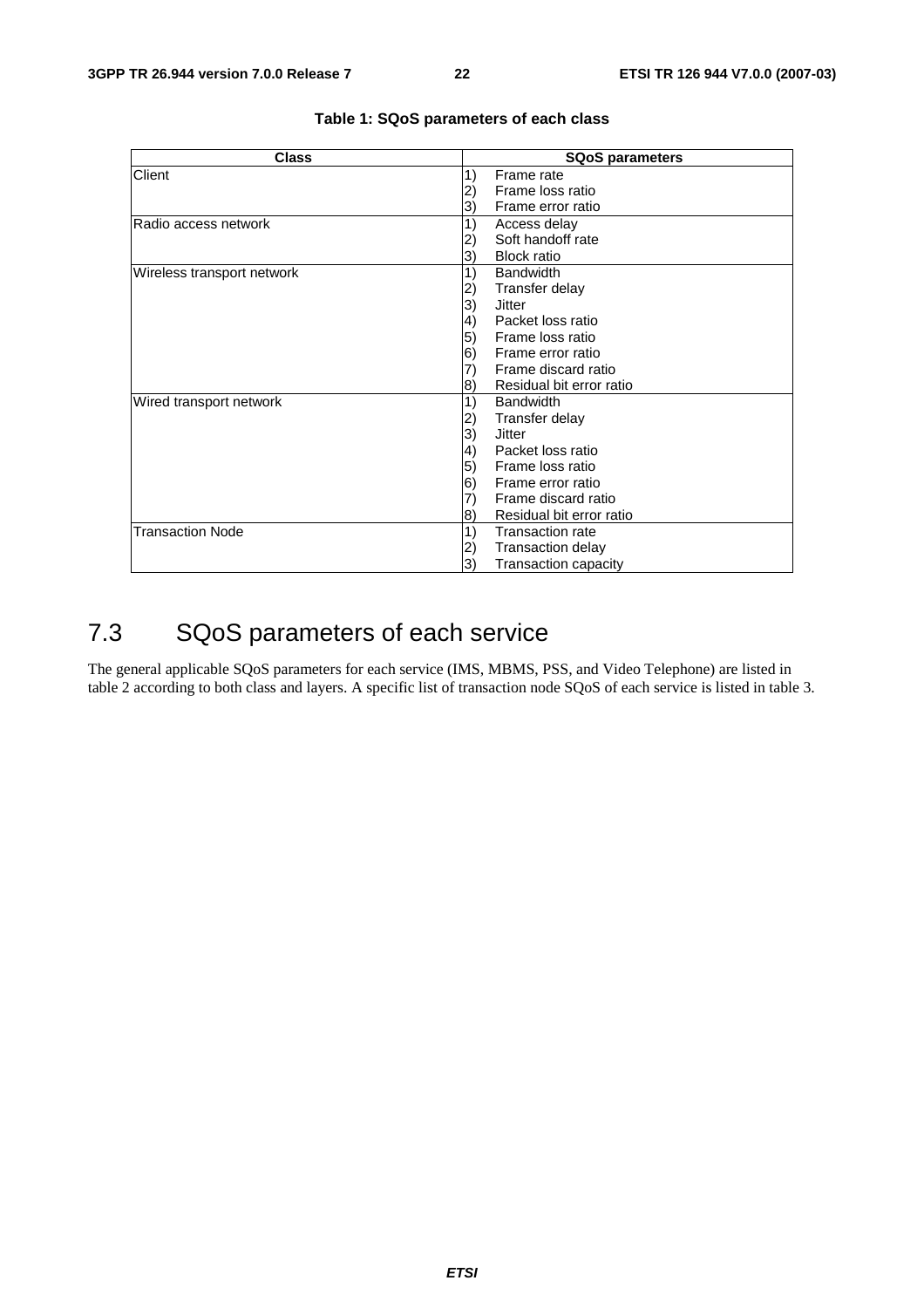| <b>Applicable SQoS parameters</b> |                          |                                                           |
|-----------------------------------|--------------------------|-----------------------------------------------------------|
| of IMS, MBMS, PSS, VT class       |                          |                                                           |
| Client                            | <b>Application Layer</b> | <b>IFrame</b> rate                                        |
|                                   |                          | Frame loss ratio,                                         |
|                                   |                          | Frame error ratio                                         |
|                                   | Transport Layer          |                                                           |
|                                   | Under transports         |                                                           |
| Radio access network              | Application Layer        |                                                           |
|                                   | <b>Transport Layer</b>   |                                                           |
|                                   | Under transports         | <b>Block ratio</b>                                        |
|                                   |                          | Access delay                                              |
|                                   |                          | Soft handoff rate                                         |
| Wireless transport                | <b>Application Layer</b> |                                                           |
| <b>Network</b>                    | Transport Laver          | <b>Bandwidth</b>                                          |
|                                   |                          | Transfer Delay                                            |
|                                   |                          | Jitter                                                    |
|                                   |                          | Packet loss ratio                                         |
|                                   | Under transports         | Frame loss ratio, Frame error ratio, Frame discard ratio, |
|                                   |                          | Residual bit error ratio                                  |
| Wired transport                   | <b>Application Layer</b> | <b>Bandwidth</b>                                          |
| <b>Network</b>                    | Transport Layer          | <b>Transfer Delay</b>                                     |
|                                   |                          | Jitter                                                    |
|                                   |                          | Packet loss ratio                                         |
|                                   | Under transports         | Frame loss ratio, Frame error ratio, Frame discard ratio, |
|                                   |                          | Residual bit error ratio                                  |
| <b>Transaction Node</b>           | <b>Application Layer</b> | <b>Transaction rate</b>                                   |
|                                   |                          | Transaction delay                                         |
|                                   |                          | Transaction capacity                                      |
|                                   | Transport Layer          |                                                           |
|                                   | Under transports         |                                                           |

|  |  | Table 2: General applicable SQoS parameters for service |  |
|--|--|---------------------------------------------------------|--|
|--|--|---------------------------------------------------------|--|

The SQoS metrics of each service are different in the transaction node class.

#### **Table 3: Specific SQoS parameters for transaction node of each service**

| <b>Service and SQoS</b>      | <b>PSS</b>                                                                     | <b>IMS</b>                                                                                                                                         | <b>MBMS</b>                                                                                                         | Video Telephony                                 |  |  |  |  |
|------------------------------|--------------------------------------------------------------------------------|----------------------------------------------------------------------------------------------------------------------------------------------------|---------------------------------------------------------------------------------------------------------------------|-------------------------------------------------|--|--|--|--|
| Applicable Functional Entity | Base Station,<br>SGSN, GGSN,<br>VLR, HLR, AuC,<br>web server,<br>Imedia server | Base Station,<br>ISGSN.GGSN.<br>VLR, HLR,<br>IAuCIP-CAN.P-<br>ICSCF.I-CSCF.S-<br>ICSCF,HSS,DHC<br>P.DNS.MGW.MG<br>ICF.BGCF.AS.MR<br><b>FC.MRFP</b> | Base Station,<br>ISGSN, GGSN,<br>VLR, HLR, AuC,<br>IBM-SC, CBC,<br>Data Sources<br>land Content<br><b>IProvider</b> | Base Station, SGSN, GGSN,<br>VLR, HLR, AuC, MGW |  |  |  |  |
| ISQoS Parameter              | 1) Transaction rate<br>2) Transaction delay<br>3) Transaction capacity         |                                                                                                                                                    |                                                                                                                     |                                                 |  |  |  |  |

# 8 Mapping between ESQoS and SQoS

# 8.1 General

Firstly, a general mapping between ESQoS and SQoS parameters for all the new services is presented, and then the specific characters of them are given.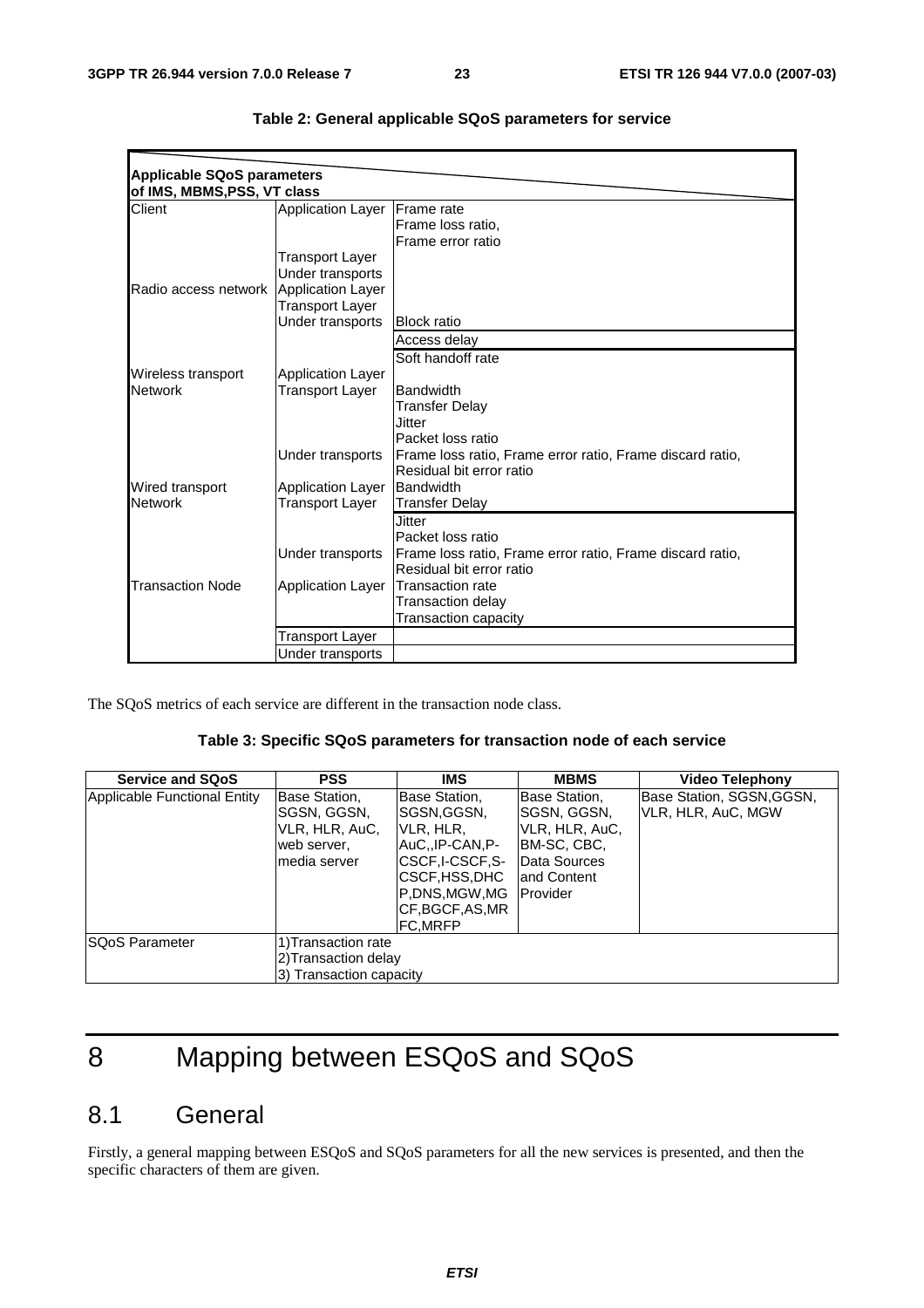#### **Table 4: the ESQoS and SQoS parameters mapping**

|                                 |                                                             | <b>ESQoS</b>                                                                                                                     | <b>Service Non-</b><br>Availability | <b>Service</b><br>failure<br>ratio | <b>Initial</b><br>connection<br>time | <b>Initial</b><br>buffering<br>time | <b>Rebuffering</b><br>frequency | Rebuffering<br>time | <b>Audio</b><br>quality | Intra-<br>frame/inter-<br>frame Video | Audio/video de-<br>synchronization<br>error |
|---------------------------------|-------------------------------------------------------------|----------------------------------------------------------------------------------------------------------------------------------|-------------------------------------|------------------------------------|--------------------------------------|-------------------------------------|---------------------------------|---------------------|-------------------------|---------------------------------------|---------------------------------------------|
| <b>SQoS</b>                     |                                                             |                                                                                                                                  |                                     |                                    |                                      |                                     |                                 |                     |                         | quality                               |                                             |
| <b>Client</b>                   | Application                                                 | Frame rate<br>Frame loss ratio,<br>Frame error ratio                                                                             |                                     |                                    |                                      | N                                   |                                 |                     |                         |                                       |                                             |
| Radio access<br><b>Inetwork</b> | Transports<br>Under transports<br>Application<br>Transports |                                                                                                                                  |                                     |                                    |                                      |                                     |                                 |                     |                         |                                       |                                             |
|                                 | Under transports                                            | <b>Block ratio</b><br>Access delay<br>Soft handoff rate                                                                          |                                     |                                    |                                      |                                     | N                               |                     | N                       |                                       |                                             |
| <b>Wireless</b>                 | Application                                                 |                                                                                                                                  |                                     |                                    |                                      |                                     |                                 |                     |                         |                                       |                                             |
| transport<br><b>Network</b>     | Transports                                                  | Bandwidth<br><b>Transfer Delay</b><br><b>Jitter</b><br>Packet loss ratio                                                         |                                     |                                    |                                      |                                     |                                 |                     |                         |                                       |                                             |
|                                 | Under transports                                            | Frame loss ratio, Frame<br>error ratio, Frame<br>discard ratio, Residual<br>bit error ratio                                      |                                     |                                    |                                      |                                     |                                 |                     |                         |                                       |                                             |
| Wired                           | Application                                                 |                                                                                                                                  |                                     |                                    |                                      |                                     |                                 |                     |                         |                                       |                                             |
| transport<br><b>Network</b>     | Transports<br>Under transports                              | <b>Bandwidth</b><br><b>Transfer Delay</b><br><b>Jitter</b><br>Packet loss ratio<br>Frame loss ratio, Frame<br>error ratio, Frame |                                     | N                                  |                                      | $\sim$                              |                                 |                     |                         |                                       |                                             |
|                                 |                                                             | discard ratio, Residual<br>bit error ratio                                                                                       |                                     |                                    |                                      |                                     |                                 |                     |                         |                                       |                                             |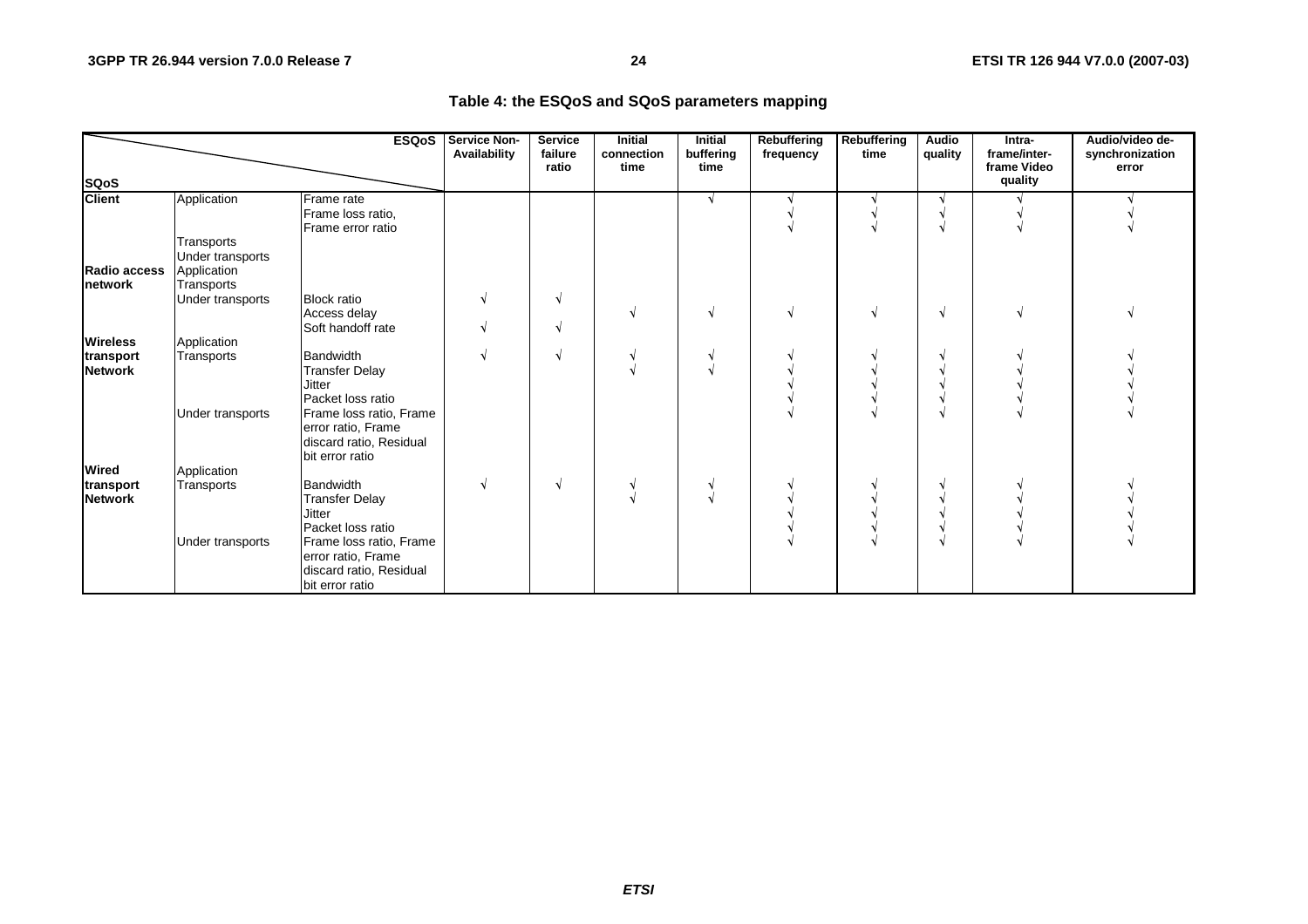|                    |                  |                | <b>ESQoS</b>            | Service Non-<br>Availability | <b>Service</b><br>failure<br>ratio | <b>Initial</b><br>connection<br>time | Initial<br>buffering<br>time | Rebuffering<br>frequency | Rebuffering<br>time | Audio<br>quality | Intra-<br>frame/inter-<br>frame Video | Audio/video de-<br>synchronization<br>error |
|--------------------|------------------|----------------|-------------------------|------------------------------|------------------------------------|--------------------------------------|------------------------------|--------------------------|---------------------|------------------|---------------------------------------|---------------------------------------------|
| <b>SQoS</b>        |                  |                |                         |                              |                                    |                                      |                              |                          |                     |                  | quality                               |                                             |
| <b>Transaction</b> | Application Base |                | Transaction rate        |                              |                                    |                                      |                              |                          |                     |                  |                                       |                                             |
| <b>Node</b>        |                  | <b>Station</b> | Transaction delay       |                              |                                    |                                      |                              |                          |                     |                  |                                       |                                             |
|                    |                  |                | Transaction capacity    |                              |                                    |                                      |                              |                          |                     |                  |                                       |                                             |
|                    |                  | SGSN           | <b>Transaction rate</b> |                              |                                    |                                      |                              |                          |                     |                  |                                       |                                             |
|                    |                  |                | Transaction delay       |                              |                                    |                                      |                              |                          |                     |                  |                                       |                                             |
|                    |                  |                | Transaction capacity    |                              |                                    |                                      |                              |                          |                     |                  |                                       |                                             |
|                    |                  | <b>GGSN</b>    | <b>Transaction rate</b> |                              |                                    |                                      |                              |                          |                     |                  |                                       |                                             |
|                    |                  |                | Transaction delay       |                              |                                    |                                      |                              |                          |                     |                  |                                       |                                             |
|                    |                  |                | Transaction capacity    |                              |                                    |                                      |                              |                          |                     |                  |                                       |                                             |
|                    |                  | <b>HLR</b>     | <b>Transaction rate</b> |                              |                                    |                                      |                              |                          |                     |                  |                                       |                                             |
|                    |                  |                | Transaction delay       |                              |                                    |                                      |                              |                          |                     |                  |                                       |                                             |
|                    |                  |                | Transaction capacity    |                              |                                    |                                      |                              |                          |                     |                  |                                       |                                             |
|                    |                  | <b>VLR</b>     | Transaction rate        |                              |                                    |                                      |                              |                          |                     |                  |                                       |                                             |
|                    |                  |                | Transaction delay       |                              |                                    |                                      |                              |                          |                     |                  |                                       |                                             |
|                    |                  |                | Transaction capacity    |                              |                                    |                                      |                              |                          |                     |                  |                                       |                                             |
|                    |                  | AuC            | <b>Transaction rate</b> |                              |                                    |                                      |                              |                          |                     |                  |                                       |                                             |
|                    |                  |                | Transaction delay       |                              |                                    |                                      |                              |                          |                     |                  |                                       |                                             |
|                    |                  |                | Transaction capacity    |                              |                                    |                                      |                              |                          |                     |                  |                                       |                                             |

# 8.2 PSS

The specific transaction nodes that PSS involves are HLR, VLR, AuC, web servers and media servers, so these nodes are listed in table 5.

**Table 5: the ESQoS and SQoS parameters mapping of PSS** 

|                             |        |             | <b>ESQoS</b>   Service Non-<br>Availability | <b>Service</b><br>failure | Initial<br>connection | Initial<br>buffering | Rebuffering<br>frequency | Rebuffering<br>time | Audio<br>quality | Intra-frame/inter-<br>frame Video | Audio/video de-<br>synchronization |
|-----------------------------|--------|-------------|---------------------------------------------|---------------------------|-----------------------|----------------------|--------------------------|---------------------|------------------|-----------------------------------|------------------------------------|
| <b>SQoS</b>                 |        |             |                                             | ratio                     | time                  | time                 |                          |                     |                  | quality                           | error                              |
| Transaction Application Web |        | Transaction |                                             |                           |                       |                      |                          |                     |                  |                                   |                                    |
| Node                        | server | rate        |                                             |                           |                       |                      |                          |                     |                  |                                   |                                    |
|                             |        | Transaction |                                             |                           |                       |                      |                          |                     |                  |                                   |                                    |
|                             |        | delay       |                                             |                           |                       |                      |                          |                     |                  |                                   |                                    |
|                             |        | Transaction |                                             |                           |                       |                      |                          |                     |                  |                                   |                                    |
|                             |        | capacity    |                                             |                           |                       |                      |                          |                     |                  |                                   |                                    |
|                             | Media  | Transaction |                                             |                           |                       |                      |                          |                     |                  |                                   |                                    |
|                             | server | rate        |                                             |                           |                       |                      |                          |                     |                  |                                   |                                    |
|                             |        | Transaction |                                             |                           |                       |                      |                          |                     |                  |                                   |                                    |
|                             |        | delay       |                                             |                           |                       |                      |                          |                     |                  |                                   |                                    |
|                             |        | Transaction |                                             |                           |                       |                      |                          |                     |                  |                                   |                                    |
|                             |        | capacity    |                                             |                           |                       |                      |                          |                     |                  |                                   |                                    |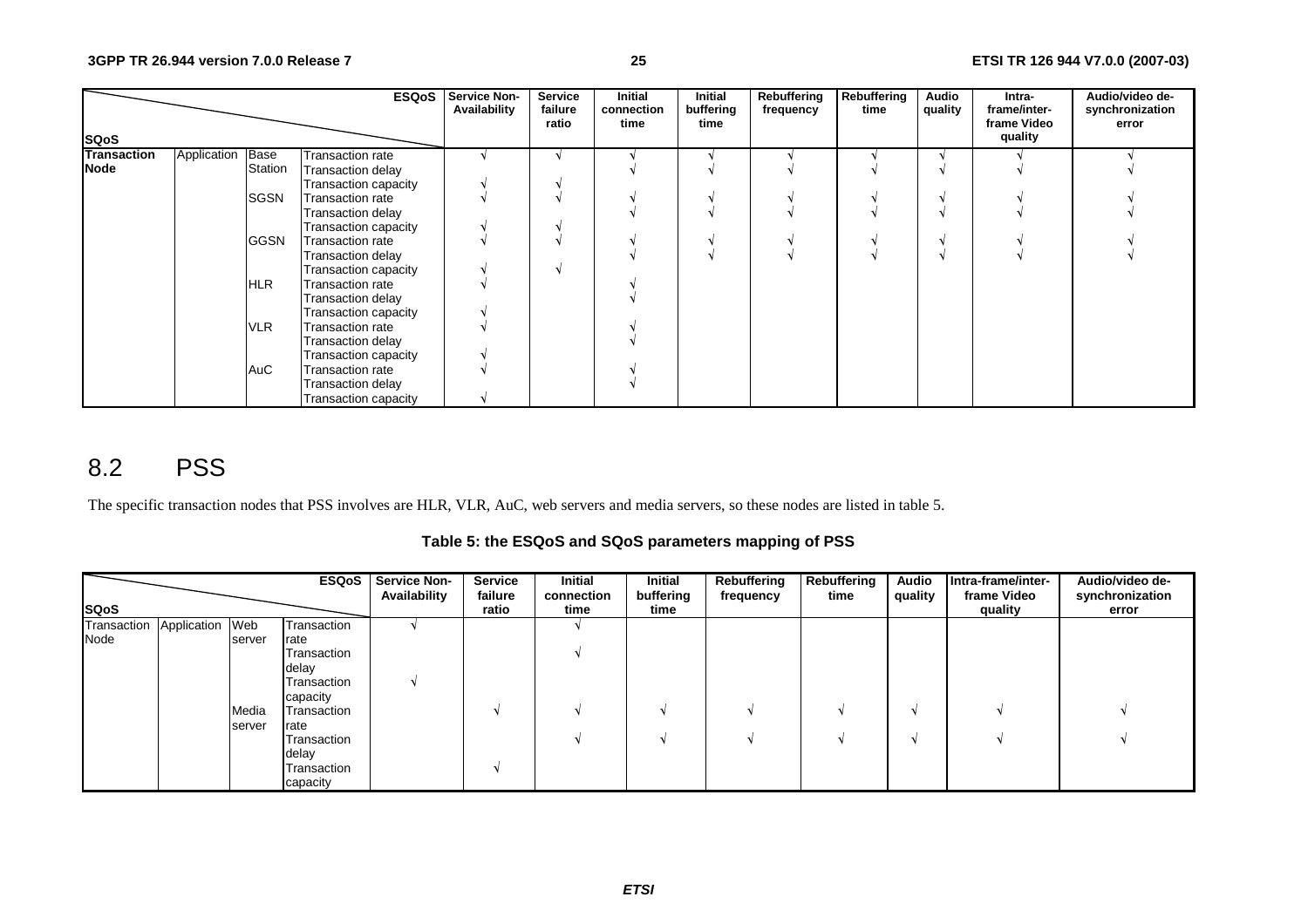## 8.3 MBMS

The specific transaction nodes that MBMS involves are BM-SC, CBC, Data Sources and Content Provider, so these nodes are listed in table 6.

|                     |                   |            | <b>ESQoS</b>        | <b>Service Non-</b><br>Availability | <b>Service</b><br>failure | Initial<br>connection | Initial<br>buffering | Rebuffering<br>frequency | <b>Rebuffering</b><br>time | Audio<br>quality | Intra-<br>frame/inter- | Audio/video de-<br>synchronization |
|---------------------|-------------------|------------|---------------------|-------------------------------------|---------------------------|-----------------------|----------------------|--------------------------|----------------------------|------------------|------------------------|------------------------------------|
| <b>SQoS</b>         |                   |            |                     |                                     | ratio                     | time                  | time                 |                          |                            |                  | frame Video<br>quality | error                              |
| Transaction<br>Node | Application BM-SC |            | Transaction<br>rate |                                     |                           |                       |                      |                          |                            |                  |                        |                                    |
|                     |                   |            | Transaction         |                                     |                           |                       |                      |                          |                            |                  |                        |                                    |
|                     |                   |            | delay               |                                     |                           |                       |                      |                          |                            |                  |                        |                                    |
|                     |                   |            | Transaction         |                                     |                           |                       |                      |                          |                            |                  |                        |                                    |
|                     |                   |            | capacity            |                                     |                           |                       |                      |                          |                            |                  |                        |                                    |
|                     |                   | <b>CBC</b> | Transaction         |                                     |                           |                       |                      |                          |                            |                  |                        |                                    |
|                     |                   |            | rate                |                                     |                           |                       |                      |                          |                            |                  |                        |                                    |
|                     |                   |            | Transaction         |                                     |                           |                       |                      |                          |                            |                  |                        |                                    |
|                     |                   |            | delay               |                                     |                           |                       |                      |                          |                            |                  |                        |                                    |
|                     |                   |            | Transaction         |                                     |                           |                       |                      |                          |                            |                  |                        |                                    |
|                     |                   |            | capacity            |                                     |                           |                       |                      |                          |                            |                  |                        |                                    |
|                     |                   | Data       | Transaction         |                                     |                           |                       |                      |                          |                            |                  |                        |                                    |
|                     |                   | Sources    | rate                |                                     |                           |                       |                      |                          |                            |                  |                        |                                    |
|                     |                   |            | Transaction         |                                     |                           |                       |                      |                          |                            |                  |                        |                                    |
|                     |                   |            | delay               |                                     |                           |                       |                      |                          |                            |                  |                        |                                    |
|                     |                   |            | Transaction         |                                     |                           |                       |                      |                          |                            |                  |                        |                                    |
|                     |                   |            | capacity            |                                     |                           |                       |                      |                          |                            |                  |                        |                                    |
|                     |                   | Content    | Transaction         |                                     | N                         |                       | N                    |                          | N                          | N                |                        |                                    |
|                     |                   | Provider   | rate                |                                     |                           |                       |                      |                          |                            |                  |                        |                                    |
|                     |                   |            | Transaction         |                                     |                           |                       | N                    |                          | N                          | N                |                        |                                    |
|                     |                   |            | delay               |                                     |                           |                       |                      |                          |                            |                  |                        |                                    |
|                     |                   |            | Transaction         |                                     | N                         |                       |                      |                          |                            |                  |                        |                                    |
|                     |                   |            | capacity            |                                     |                           |                       |                      |                          |                            |                  |                        |                                    |

#### **Table 6: the ESQoS and SQoS parameters mapping of MBMS**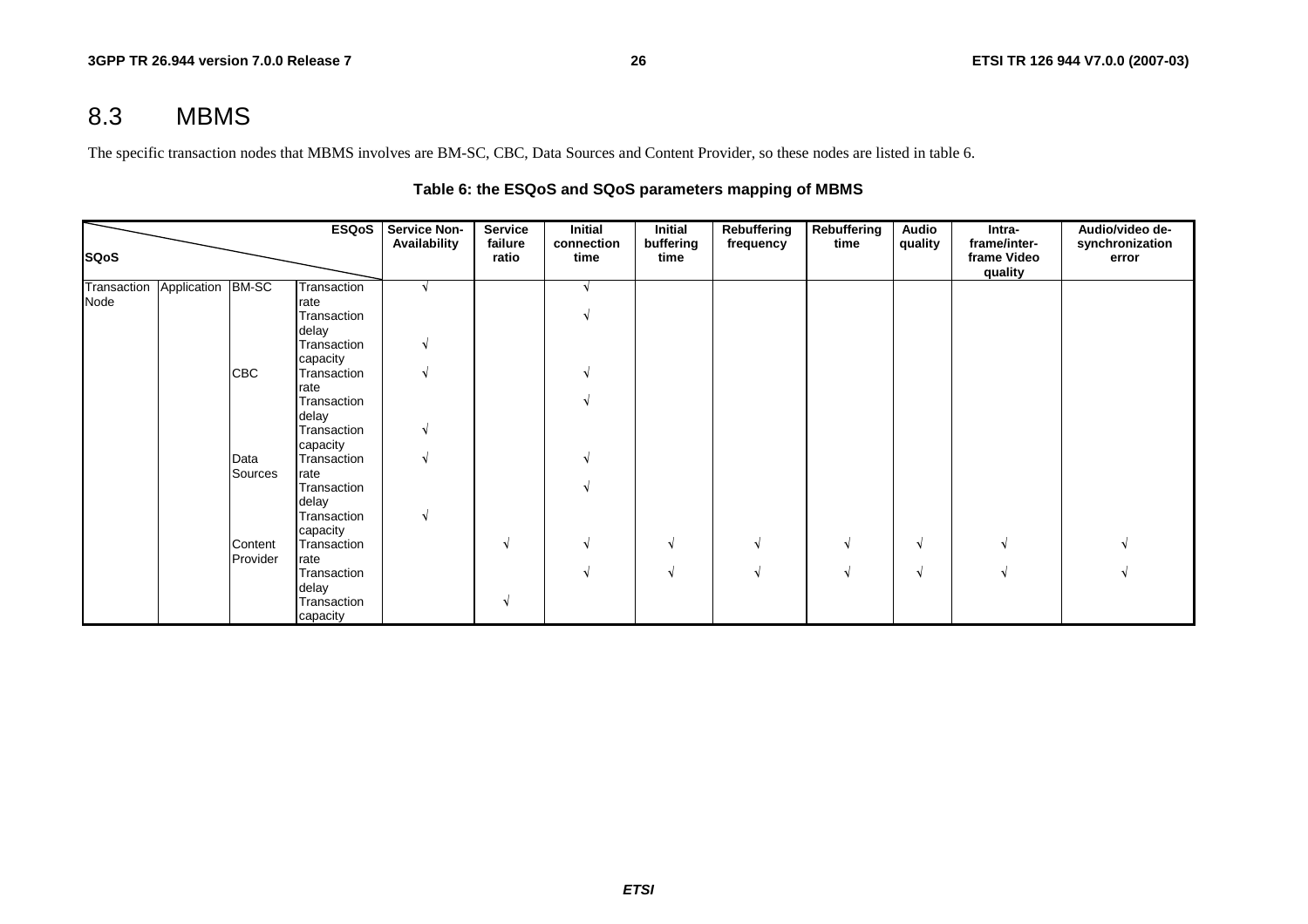# 8.4 Video telephony

The specific transaction nodes that Video Telephony involves are VLR and MGW, so these nodes are listed in table 7.

#### **Table 7: the ESQoS and SQoS parameters mapping of VT**

|              |             | <b>ESQoS</b>    | <b>Service Non-</b><br>Availability | Service<br>failure | <b>Initial</b><br>connection | <b>Initial</b><br>buffering | Rebuffering<br>frequency | <b>Rebuffering</b><br>time | <b>Audio</b><br>quality | Intra-frame/inter-<br>frame Video | Audio/video de-<br>synchronization |
|--------------|-------------|-----------------|-------------------------------------|--------------------|------------------------------|-----------------------------|--------------------------|----------------------------|-------------------------|-----------------------------------|------------------------------------|
| <b>ISQoS</b> |             |                 |                                     | ratio              | time                         | time                        |                          |                            |                         | quality                           | error                              |
| Transaction  | Application | MGW Transaction |                                     |                    |                              |                             |                          |                            |                         |                                   |                                    |
| Node         |             | rate            |                                     |                    |                              |                             |                          |                            |                         |                                   |                                    |
|              |             | Transaction     |                                     |                    |                              |                             |                          |                            |                         |                                   |                                    |
|              |             | delay           |                                     |                    |                              |                             |                          |                            |                         |                                   |                                    |
|              |             | Transaction     |                                     |                    |                              |                             |                          |                            |                         |                                   |                                    |
|              |             | capacity        |                                     |                    |                              |                             |                          |                            |                         |                                   |                                    |

## 8.5 IMS

The specific transaction nodes that IMS involves are HLR, VLR, AuC, IP-CAN, P-CSCF, I-CSCF, S-CSCF, HSS, DHCP, DNS, MGW, MGCF, BGCF, AS, MRFC and MRFP, so these nodes are listed in table 8.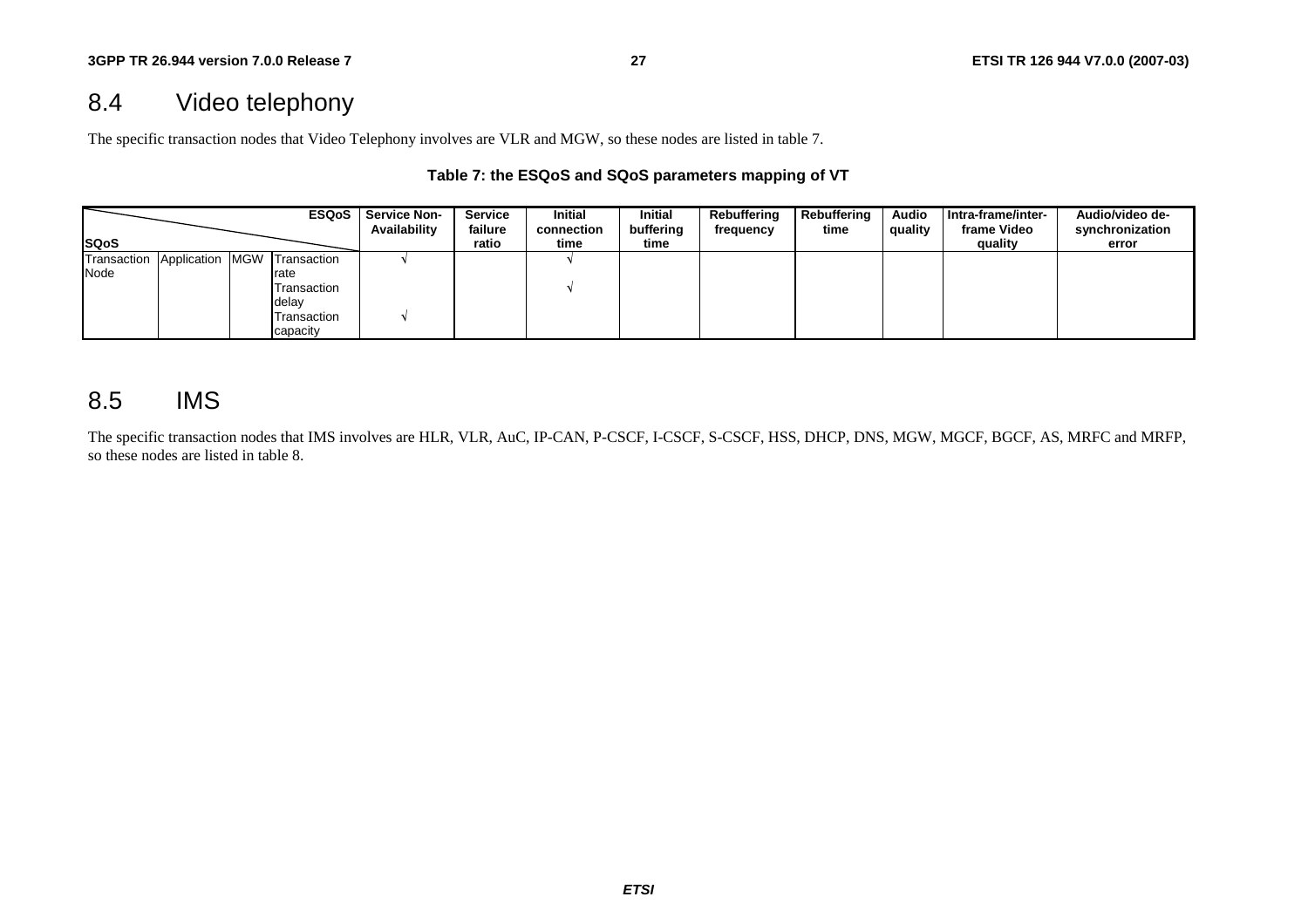|                                        |             | <b>ESQoS</b>                           | <b>Service Non-</b><br>Availability | Service<br>failure | <b>Initial</b><br>connection | <b>Initial</b><br>buffering | <b>Rebuffering</b><br>frequency | Rebuffering<br>time | <b>Audio</b><br>quality | Intra-<br>frame/inter- | Audio/video de-<br>synchronization |
|----------------------------------------|-------------|----------------------------------------|-------------------------------------|--------------------|------------------------------|-----------------------------|---------------------------------|---------------------|-------------------------|------------------------|------------------------------------|
| <b>SQoS</b>                            |             |                                        |                                     | ratio              | time                         | time                        |                                 |                     |                         | frame Video<br>quality | error                              |
| Transaction Application IP-CAN<br>Node |             | <b>Transaction rate</b><br>Transaction | $\sqrt{}$                           |                    | N                            |                             |                                 |                     |                         |                        |                                    |
|                                        |             | delay                                  |                                     |                    |                              |                             |                                 |                     |                         |                        |                                    |
|                                        |             | Transaction                            | V                                   |                    |                              |                             |                                 |                     |                         |                        |                                    |
|                                        |             | capacity                               |                                     |                    |                              |                             |                                 |                     |                         |                        |                                    |
|                                        | P-CSCF      | Transaction rate                       | V                                   |                    |                              |                             |                                 |                     |                         |                        |                                    |
|                                        |             | Transaction                            |                                     |                    |                              |                             |                                 |                     |                         |                        |                                    |
|                                        |             | delay                                  |                                     |                    |                              |                             |                                 |                     |                         |                        |                                    |
|                                        |             | Transaction                            |                                     |                    |                              |                             |                                 |                     |                         |                        |                                    |
|                                        |             | capacity                               |                                     |                    |                              |                             |                                 |                     |                         |                        |                                    |
|                                        | I-CSCF      | Transaction rate                       | V                                   |                    |                              |                             |                                 |                     |                         |                        |                                    |
|                                        |             | Transaction                            |                                     |                    |                              |                             |                                 |                     |                         |                        |                                    |
|                                        |             | delay                                  |                                     |                    |                              |                             |                                 |                     |                         |                        |                                    |
|                                        |             | Transaction<br>capacity                |                                     |                    |                              |                             |                                 |                     |                         |                        |                                    |
|                                        | S-CSCF      | Transaction rate                       | V                                   |                    |                              |                             |                                 |                     |                         |                        |                                    |
|                                        |             | Transaction                            |                                     |                    |                              |                             |                                 |                     |                         |                        |                                    |
|                                        |             | delay                                  |                                     |                    |                              |                             |                                 |                     |                         |                        |                                    |
|                                        |             | Transaction                            |                                     |                    |                              |                             |                                 |                     |                         |                        |                                    |
|                                        |             | capacity                               |                                     |                    |                              |                             |                                 |                     |                         |                        |                                    |
|                                        | <b>HSS</b>  | Transaction rate                       | V                                   |                    |                              |                             |                                 |                     |                         |                        |                                    |
|                                        |             | Transaction                            |                                     |                    |                              |                             |                                 |                     |                         |                        |                                    |
|                                        |             | delay                                  |                                     |                    |                              |                             |                                 |                     |                         |                        |                                    |
|                                        |             | Transaction                            | N                                   |                    |                              |                             |                                 |                     |                         |                        |                                    |
|                                        |             | capacity                               |                                     |                    |                              |                             |                                 |                     |                         |                        |                                    |
|                                        | <b>DHCP</b> | Transaction rate                       | V                                   |                    |                              |                             |                                 |                     |                         |                        |                                    |
|                                        |             | Transaction                            |                                     |                    |                              |                             |                                 |                     |                         |                        |                                    |
|                                        |             | delay                                  |                                     |                    |                              |                             |                                 |                     |                         |                        |                                    |
|                                        |             | Transaction<br>capacity                |                                     |                    |                              |                             |                                 |                     |                         |                        |                                    |
|                                        | <b>DNS</b>  | Transaction rate                       | ٧                                   |                    |                              |                             |                                 |                     |                         |                        |                                    |
|                                        |             | Transaction                            |                                     |                    |                              |                             |                                 |                     |                         |                        |                                    |
|                                        |             | delay                                  |                                     |                    |                              |                             |                                 |                     |                         |                        |                                    |
|                                        |             | Transaction                            | V                                   |                    |                              |                             |                                 |                     |                         |                        |                                    |
|                                        |             | capacity                               |                                     |                    |                              |                             |                                 |                     |                         |                        |                                    |
|                                        | <b>MGW</b>  | Transaction rate                       | V                                   |                    |                              |                             |                                 |                     |                         |                        |                                    |
|                                        |             | Transaction                            |                                     |                    |                              |                             |                                 |                     |                         |                        |                                    |
|                                        |             | delay                                  |                                     |                    |                              |                             |                                 |                     |                         |                        |                                    |
|                                        |             | Transaction                            |                                     |                    |                              |                             |                                 |                     |                         |                        |                                    |
|                                        |             | capacity                               |                                     |                    |                              |                             |                                 |                     |                         |                        |                                    |
|                                        | <b>MGCF</b> | Transaction rate                       | V                                   |                    |                              |                             |                                 |                     |                         |                        |                                    |
|                                        |             | Transaction                            |                                     |                    |                              |                             |                                 |                     |                         |                        |                                    |
|                                        |             | delay                                  |                                     |                    |                              |                             |                                 |                     |                         |                        |                                    |
|                                        |             | Transaction<br>capacity                | Å                                   |                    |                              |                             |                                 |                     |                         |                        |                                    |
|                                        | <b>BGCF</b> | Transaction rate                       | $\sqrt{ }$                          |                    |                              |                             |                                 |                     |                         |                        |                                    |
|                                        |             |                                        |                                     |                    | N.                           |                             |                                 |                     |                         |                        |                                    |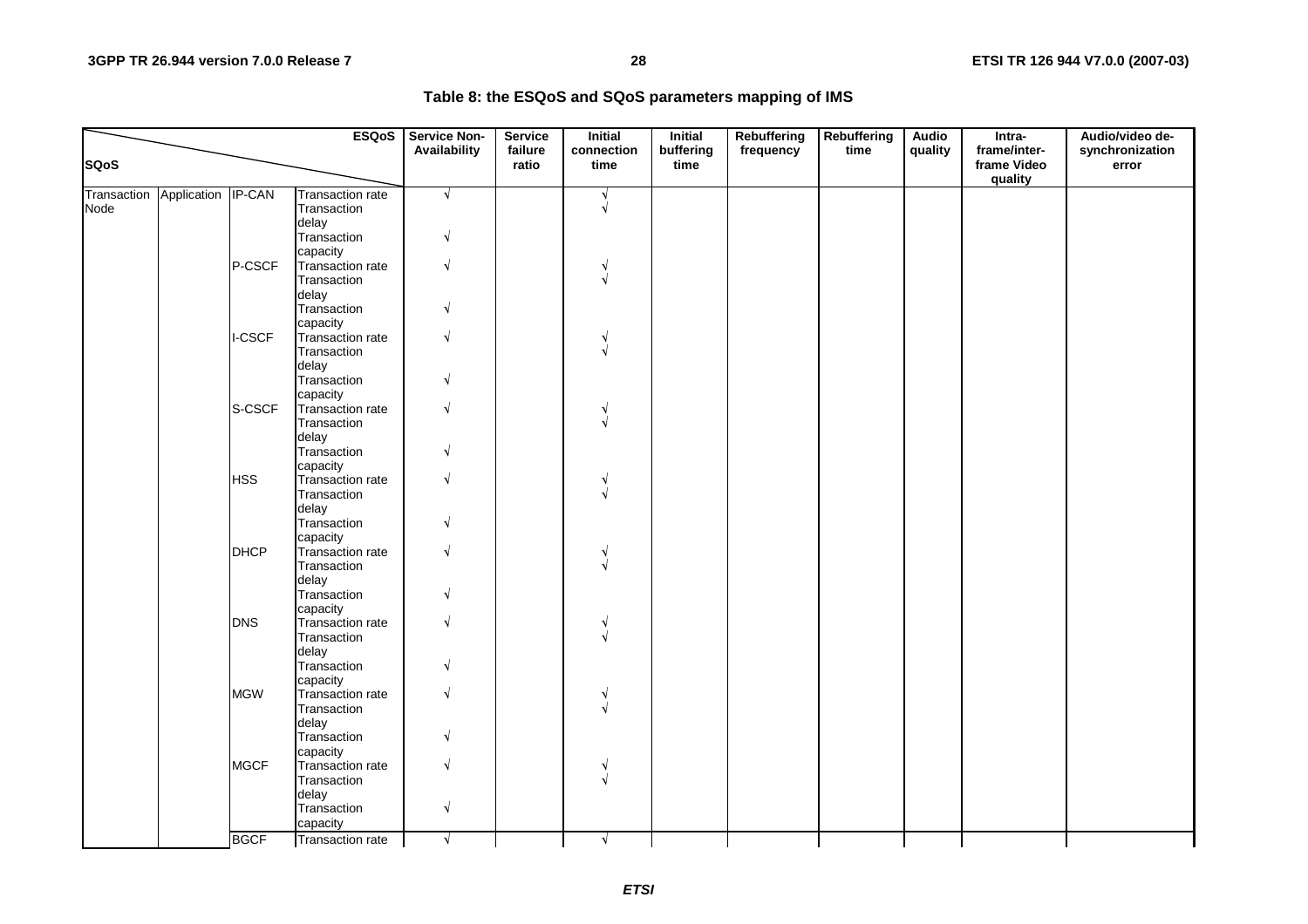| <b>SQoS</b> |             | <b>ESQoS</b>            | <b>Service Non-</b><br>Availability | <b>Service</b><br>failure<br>ratio | <b>Initial</b><br>connection<br>time | Initial<br>buffering<br>time | Rebuffering<br>frequency | Rebuffering<br>time | <b>Audio</b><br>quality | Intra-<br>frame/inter-<br>frame Video<br>quality | Audio/video de-<br>synchronization<br>error |
|-------------|-------------|-------------------------|-------------------------------------|------------------------------------|--------------------------------------|------------------------------|--------------------------|---------------------|-------------------------|--------------------------------------------------|---------------------------------------------|
|             |             | Transaction             |                                     |                                    |                                      |                              |                          |                     |                         |                                                  |                                             |
|             |             | delay                   |                                     |                                    |                                      |                              |                          |                     |                         |                                                  |                                             |
|             |             | Transaction<br>capacity | N                                   |                                    |                                      |                              |                          |                     |                         |                                                  |                                             |
|             | AS          | Transaction rate        | N                                   |                                    |                                      |                              |                          |                     |                         |                                                  |                                             |
|             |             | Transaction             |                                     |                                    |                                      |                              |                          |                     |                         |                                                  |                                             |
|             |             | delay                   |                                     |                                    |                                      |                              |                          |                     |                         |                                                  |                                             |
|             |             | Transaction             | N                                   |                                    |                                      |                              |                          |                     |                         |                                                  |                                             |
|             |             | capacity                |                                     |                                    |                                      |                              |                          |                     |                         |                                                  |                                             |
|             | <b>MRFC</b> | Transaction rate        | N                                   |                                    |                                      |                              |                          |                     |                         |                                                  |                                             |
|             |             | Transaction             |                                     |                                    |                                      |                              |                          |                     |                         |                                                  |                                             |
|             |             | delay                   |                                     |                                    |                                      |                              |                          |                     |                         |                                                  |                                             |
|             |             | Transaction             | N                                   |                                    |                                      |                              |                          |                     |                         |                                                  |                                             |
|             |             | capacity                |                                     |                                    |                                      |                              |                          |                     |                         |                                                  |                                             |
|             | <b>MRFP</b> | Transaction rate        | N                                   |                                    |                                      |                              |                          |                     |                         |                                                  |                                             |
|             |             | Transaction             |                                     |                                    |                                      |                              |                          |                     |                         |                                                  |                                             |
|             |             | delay                   |                                     |                                    |                                      |                              |                          |                     |                         |                                                  |                                             |
|             |             | Transaction             | N                                   |                                    |                                      |                              |                          |                     |                         |                                                  |                                             |
|             |             | capacity                |                                     |                                    |                                      |                              |                          |                     |                         |                                                  |                                             |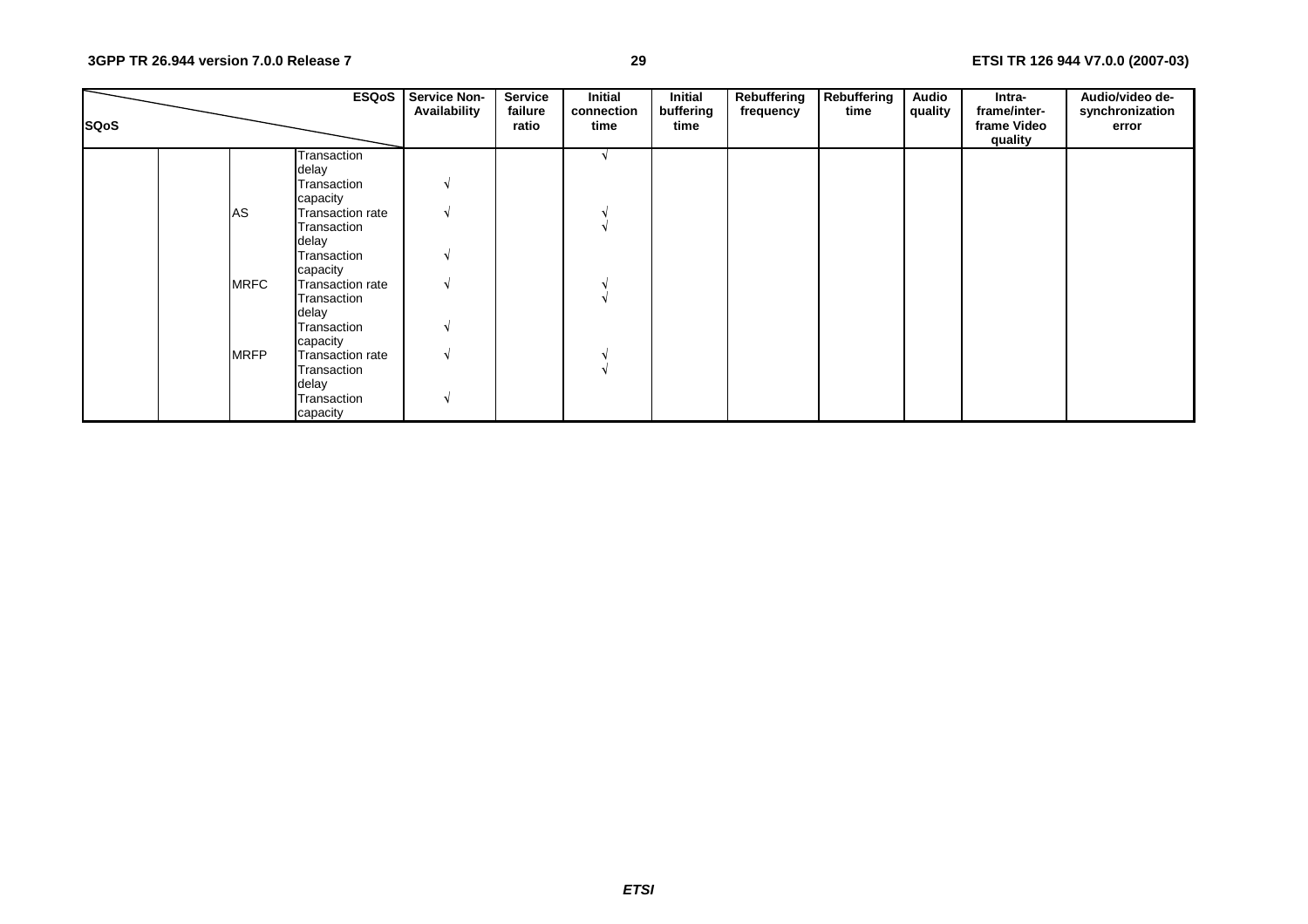# Annex A: PSS Performance Analysis with Theoretical Models

# A.1 Introduction

The "End-to-end Multimedia Services Performance Metrics" work item is conducting a research on the performance metrics for popular multimedia services, including streaming, multimedia broadcast multicast service (MBMS), video telephony and IP Multimedia subsystem Service (IMS), etc. This annex will support and justify the results in the present document.

In this annex, the performance evaluation for end-to-end multimedia services based on System QoS (SQoS) and end-to-End Service QoS (ESQoS) parameters is conducted, to provide the possible operational methods for operators/service providers to guarantee the quality of the provided services. The quantitative study of ESQoS and SQoS parameters would benefit both operators/service providers and end users as well. It would offer models and metrics for operators/service providers to better manage network capacity and deploy services. It would also guide operators/service providers to provide the best service in limited bandwidth with little latency and packet loss.

In this annex, packet-switched streaming service is taken as an example.

# A.2 Scope

Theoretical models are introduced to study the ESQoS and SQoS parameters. The inherent relationship between the ESQoS and SQoS parameters of PSS is described, which provide the possible operational methods for the operators/service providers to guarantee of the service performance.

First, some general models are proposed to study the performance parameters of the multimedia services. Then, the accurate and concrete models are created to figure out the relationships of the ESQoS and SQoS parameters.

Further, these methods and models can be extended to other multimedia services.

# A.3 References

The following documents contain provisions which, through reference in this text, constitute provisions of the present document.

- References are either specific (identified by date of publication, edition number, version number, etc.) or non-specific.
- For a specific reference, subsequent revisions do not apply.
- For a non-specific reference, the latest version applies. In the case of a reference to a 3GPP document (including a GSM document), a non-specific reference implicitly refers to the latest version of that document *in the same Release as the present document*.
- [1] CACC, Department of ECE, Duke University, Kishor S. Trivedi, Dharmaraja Selvamuthu, Xiaomin Ma: "Analytic Modeling of Handoffs in Wireless Cellular Networks", 2002.
- [2] MISCHA SCHWARTZ, broadband integrated networks, Prentice Hall, 1996.
- [3] Lin C. Performance evaluation of computer networks and computer systems, Tsinghua University Press, 2001.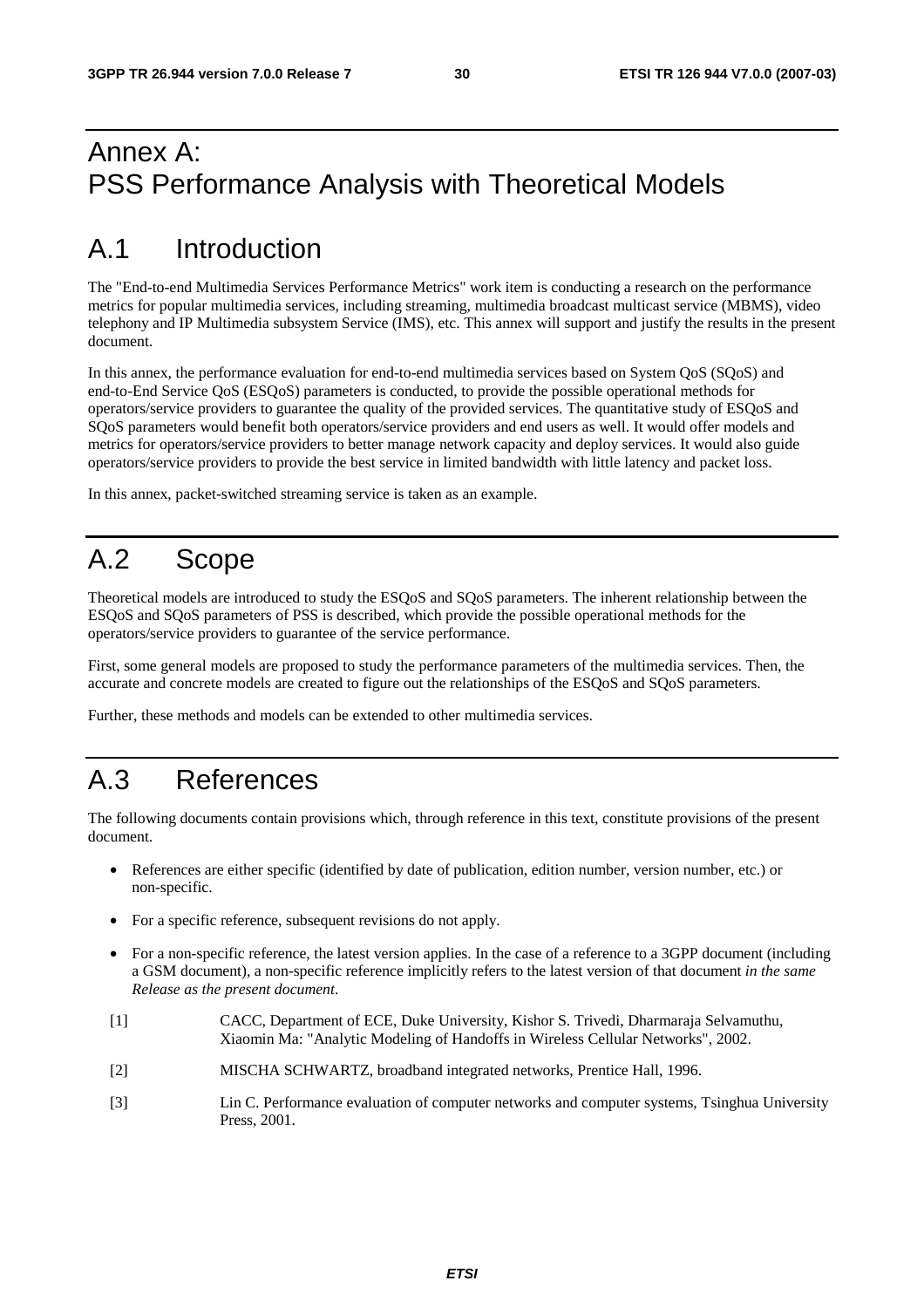# A.4 General models

Three classes of general models are presented including radio access network modelling, transport network modelling, node modelling. And there are two types of node models: simple node model and complex node model. These models can be used to study the performance metrics of various multimedia services and the network conditions. In this annex, queuing models are introduced to get the metrics, including the delay, failure ratio and loss ratio.

## A.4.1 Radio access network model

Some analytical models are introduced for the radio access network to evaluate some important parameters, such as the block ratio of new calls, the failure ratio of handoff calls.

### A.4.1.1 Model description

As an example, a queuing model can be used for Streaming Service in the access cell [1].

The new calls and handoff calls share a fixed numbers of channels in the cell, and the left channels are reserved. A new call will be connected if an idle channel is available among the sharing channels, otherwise the call is blocked. A handoff call will be connected if an idle channel is available in the cell, otherwise the call is failed.

For simplicity, assume that the arrival stream of new calls, the stream of handoff arrivals, the channel holding time for new calls and handoff calls are all of exponential distributions. Besides, the model also considers the platform failure and the base repeater failure. All failures are assumed to be mutually independent. Times to platform and base repeater failures and repair are assumed to be exponentially distributed.

The parameters' definitions are as follows:

| $\lambda_n$ :                 | the rate of arrival stream of new calls.      |
|-------------------------------|-----------------------------------------------|
| $\lambda_h$ :                 | the rate of stream of handoff arrivals.       |
| $\mu_c$ :                     | the channel holding time for new calls.       |
| $\mu_n$ :                     | the channel holding time for handoff calls.   |
| $N_b$ :                       | the number of the base repeaters in the cell. |
| M:                            | the channel number of each base repeater.     |
| g:                            | the reserved resources.                       |
| $\frac{1}{\lambda_s}$ :       | mean time of platform failure.                |
| $\frac{1}{\mu_s}$ :           | mean time of platform repair.                 |
| $\frac{1}{\lambda_b}$ :       | mean time of base repeater failure.           |
| $\vert$<br>$\overline{\mu_b}$ | mean time of base repeater repair.            |

Now the system can be basically modelled as a queue, which can be presented by a Markov chain.

Solving the model, the block ratio of new calls and the failure ratio of handoff calls can be easily obtained.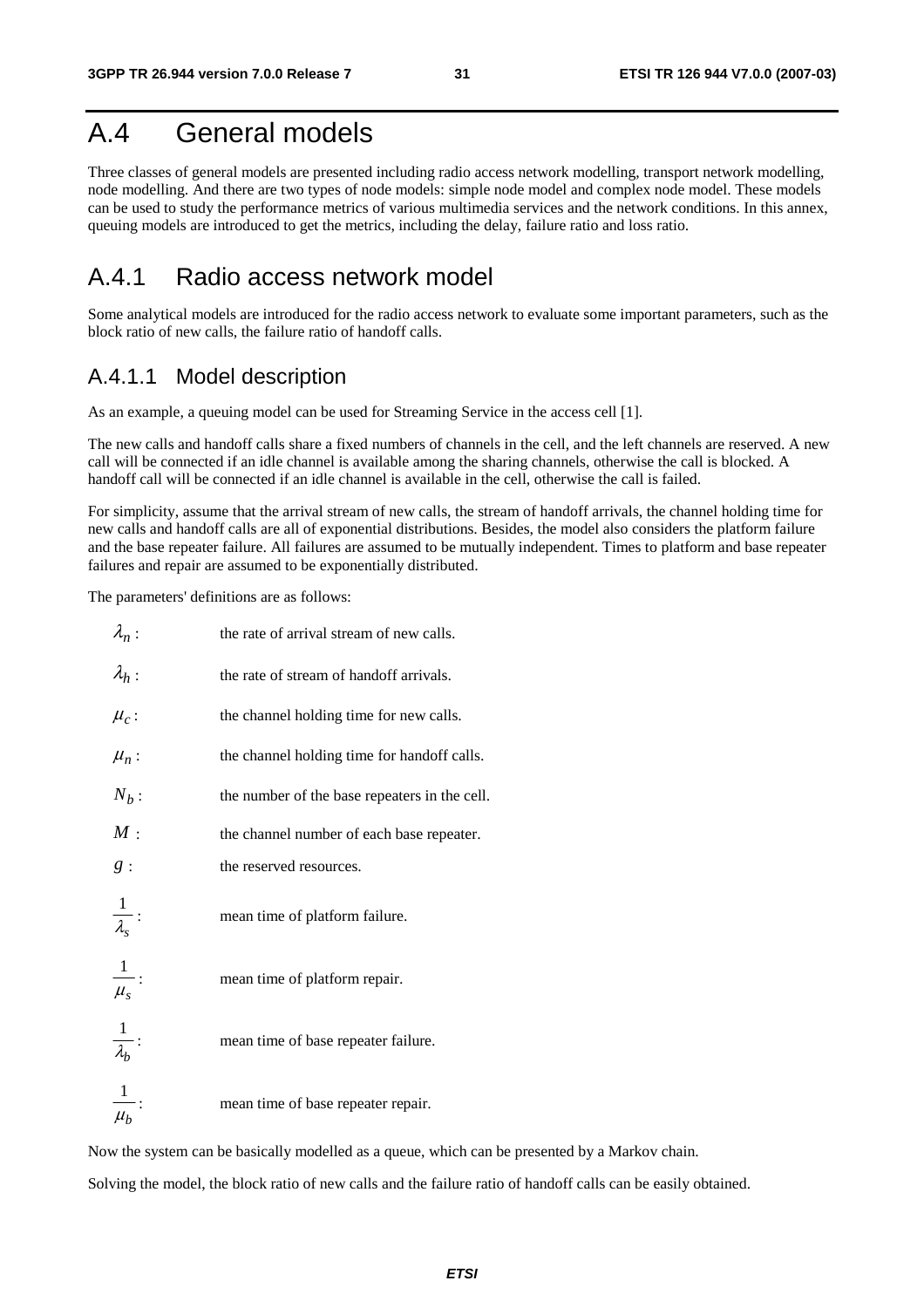A.4.1.2 The block ratio of new calls and the failure ratio of handoff calls Let:

$$
\lambda = \lambda_n + \lambda_h
$$

$$
\mu = \mu_c + \mu_h
$$

$$
A = \frac{\lambda}{\mu}
$$

$$
A_1 = \frac{\lambda_h}{\mu_c + \mu_h}
$$

Solving the Markov chain, it can be obtained:

$$
P_d(N,g) = \frac{A^{N-g}}{N-g-1} \frac{A^n}{n!} A_1^g
$$
  

$$
\sum_{n=0}^{N-g-1} \frac{A^n}{n!} + \sum_{n=N-g}^{N} \frac{A^{N-g}}{n!} A_1^{n-(N-g)}
$$
  

$$
P_b(N,g) = \frac{\sum_{n=N-g}^{N} \frac{A^{N-g}}{n!} A_1^{n(N-g)}}{\sum_{n=0}^{N-g-1} \frac{A^n}{n!} + \sum_{n=N-g}^{N} \frac{A^{N-g}}{n!} A_1^{n-(N-g)}}
$$
  

$$
= A^{N-g} \frac{\sum_{k=0}^{g} \frac{A_1^k}{(k+N-g)!}}{\sum_{n=0}^{N-g-1} \frac{A^n}{n!} + \sum_{n=N-g}^{N} \frac{A^{N-g}}{n!} A_1^{n-(N-g)}}
$$
  

$$
k; N_b = \begin{bmatrix} \lambda_s & 1 \left(\mu_b\right)^k \end{bmatrix} \begin{bmatrix} N_b & 1 \left(\mu_b\right)^j \end{bmatrix}^{-1}
$$

$$
P(s,k;N_b) = \n\begin{bmatrix}\n\frac{\lambda_s}{\lambda_s + \mu_s} \frac{1}{k!} \left( \frac{\mu_b}{\lambda_b} \right)^k \left[ 1 + \sum_{j=1}^{N_b} \frac{1}{j!} \left( \frac{\mu_b}{\lambda_b} \right)^j \right]^{-1}, & \text{if } s = 0, \\
\frac{\mu_s}{\lambda_s + \mu_s} \frac{1}{k!} \left( \frac{\mu_b}{\lambda_b} \right)^k \left[ 1 + \sum_{j=1}^{N_b} \frac{1}{j!} \left( \frac{\mu_b}{\lambda_b} \right)^j \right]^{-1}, & \text{if } s = 1.\n\end{bmatrix}
$$

$$
\overline{A}(N_b) = \begin{cases}\n\sum_{k=0}^{N_b} P(0, k; N_b) + \sum_{k=0}^{N_b} P(1, k; N_b) \frac{N_b - k}{N_b}, & \text{w/o APS} \\
\sum_{k=0}^{N_b} P(0, k; N_b) + P(1, 0; N_b), & \text{w/ APS.} \n\end{cases}
$$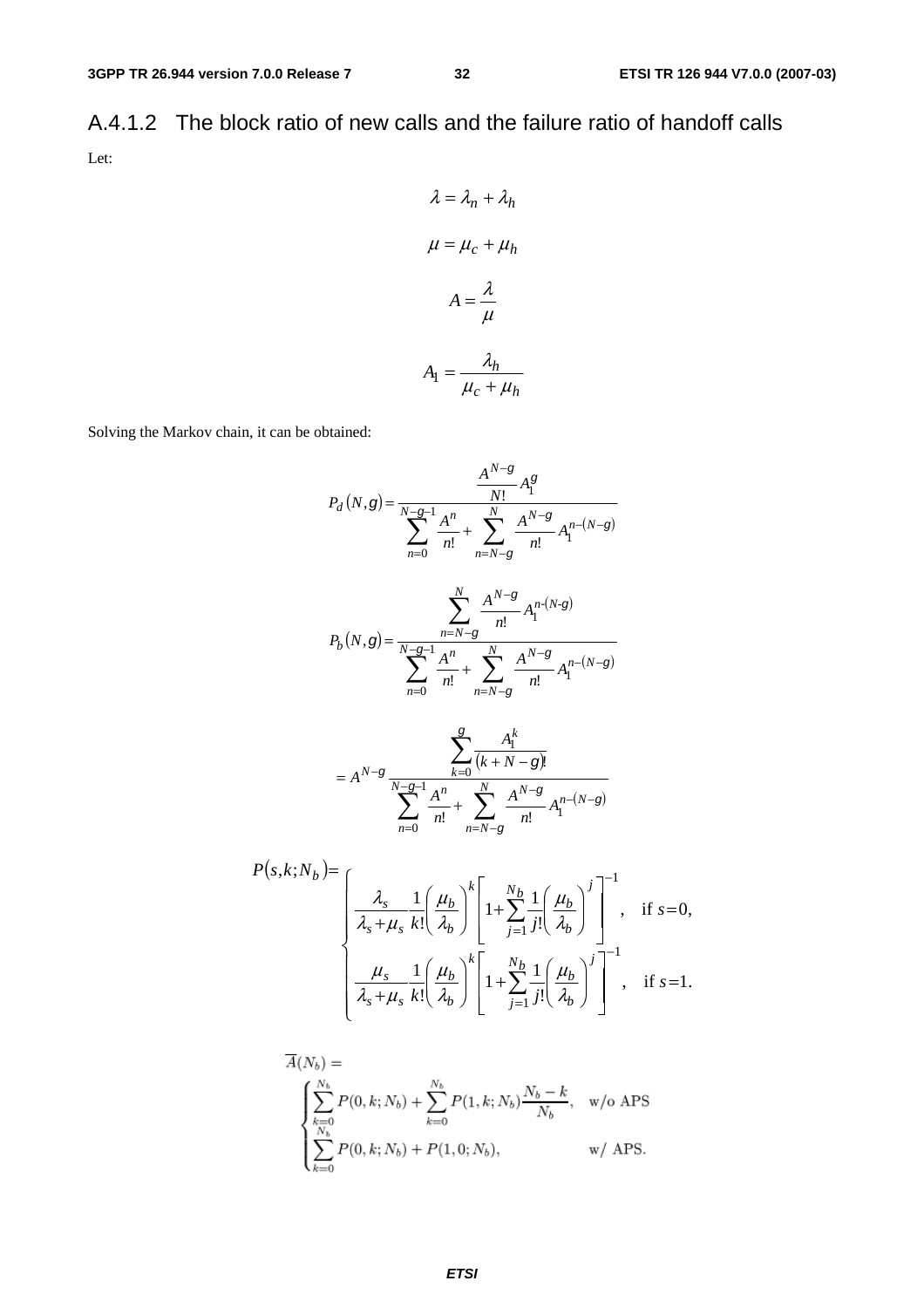$$
P_b^o(N_b, M, g) = \overline{A}(N_b)
$$
  
\n
$$
1(G > 0) \sum_{k=1}^G P(1, k; N_b) \left(\frac{k}{N_b}\right)
$$
  
\n
$$
+ \sum_{k=G+1}^{N_b} P(1, k; N_b) P_b(kM - 1, g) \left(\frac{k}{N_b}\right),
$$
  
\n
$$
1(G > 0) \sum_{k=1}^G P(1, k; N_b)
$$
  
\n
$$
+ \sum_{k=G+1}^{N_b} P(1, k; N_b) P_b(kM - 1, g),
$$
  
\n
$$
w / APS
$$

$$
P_d^o(N_b, M, g) = \overline{A}(N_b)
$$
  
+ 
$$
\begin{cases} \sum_{k=1}^{N_b} P(1, k; N_b) P_d(kM - 1, g) \frac{k}{N_b}, & \text{w/o APS} \\ \sum_{k=1}^{N_b} P(1, k; N_b) P_d(kM - 1, g), & \text{w/ APS.} \end{cases}
$$

Where  $I(e)$  is the indicator function:  $I(e) = 1$  if expression e is true; otherwise  $I(e) = 0$ ;

$$
G = \lfloor (g+1)/M \rfloor;
$$

0  $P_b^0(N_b, M, g)$  is the block ratio of new calls and  $P_a^0(N_b, M, g)$  is the failure ratio of handoff calls.

## A.4.2 Transport network model

There are two types of network: wireless network and wired network. First the average transfer delay of a packet in the wired network is analyzed. In the transfer delay model, the transfer time is ignored. Then consider the transfer time of a mount of data in the whole transport network.

The transport network is very complex and to get the transfer delay of a packet is not so easy. For simplicity, the transport network with a Jackson network is modeled and the average transfer delay of a packet is analyzed [2].

## A.4.2.1 Model description

It is assumed that the packet switching network as a Jackson network to analysis the average transfer delay of a packet in the network.

| ,,                                                                                    | THE total load of the network from outside. |  |  |  |  |  |
|---------------------------------------------------------------------------------------|---------------------------------------------|--|--|--|--|--|
| $\lambda_i$ :                                                                         | The load on link i.                         |  |  |  |  |  |
| L:                                                                                    | The number of links in the network.         |  |  |  |  |  |
| $M$ .                                                                                 | The average length of a packet.             |  |  |  |  |  |
| $R_i$ :                                                                               | The data transport rate of link i.          |  |  |  |  |  |
| The analysis to the transfer time is very simple. The parameters used are as follows. |                                             |  |  |  |  |  |

*D* : The size of the data to be transported.

*dwireless* The mean bandwidth in wireless network.

γ : The total load of the network from outside.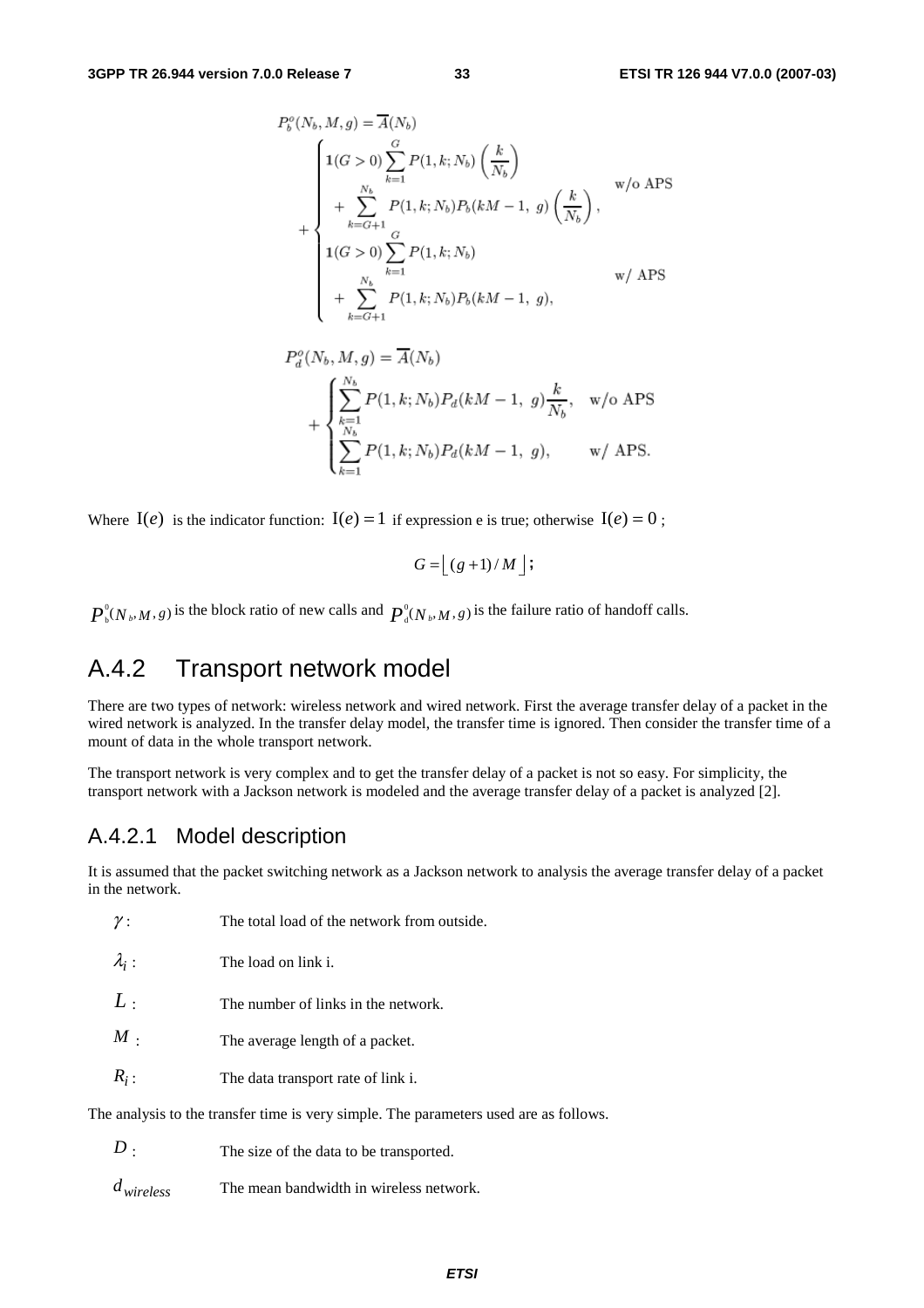*dwired* The mean bandwidth in wired network.

#### A.4.2.2 The mean transfer delay and the transfer time

Solving the transfer delay model, it can be obtained:

$$
T_{\text{tran\_delay}} = \frac{1}{\gamma} \sum_{i=1}^{L} \frac{M}{R_i - M \lambda_i}
$$

 $T_{\textit{tran\_delay}}$  is the mean transfer delay of a packet over the network.

It can be easily to get the transfer time:

$$
T_{\text{tran\_time}} = \frac{D}{d_{\text{wireless}}} + \frac{D}{d_{\text{wired}}}
$$

 $T_{\text{tran time}}$  is the transfer time of data D over the wireless and wired transport network.

## A.4.3 Node model

The work "node" there means all the entities handling data in the network including the gateway, router, and server. There are four class of traffic in the network according to 3GPP. Among all the nodes, some just handle one class of traffic or some information requests and some need to handle all the four class of traffic. According to the class of data flow handled by each node, the nodes are classified into two kinds: simple nodes and complex nodes. A simple node only handles one class of traffic or some information requests and a complex node handles all the four class of traffic.

#### A.4.3.1 Simple node model

In all the nodes related to the streaming service, the web server, media server, HLR, VLR and AuC are considered as the simple node.

Because these nodes just handle one class of traffic or some information requests, so a simple node is modelled as a queuing system. Solving the mode the transaction delay and the data loss ratio in the node can be get.

#### A.4.3.1.1 Model description

Assume that the data unit arrival into the node is Poisson distributed, and the transaction time of a data unit is exponentially distributed. These data units are scheduled using FIFO algorithm. And the buffer size is B (data unit). The parameters are defined as follows:

| $\lambda$ : | The arrival rate of data units. |
|-------------|---------------------------------|
|             |                                 |

μ 1 The mean transaction time to a data unit of the node.

*B* : The buffer size in the node.

The model is as figure A.1.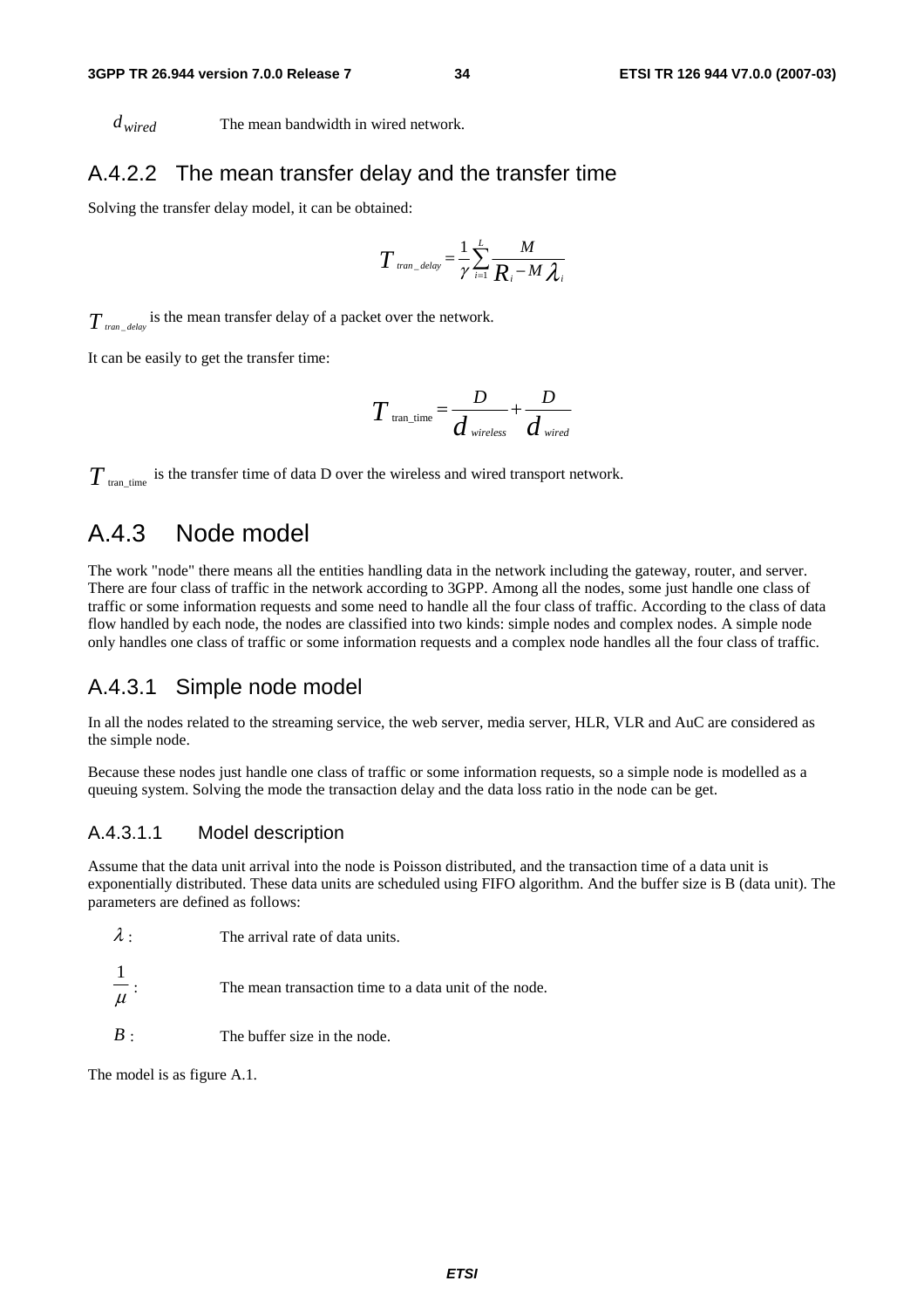

**Figure A.1: A queuing model of a simple node** 

#### A.4.3.1.2 The transaction delay and the data loss ratio

Solving the model, it can be obtained.

$$
T = \frac{\lambda}{\mu(\mu - \lambda)}
$$

$$
p_{B} = (1 - \rho)\rho^{B} = (1 - \frac{\lambda}{\mu})(\frac{\lambda}{\mu})
$$

*B*

 $T_w$  is the transaction delay and  $P_B$  is the data loss ratio.

## A.4.3.2 Complex node model

In all the nodes related to the streaming service, the BS, SGSN and GGSN are considered as the complex node.

These nodes need to handle four class of data flow: conversational class, streaming class, interactive class and background class. Their delay requirements are getting stricter, and the transfer priority in a node is according to the delay requirements. So the complex node is modeled as a queuing system with four queues and a single server. Solving the mode, the transaction delay and the data loss ratio in the node can be get.

#### A.4.3.2.1 Model description

In the conversational class the voice traffic is analyzed and in the streaming class the video traffic is analyzed.

#### **The voice traffic model**

In the book Broadband Integrated Networks, Mischa Schwartz points out two models: fluid flow model and MMPP (Markov-modulated Poisson Process) model. Here the MMPP model is adopted. The MMPP model is as follows [3].

The model is a queuing system and the data source is combined by several voice sources as figure A.2. Each voice source has two states: on and off. When the source is in the state on, it generates voice data with Poisson arrival or rather it is silent. The model is as figure A.3.



**Figure A.2: A queuing model for voice traffic** 



**Figure A.3: Two-state model**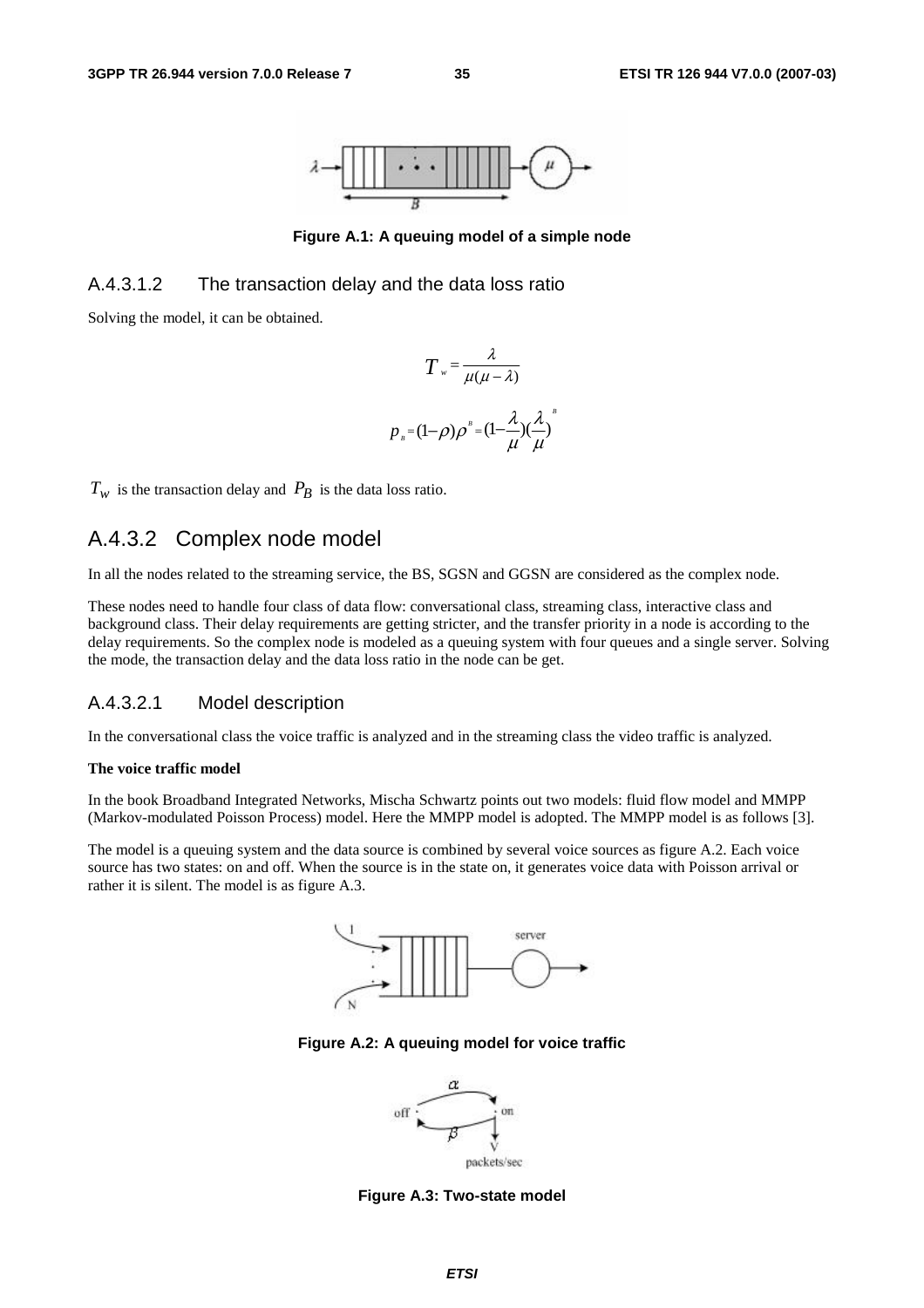The parameters are defined as follows:

| $\,N$ .    | The number of voice source in the voice model.                      |
|------------|---------------------------------------------------------------------|
| $\alpha$ . | The transfer rate from the off state to on state.                   |
| $\beta$ .  | The transfer rate from the on state to off state.                   |
|            | The mean output data rate when the voice source is in the on state. |

#### **The video traffic model**

Also adopting the way in the book "Broadband Integrated Networks", an equivalent process of the sum of M identical two state "minisources" for the video traffic of N video source is defined. The model is as figure A.4.



**Figure A.4: The model of video traffic** 

The traffics of interactive class and background class are both assumed to be Poisson arrival.

And because the protocol of the data link layer is ATM, so it is assumed that the transaction time to each class data of the node is a constant.

All the buffers are infinite.

So the model of a complex node is as figure A.5.



**Figure A.5: The model of a complex node** 

 $\alpha_1$ : The transfer rate of the conversational traffic from the off state the on state.

 $\alpha$ <sup>2</sup>: The transfer rate of the streaming traffic from the off state the on state.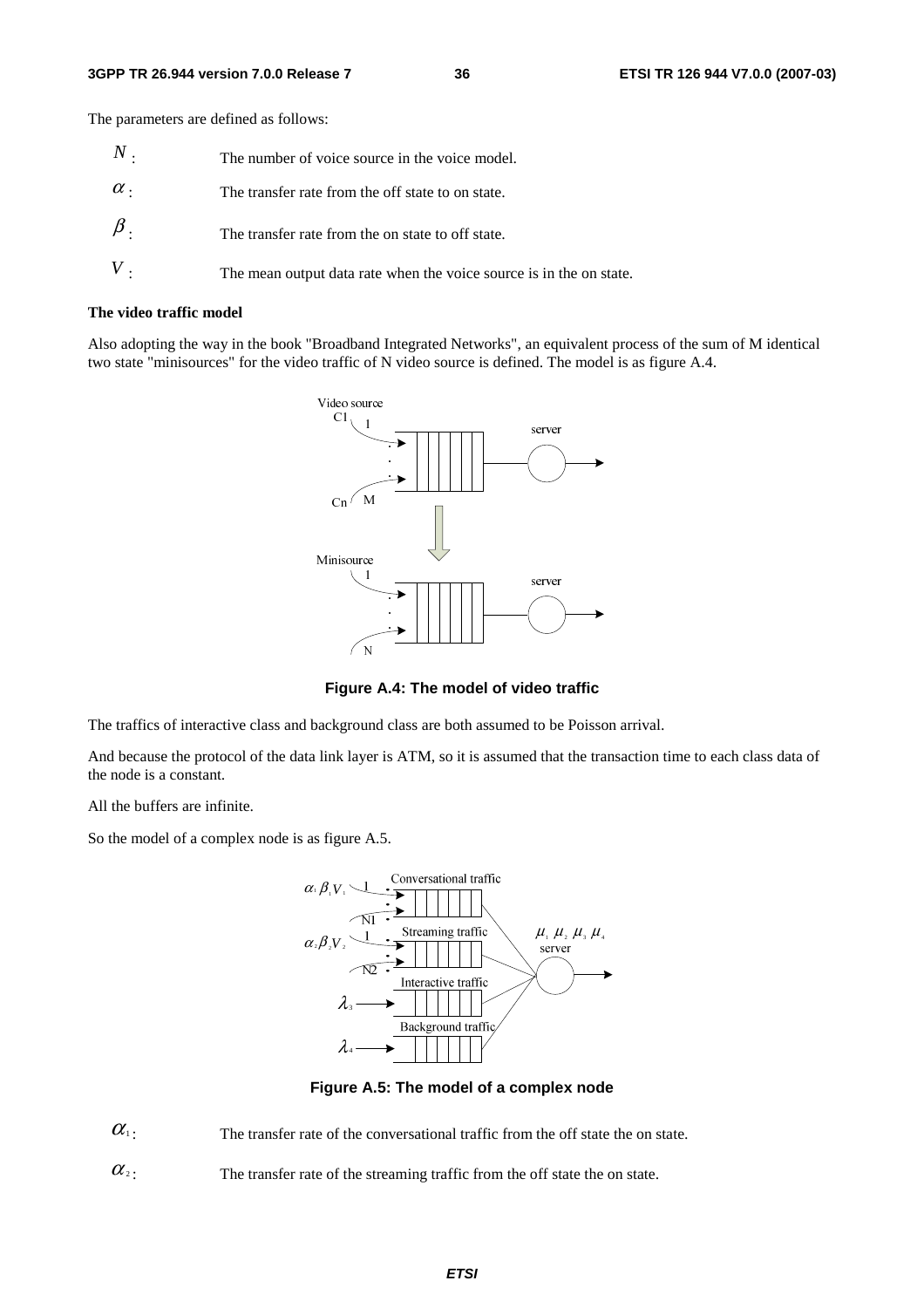| $\pmb{\beta}_{\shortparallel}.$                       | The transfer rate of the conversational traffic from the on state to the off state. |
|-------------------------------------------------------|-------------------------------------------------------------------------------------|
| $\beta_{\scriptscriptstyle 2}$                        | The transfer rate of the streaming traffic from the on state to the off state.      |
| $V_{\perp}$                                           | The output data rate when the voice source is in the on state                       |
| $V_{2}$ .                                             | The output data rate when the video source is in the on state                       |
| $\lambda_{3}$                                         | The arrival rate of interactive traffic data units.                                 |
| $\lambda_4$                                           | The arrival rate of background traffic data units.                                  |
| $\mu_{\overline{\mathfrak{a}}}$                       | The transaction time of the node to the conversational traffic.                     |
| $\mu_{\scriptscriptstyle 2}$ .                        | The transaction time of the node to the streaming traffic.                          |
| $\mu_{\scriptscriptstyle 3}$ .                        | The transaction time of the node to the interactive traffic.                        |
| $\mu_{\scriptscriptstyle 4}^{\scriptscriptstyle +}$ . | The transaction time of the node to the background traffic.                         |

### A.4.3.2.2 The transaction delay

$$
T_{w} = \frac{1}{2} \sum_{i=1}^{4} \rho_{i} * T_{si}
$$
  
\n
$$
T_{w1} = \frac{T_{w}}{1 - \rho_{1}}
$$
  
\n
$$
T_{w2} = \frac{T_{w} + \rho_{1} * T_{w1}}{1 - \rho_{2} - \rho_{1}}
$$
  
\n
$$
T_{w3} = \frac{T_{w} + \rho_{2} * T_{w2} + \rho_{1} * T_{w1}}{1 - \rho_{3} - \rho_{2} - \rho_{1}}
$$
  
\n
$$
T_{w4} = \frac{T_{w} + \rho_{3} * T_{w3} + \rho_{2} * T_{w2} + \rho_{1} * T_{w1}}{1 - \rho_{4} - \rho_{3} - \rho_{2} - \rho_{1}}
$$

 $T_{W1}$  is the transaction delay of the conversational traffic in the node.  $T_{W2}$  is the transaction delay of the streaming traffic in the node.  $T_{w3}$  is the transaction delay of the interactive traffic in the node.  $T_{w_4}$  is the transaction delay of the background traffic in the node.

*ETSI*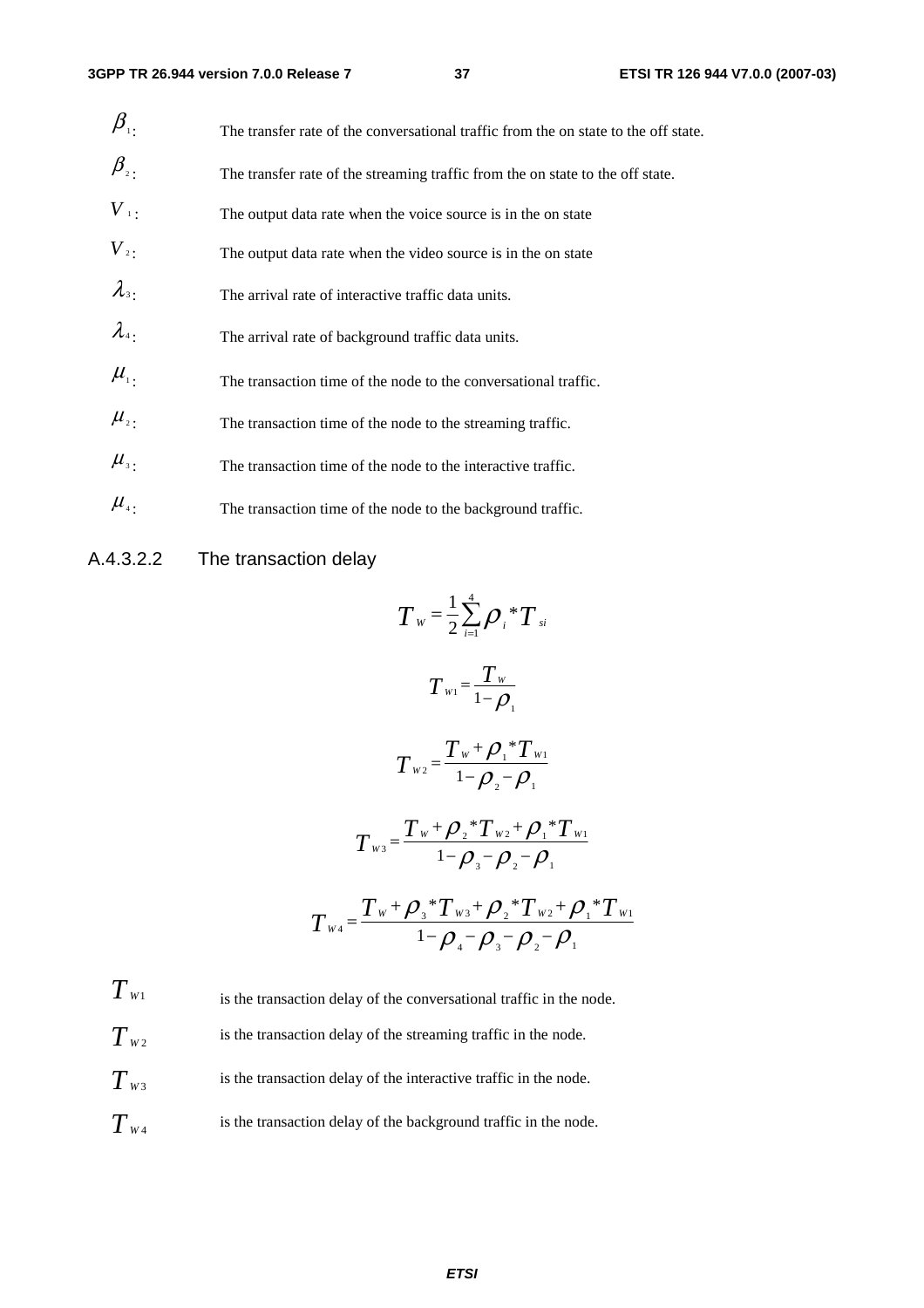# A.5 Modelling the relationship between ESQoS and SQoS

The models of this section aim to describe the relationship of each ESQoS parameter and their relative SQoS parameters pointed out in the present document. Not all the SQoS parameters are analyzed with these models. It only gives some example to justify how to get the mapping between the ESQoS and SQoS in the present document.

# A.5.1 Service Non-Availability

## A.5.1.1 Relative SQoS and other parameters

The parameters used for the service non-availability model are list in table A.1.

#### **Table A.1: the SQoS and other parameters in our model of service non-availability**

| class                   | layer                                                        | <b>SQoS</b>                                 | <b>Other parameters</b>                                                                                                                                                                                                                                                                                                                                                                                                                                                                    | <b>Model</b>                  | <b>Parameters to</b><br>calculate                               |
|-------------------------|--------------------------------------------------------------|---------------------------------------------|--------------------------------------------------------------------------------------------------------------------------------------------------------------------------------------------------------------------------------------------------------------------------------------------------------------------------------------------------------------------------------------------------------------------------------------------------------------------------------------------|-------------------------------|-----------------------------------------------------------------|
| Radio access<br>network | Under transports                                             | <b>Block ratio</b><br>Soft handoff rate     | The channel number<br>The reserved channel<br>number<br>The rate of arrival<br>stream of new calls<br>The channel holding<br>time for new calls<br>The channel holding<br>time for handoff calls<br>The number of the<br>base repeaters in the<br>cell<br>The channel number of<br>each base repeater<br>The reserved<br>resources<br>Mean time of platform<br>failure<br>Mean time of platform<br>repair<br>Mean time of base<br>repeater failure<br>Mean time of base<br>repeater repair | Radio access<br>network model | the block ratio of new<br>calls<br>$P_{\,\rm access\_fail}$ ure |
| Transaction<br>node     | Base station,<br>SGSN, GGSN,<br>HLR, VLR, AuC,<br>Web server | Transaction rate<br>Transaction<br>capacity | <b>Buffer</b> size                                                                                                                                                                                                                                                                                                                                                                                                                                                                         | Node model                    | Transaction failure ratio<br>$\pmb{P}$ web_failure              |

The first three columns are from the present document.

Other columns means the parameters affected the ESQoS also, but they are not SQoS parameters.

The general models used in our model are list in the column model. And the parameter to be analyzed are list behind the model column.

The radio access network and the web server for service non-availability without the wireless and wired network failure and the transaction nodes in the network are analyzed.

The parameters' locations used in our model are as figure A.6.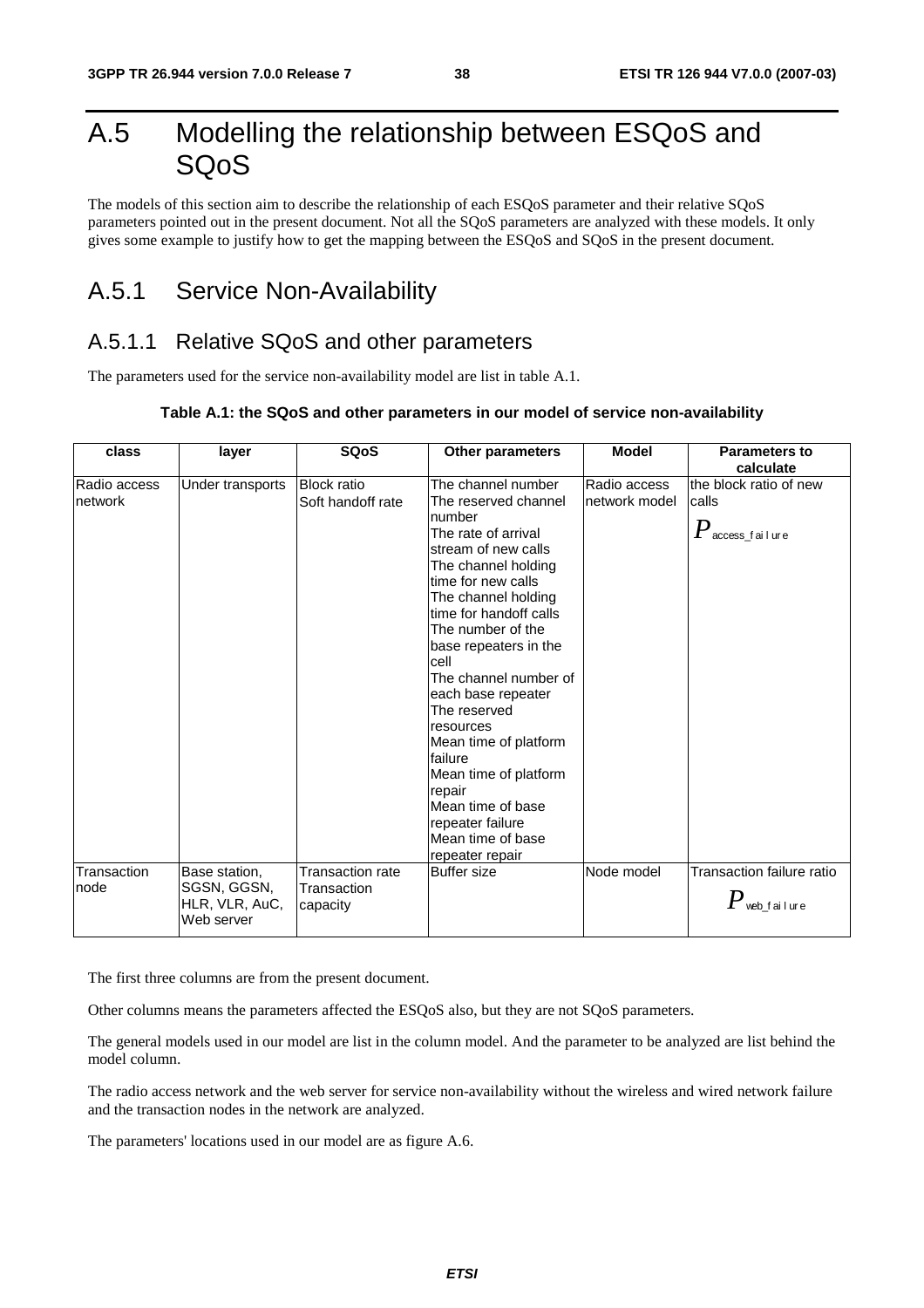



NOTE: The parameter transaction rate and transaction capacity can be got by testing the transaction node. And the buffer size can also be easily got from the node.

The soft handoff rate, the new call arrival rate, new call holding time and handoff call holding time are statistical parameters. They can be got from the cell's statistical data of the cell.

The mean time of platform failure, mean time of platform repair, mean time of base repeater failure and the mean time of base repeater repair can be got by analysing the base station's performance. It is not included in our work. The base repeater's number and the channel number of base repeaters are the cell's setting parameters.

### A.5.1.2 Model description

Ignoring the wireless and wired network failure, the failure ratio of a data unit transferred in the network can be expressed as follows:

$$
p_{\text{failure}} = p_{\text{access\_failure}} + p_{\text{web\_failure}}
$$

$$
P_{access\_failure} = \overline{A}(N_b)
$$
\n
$$
+ \begin{cases}\n1(G > 0) \sum_{k=1}^{G} P(1, k; N_b) \left(\frac{k}{N_b}\right) & \text{w/o APS} \\
+ \sum_{k=G+1}^{N_b} P(1, k; N_b) P_b(kM - 1, g) \left(\frac{k}{N_b}\right), & \text{w/o APS} \\
1(G > 0) \sum_{k=1}^{G} P(1, k; N_b) & \text{w/ APS} \\
+ \sum_{k=G+1}^{N_b} P(1, k; N_b) P_b(kM - 1, g), & \text{w/ APS}\n\end{cases}
$$

$$
p_{\text{web\_failure}} = (1 - \rho)\rho^B = (1 - \frac{\lambda}{\mu})(\frac{\lambda}{\mu})^B
$$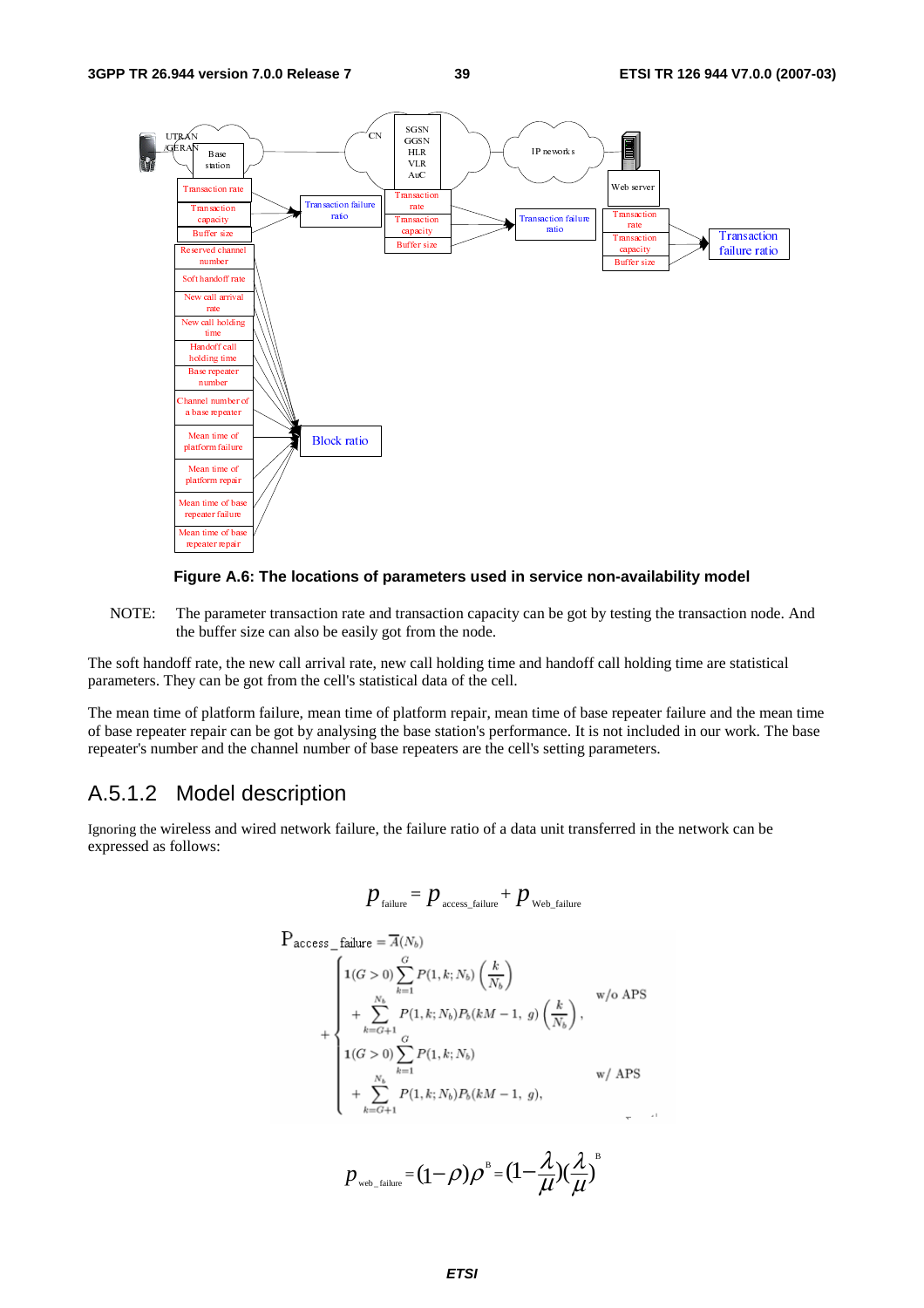All the parameters' definitions are from clause 4.

In the base station, the service non-availability can be changed by adjusting some parameters as table A.2.

#### **Table A.2: The simple relation between service non-availability and other parameters in the base station**

| <b>Parameters</b>                             | Service non-availability |
|-----------------------------------------------|--------------------------|
| Transaction rate $\uparrow$                   |                          |
| Transaction capacity $\uparrow$               |                          |
| Buffer size $\uparrow$                        |                          |
| Reserved channel number $\uparrow$            |                          |
| Soft handoff rate $\uparrow$                  |                          |
| New call arrival rate $\uparrow \uparrow$     |                          |
| Handoff call holding time $\uparrow$          |                          |
| New call holding time $\uparrow$              |                          |
| Base repeater number $\uparrow$               |                          |
| Channels number of a base repeater $\uparrow$ |                          |
| Mean time of platform failure $\uparrow$      |                          |
| Mean time of platform repair $\uparrow$       |                          |
| Mean time of base repeater failure $\uparrow$ |                          |
| Mean time of base repeater repair $\uparrow$  |                          |
| means value increases;                        |                          |
| means value decreases.                        |                          |

In the transaction node (SGSN, GGSN, VLR, HLR, AuC, web server), the service non-availability can be changed by adjusting some parameters as table A.3.

#### **Table A.3: The simple relation between service non-availability and other parameters in the transaction nodes**

| <b>Parameters</b>               | Service non-availability |  |
|---------------------------------|--------------------------|--|
| Transaction rate $†$            |                          |  |
| Transaction capacity $\uparrow$ |                          |  |
| Buffer size $\uparrow$          |                          |  |
| means value increases;          |                          |  |
| means value decreases.          |                          |  |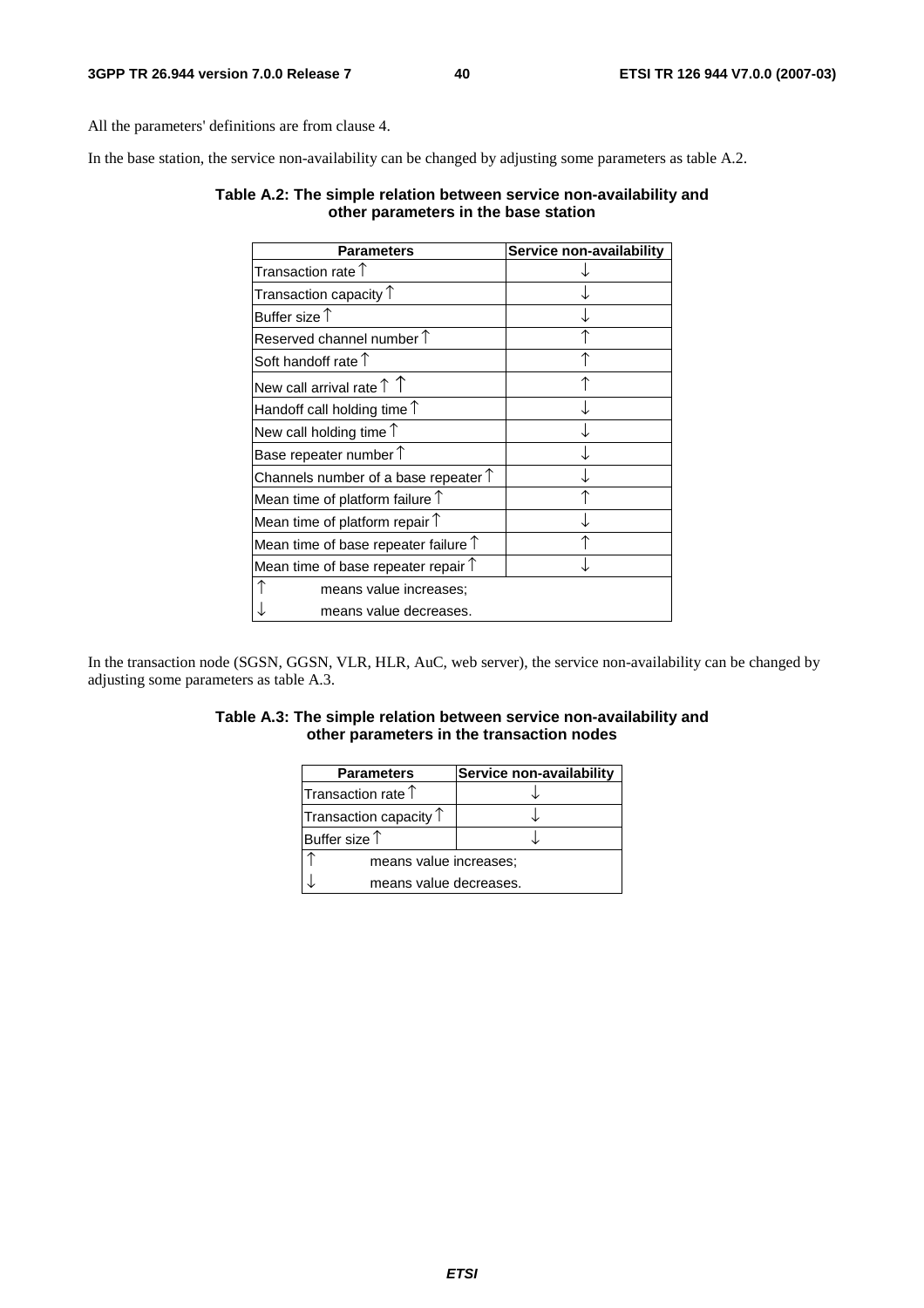# A.5.2 Service Failure Ratio

## A.5.2.1 Relative SQoS and other parameters

The parameters affect the service failure ratio are list in table A.4.

#### **Table A.4: the SQoS and other parameters in the model of service failure ratio**

| class                   | layer                                                          | <b>SQoS</b>                                    | <b>Other parameters</b>                                                                                                                                                                                                                                                                                                                                                                                                      | <b>Model</b>                  | Parameters to<br>calculate                                                  |
|-------------------------|----------------------------------------------------------------|------------------------------------------------|------------------------------------------------------------------------------------------------------------------------------------------------------------------------------------------------------------------------------------------------------------------------------------------------------------------------------------------------------------------------------------------------------------------------------|-------------------------------|-----------------------------------------------------------------------------|
| Radio access<br>network | Under transports                                               | <b>Block ratio</b><br>Soft handoff<br>rate     | The rate of arrival<br>stream of new calls<br>The channel holding<br>time for new calls<br>The channel holding<br>time for handoff calls<br>The number of the base<br>repeaters in the cell<br>The channel number of<br>each base repeater<br>The reserved resources<br>Mean time of platform<br>failure<br>Mean time of platform<br>repair<br>Mean time of base<br>repeater failure<br>Mean time of base<br>repeater repair | Radio access<br>network model | the failure ratio of<br>handoff calls<br>$\pmb{P}_\text{handoff\_f}$ ailure |
| Transaction<br>node     | Base station,<br>SGSN, GGSN,<br>HLR, VLR, AuC,<br>Media server | Transaction<br>rate<br>Transaction<br>capacity | Buffer size                                                                                                                                                                                                                                                                                                                                                                                                                  | Node model                    | <b>Transaction failure</b><br>$\pmb{P}$ media_failure                       |

The radio access network and the media server for service failure ratio are analyzed, ignoring the wireless and wired network failure and the transaction nodes in the network.

The first three columns are from the present document.

Other columns means the parameters affected the QoE ESQoS also, but they are not SQoS parameters.

The general models used in our model are list in the column model. And the parameter to be analyzed are list behind the model column.

The radio access network and the media server for service failure ratio are analyzed without the wireless and wired network failure and the transaction nodes in the network.

The parameters' locations used in our model are as figure A.7.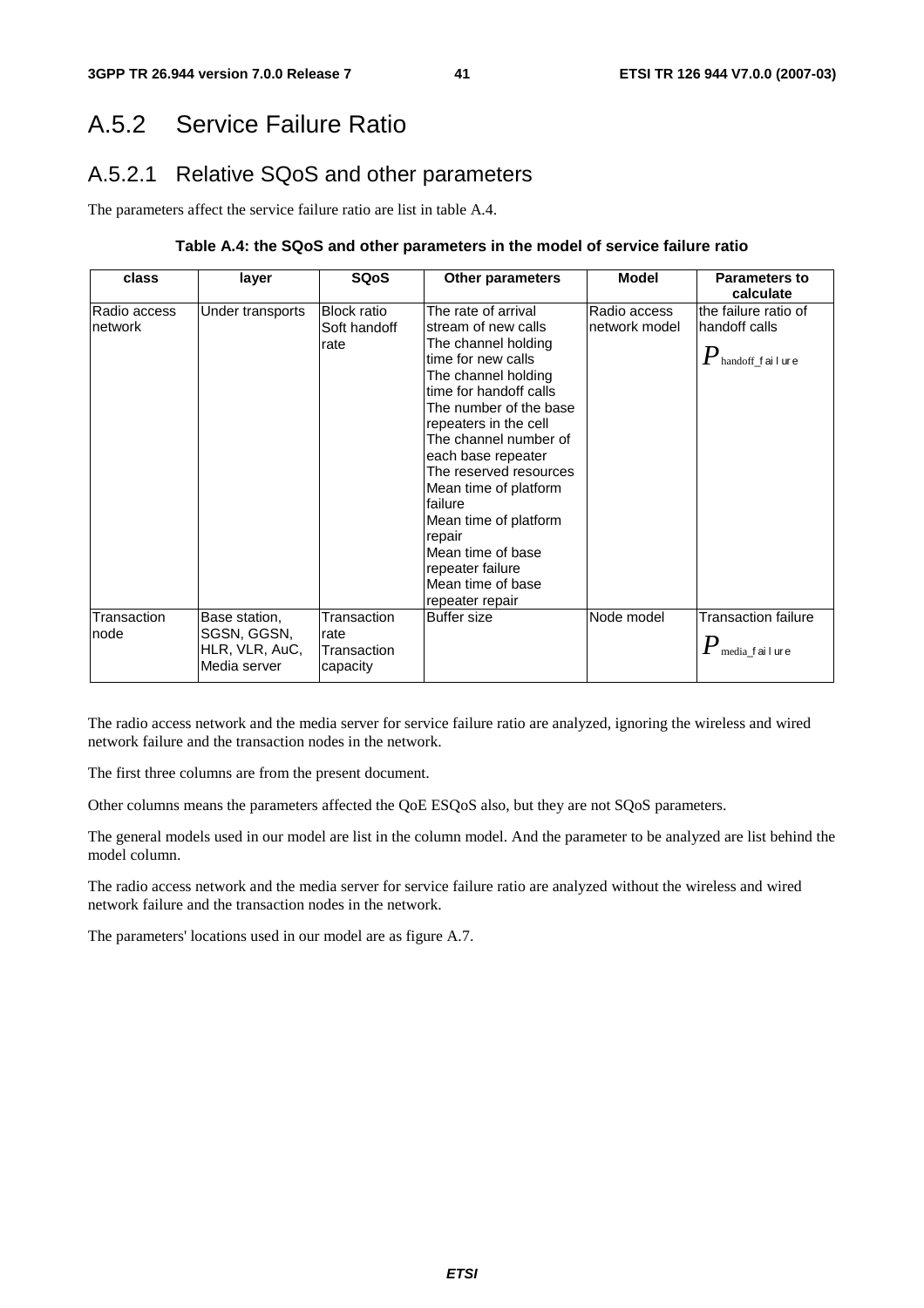

#### **Figure A.7: The locations of parameters used in service failure ratio model**

NOTE: The parameter transaction rate and transaction capacity can be got by testing the transaction node. And the buffer size can also be easily got from the node.

The soft handoff rate, the new call arrival rate, new call holding time and handoff call holding time are statistical parameters. They can be got from the cell's statistical data.

The mean time of platform failure, mean time of platform repair, mean time of base repeater failure and the mean time of base repeater repair can be got by analysing the base station's performance. It is not included in our work. The base repeater's number and the channel number of base repeaters are the cell's setting parameters.

#### A.5.2.2 Model description

Ignoring the wireless and wired network failure, the failure ratio of a data unit transferred in the network can be expressed as follows:

$$
p_{\text{failure}} = p_{\text{handoff\_failure}} + p_{\text{median\_failure}}
$$
\n
$$
P_{\text{handoff\_failure}} = \overline{A}(N_b)
$$
\n
$$
+ \begin{cases} \sum_{k=1}^{N_b} P(1, k; N_b) P_d(kM - 1, g) \frac{k}{N_b}, & \text{w/o APS} \\ \sum_{k=1}^{N_b} P(1, k; N_b) P_d(kM - 1, g), & \text{w/APS.} \end{cases}
$$
\n
$$
p_{\text{median\_failure}} = (1 - \rho)\rho^B = (1 - \frac{\lambda}{\mu})(\frac{\lambda}{\mu})^B
$$

All the parameters' definitions are from clause 4.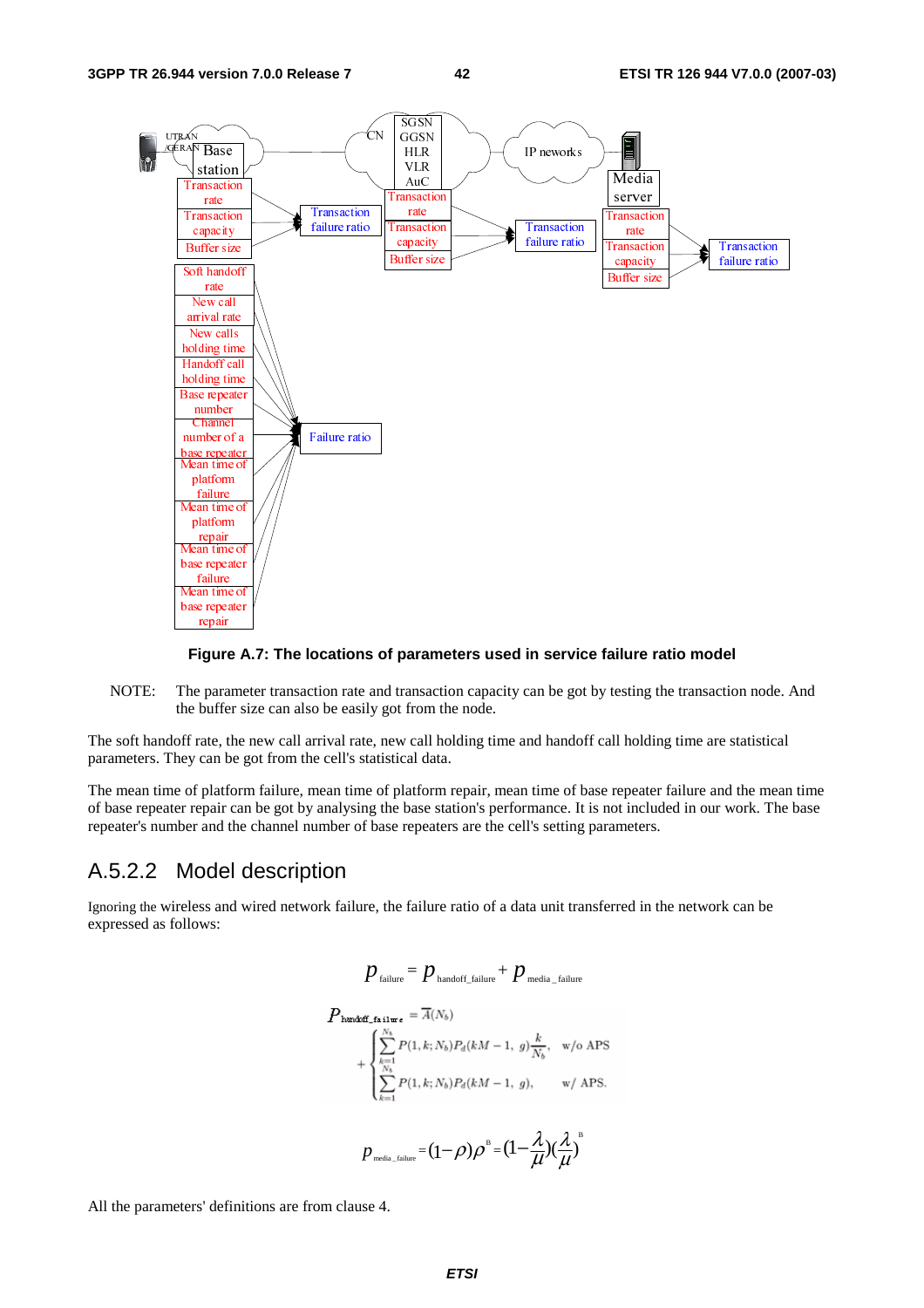In the base station, the service failure ratio can be changed by adjusting some parameters as table A.5.

| <b>Parameters</b>                             | Service non-availability |
|-----------------------------------------------|--------------------------|
| Transaction rate $\uparrow$                   |                          |
| Transaction capacity $\uparrow$               |                          |
| Buffer size $\uparrow$                        |                          |
| Soft handoff rate $\uparrow$                  |                          |
| New call arrival rate $\uparrow$              |                          |
| Handoff call holding time $\uparrow$          |                          |
| New call holding time $\uparrow$              |                          |
| Base repeater number $\uparrow$               |                          |
| Channels number of a base repeater $\uparrow$ |                          |
| Mean time of platform failure $\uparrow$      |                          |
| Mean time of platform repair $\uparrow$       |                          |
| Mean time of base repeater failure $\uparrow$ |                          |
| Mean time of base repeater repair $\uparrow$  |                          |
| means value increases;                        |                          |
| means value decreases.                        |                          |

**Table A.5: The simple relation between service failure ratio and other parameters in the base station** 

In the transaction node (SGSN, GGSN, VLR, HLR, AuC, media server), the service failure ratio can be changed by adjusting some parameters as table A.6.

#### **Table A.6: The simple relation between service failure ratio and other parameters in the transaction nodes**

| <b>Parameters</b>               | Service failure ratio |  |
|---------------------------------|-----------------------|--|
| Transaction rate $\uparrow$     |                       |  |
| Transaction capacity $\uparrow$ |                       |  |
| Buffer size $\uparrow$          |                       |  |
| means value increases;          |                       |  |
| means value decreases.          |                       |  |

An example is given to understand the further explain about the relationship.

In the radio access network, to decrease the service non-availability, both of the soft handoff rate and the new call arrival rate can be decreased. The two parameters are both related to the cell's radius.

Increase the total channel number or decrease the reserved channel number can also decrease the service non-availability. The total channel number can be computed from the base repeater number and the channels number of a repeater. The mean time of the repeater's failure and the mean time of repair also affect the total channel number.

To increase the mean time platform failure or decrease the mean time of repair also decreases the service nonavailability.

In these transaction nodes, developing the performance (the transaction rate, transaction capacity and the buffer size) of them will decrease the service non-availability and the service failure ratio.

Adjusting the value of the soft hand rate, new call arriving rate, base repeater number, channels number of a base repeater, mean time of platform failure, mean time of platform repair, mean time of base repeater failure, mean time of base repeater repair, transaction rate, transaction capability and buffer size has the same effect on the service nonavailability and the service failure ratio. But decreasing the reserved channel number will decrease the service nonavailability and increase the service failure ratio.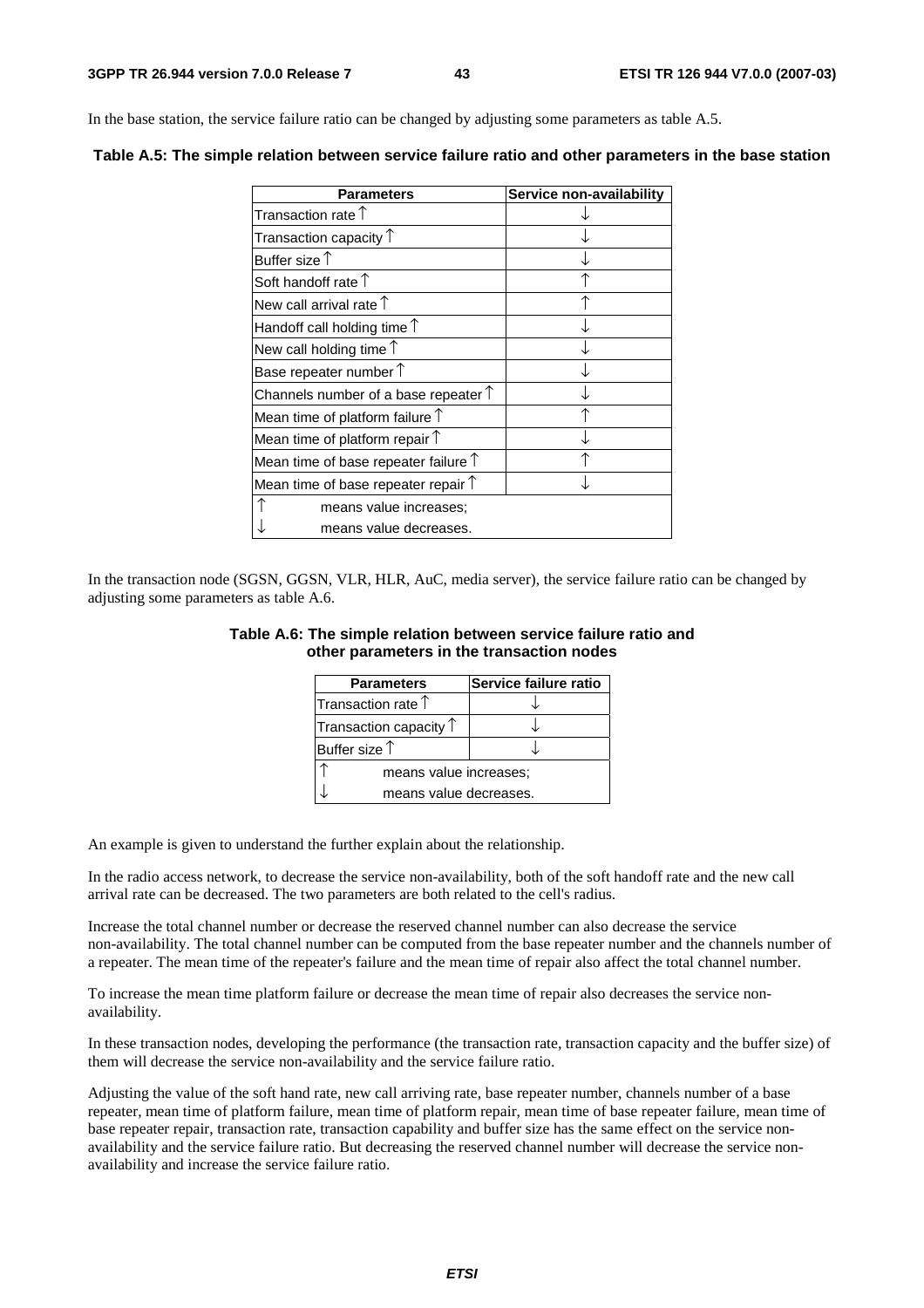# A.5.3 Initial Connection Time

## A.5.3.1 Relative SQoS and other parameters

The parameters affect the initial connection time are list in table A.7.

#### **Table A.7: the SQoS and other parameters in our model of initial connection time**

| class                                   | layer                                                                                     | <b>SQoS</b>                                 | Other parameters                                                                                                                                                                                                                            | <b>Model</b>               | <b>Parameters to</b><br>calculate                                                                                                                                                                |
|-----------------------------------------|-------------------------------------------------------------------------------------------|---------------------------------------------|---------------------------------------------------------------------------------------------------------------------------------------------------------------------------------------------------------------------------------------------|----------------------------|--------------------------------------------------------------------------------------------------------------------------------------------------------------------------------------------------|
| client                                  | Application                                                                               |                                             | Frame size                                                                                                                                                                                                                                  |                            |                                                                                                                                                                                                  |
| <b>Wireless</b><br>transport<br>network | Transports                                                                                | <b>Bandwidth</b><br>Transport<br>delay      | The total transport data size during<br>The connection procedure (related to<br>the protocols)                                                                                                                                              | Transport<br>network model | <b>Transfer time</b><br>$T$ tran_t i me                                                                                                                                                          |
| Wired transport<br>network              | Transports                                                                                | <b>Bandwidth</b><br>Transport<br>delay      | The total load from outside<br>The load on one link<br>The links number<br>The average length of packet<br>The link's data transport rate<br>The total transport data size during<br>The connection procedure (related to<br>the protocols) | Transport<br>network model | <b>Transfer time</b><br>$T$ tran_t i me<br>Transfer delay<br>$T$ tran_delay                                                                                                                      |
| Transaction<br>node                     | Base<br>station,<br>SGSN,<br>GGSN,<br>HLR, VLR,<br>AuC, Web<br>server,<br>Media<br>server | Transaction<br>delay<br>Transaction<br>rate | <b>Buffer size</b>                                                                                                                                                                                                                          | Node model                 | Transaction<br>delay<br>$T$ BS_delay<br>$T$ SGSN_delay<br>$T$ GGSN_delay<br>$T$ vlr._delay<br>$T$ HLR_delay<br>$T$ AuC_delay<br>$T_{\scriptscriptstyle\rm web\_delay}$<br>$T_{\rm media\_delay}$ |

The transfer delay and time of wireless /wired networks, the related transaction delay of transaction nodes for initial connection time are analyzed, disregarding radio access network's delay.

The parameters' locations used in our model are as figure A.8.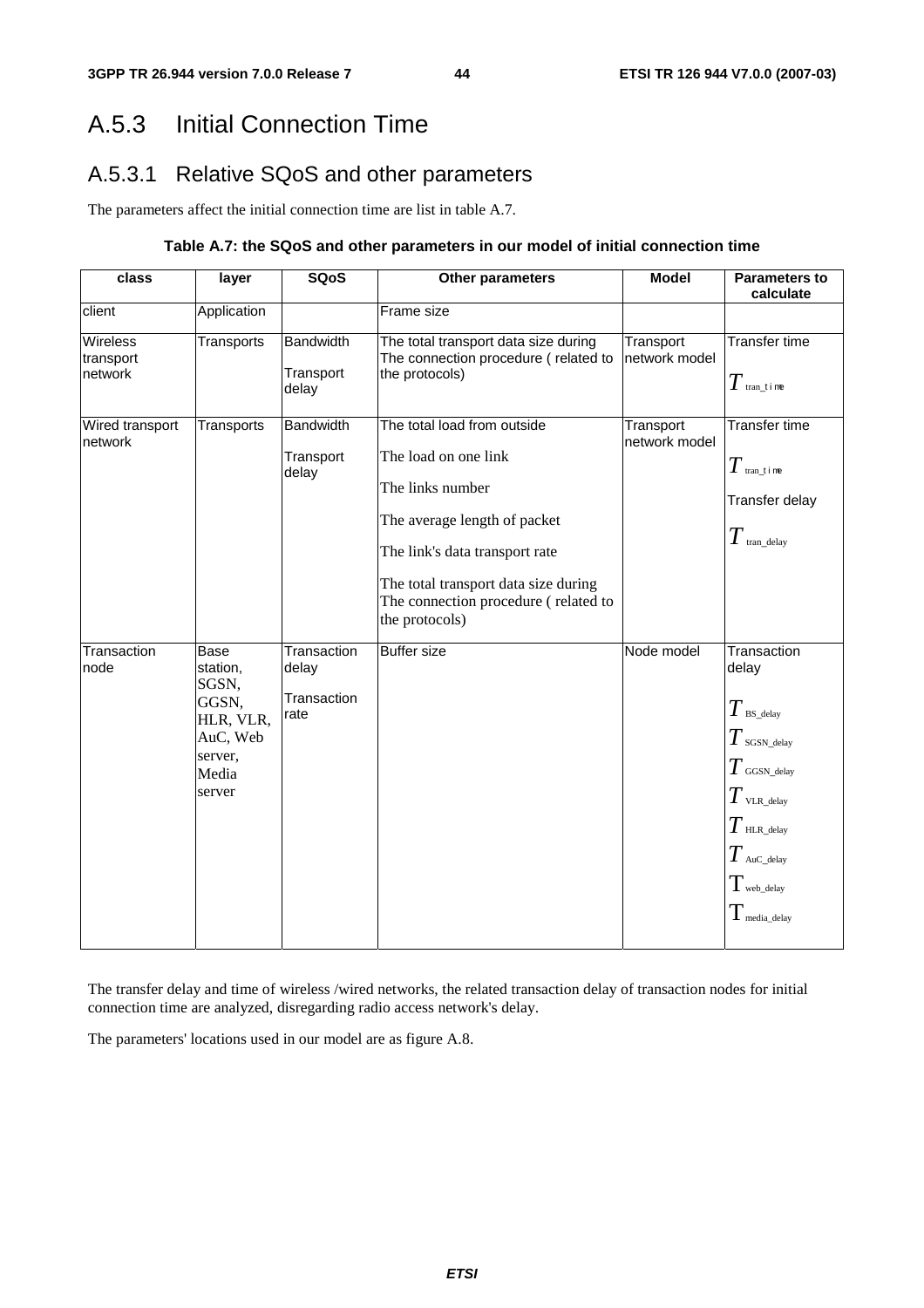

**Figure A.8: The locations of parameters used in service initial connection time model** 

NOTE: The parameter transaction rate and transaction capacity can be got by testing the transaction node. And the buffer size in the transaction node can also be easily got from the node.

The total data size during the connection procedure depends on the frame size in the client and the protocols used. It includes the data for the initiation between client and the server and the first frame data.

The data transport rate of one link and links number are the network's framework parameters.

The load on one link, total load on the network and average length of packet can be got from the network's statistical data.

#### A.5.3.2 Model description

The initial connection time ( $T$  <sub>connect</sub>) can be considered as a function of the transfer delay and the transfer time in network and the transaction delay in all the relative transaction nodes. The expression can be get as follows:

$$
T_{\text{connect}} = \nF(T_{\text{tran\_delay}}, T_{\text{tran\_time}}, T_{\text{BS\_delay}}, T_{\text{SGSN\_delay}}, T_{\text{GGSN\_delay}}, T_{\text{VLR\_delay}}, T_{\text{HL\_delay}}, T_{\text{Auc\_delay}}, T_{\text{web\_delay}}, T_{\text{median}})
$$

And  $T_{\text{connect}}$  varies in the same manner as all the parameters.

$$
T_{\text{tran\_delay}} = \frac{1}{\gamma} \sum_{i=1}^{L} \frac{M}{R_i - M \lambda_i}
$$

$$
T_{\text{tran\_time}} = \frac{D}{d_{\text{wireless}}} + \frac{D}{d_{\text{wire}}
$$

 $T$ <sub>BS\_delay  $T$ <sub>SGSN\_delay</sub>  $T$ <sub>GGSN\_delay</sub> can be got from formula  $T$ <sub>server\_delay1</sub> =  $\frac{T_w + \rho_z * T_{w_2} + \rho_1 * T_{w_1}}{1 - \rho_z - \rho_z - \rho_z}$ </sub> 3  $\mu_2$   $\mu_1$  $T_{w_2}$ +  $Q^*$  $T_{\text{server\_delay1}} = \frac{T_w + \rho_{2} * T_{w2} + \rho_{1} * T_w}{1 - \rho_{3} - \rho_{2} - \rho_{1}}$ 

$$
T_{\text{VLR\_delay}} \sum_{\text{HLR\_delay}} T_{\text{Auc\_delay}} \sum_{\text{web\_delay}} T_{\text{median}} \sum_{\text{c} \text{mean}} \sum_{\text{c} \text{norm formula}} T_{\text{Sover\_delay}} = \frac{\lambda}{\mu(\mu - \lambda)}.
$$

All the parameters' definitions are from clause 4.

In the client, the initial connection time can be changed by adjusting some parameters as table A.8.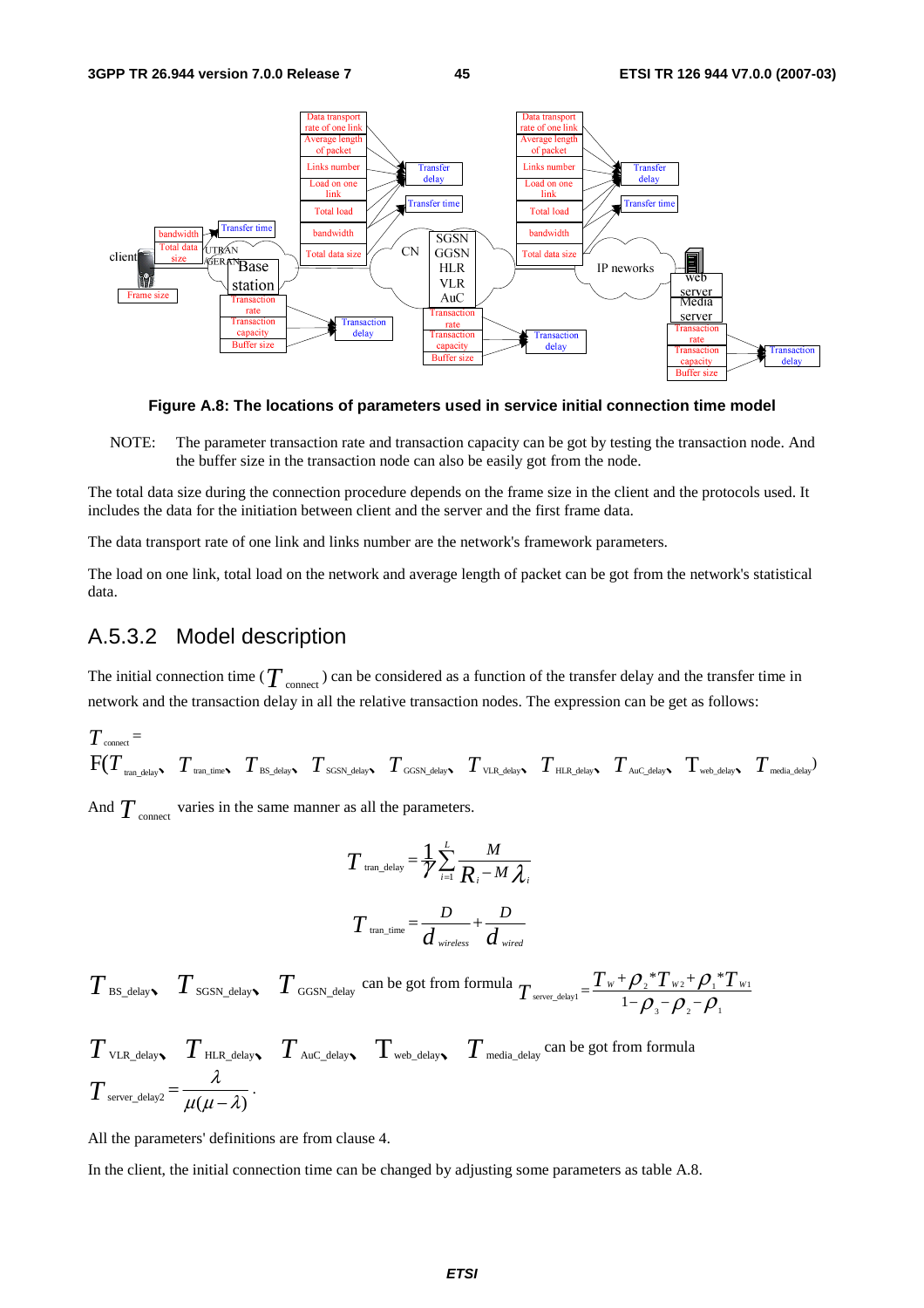#### **Table A.8: The simple relation between initial connection time and other parameters in the client**

|                        | <b>Parameters</b> Initial connection time |
|------------------------|-------------------------------------------|
| Buffer size $\uparrow$ |                                           |
| means value increases; |                                           |
|                        | means value decreases.                    |

In the wireless network, the initial connection time can be changed by adjusting some parameters as table A.9.

#### **Table A.9: The simple relation between initial connection time and other parameters in the wireless network**

| <b>Parameters</b>          | Initial connection time |  |
|----------------------------|-------------------------|--|
| Bandwidth $\uparrow$       |                         |  |
| Total data size $\uparrow$ |                         |  |
| means value increases;     |                         |  |
|                            | means value decreases.  |  |

In the wired network, he initial connection time can be changed by adjusting some parameters as table A.10.

| <b>Parameters</b>                          | Initial connection time |  |
|--------------------------------------------|-------------------------|--|
| Bandwidth $\uparrow$                       |                         |  |
| Total data size $\uparrow$                 |                         |  |
| Total load $\uparrow$                      |                         |  |
| Load on one link $\uparrow$                |                         |  |
| Links number $\uparrow$                    |                         |  |
| Average length of packet $\uparrow$        |                         |  |
| Data transport rate of one link $\uparrow$ |                         |  |
| means value increases;                     |                         |  |
| means value decreases.                     |                         |  |

#### **Table A.10: The simple relation between initial connection time and other parameters in the wired network**

In the transaction nodes (base station, SGSN, GGSN, VLR, HLR, AuC, media server), the initial connection time can be changed by adjusting some parameters as table A.11.

|                                            | Table A.11: The simple relation between initial connection time and |
|--------------------------------------------|---------------------------------------------------------------------|
| other parameters in the transactions nodes |                                                                     |

| <b>Parameters</b>               | Initial connection time |  |
|---------------------------------|-------------------------|--|
| Transaction rate $\uparrow$     |                         |  |
| Transaction capacity $\uparrow$ |                         |  |
| Buffer size $\uparrow$          |                         |  |
| means value increases;          |                         |  |
| means value decreases.          |                         |  |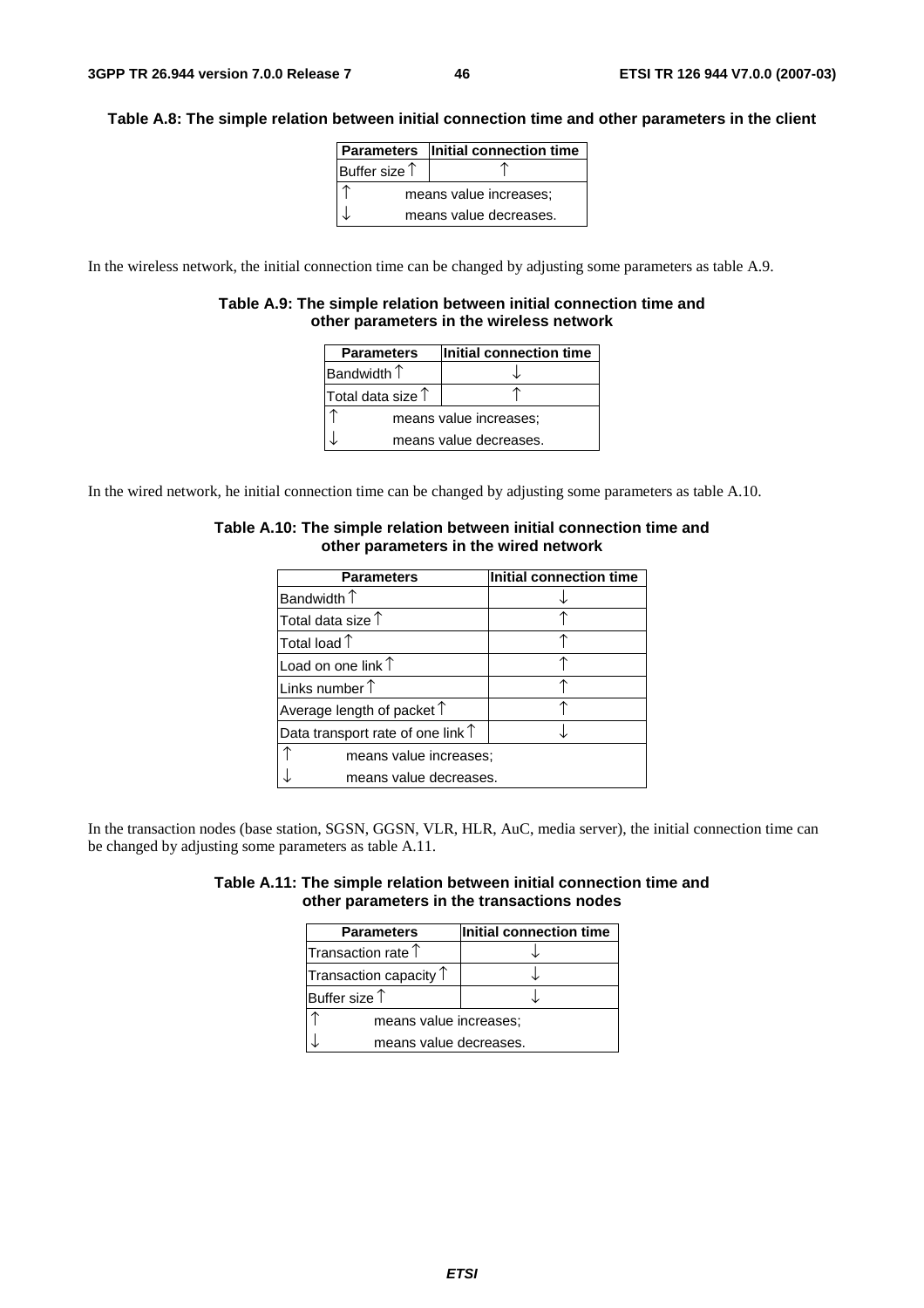# A.5.4 Initial Buffering Time

## A.5.4.1 Relative SQoS and other parameters

The parameters affect the initial buffering time are list in table A.12.

#### **Table A.12: the SQoS and other parameters in our model of initial buffering time**

| class                                   | layer                                                 | <b>SQoS</b>                                 | <b>Other parameters</b>                                                                                                                                                                                                                     | <b>Model</b>               | <b>Parameters to</b><br>calculate                                                          |
|-----------------------------------------|-------------------------------------------------------|---------------------------------------------|---------------------------------------------------------------------------------------------------------------------------------------------------------------------------------------------------------------------------------------------|----------------------------|--------------------------------------------------------------------------------------------|
| client                                  | Application                                           | Frame rate                                  | Frame size<br><b>Buffer size</b>                                                                                                                                                                                                            |                            |                                                                                            |
| <b>Wireless</b><br>transport<br>network | Transports                                            | <b>Bandwidth</b><br>Transport<br>delay      | The total transport data size during<br>The connection procedure (related<br>to the protocols)                                                                                                                                              | Transport<br>network model | Transfer time<br>tran_t i me                                                               |
| Wired transport<br>network              | Transports                                            | <b>Bandwidth</b><br>Transport<br>delay      | The total load from outside<br>The load on one link<br>The links number<br>The average length of packet<br>The link's data transport rate<br>The total transport data size during<br>The connection procedure (related<br>to the protocols) | Transport<br>network model | Transfer time<br>$\bm{T}$<br>tran time<br>Transfer delay<br>tran delay                     |
| Transaction<br>node                     | Base<br>station,<br>SGSN,<br>GGSN,<br>Media<br>server | Transaction<br>delay<br>Transaction<br>rate | <b>Buffer size</b>                                                                                                                                                                                                                          | Node model                 | Transaction<br>delay<br>$\mathbf{I}$ BS_delay<br>SGSN delay<br>GGSN delay<br>I media_delay |

The transfer delay and time of wireless /wired networks, the related transaction delay of transaction node for initial buffering time are analyzed, ignoring delay of radio access network.

The parameters' locations used in our model are as figure A.9.



#### **Figure A.9: The locations of parameters used in service initial buffering time model**

NOTE: The parameter transaction rate and transaction capacity can be got by testing the transaction node. And the buffer size in the transaction node can also be easily got from the node.

The total data size during the connection procedure depends on the buffer size in the client and the protocols used. Why the frame size and frame rate are listed here? Because they affect the buffer size the system set.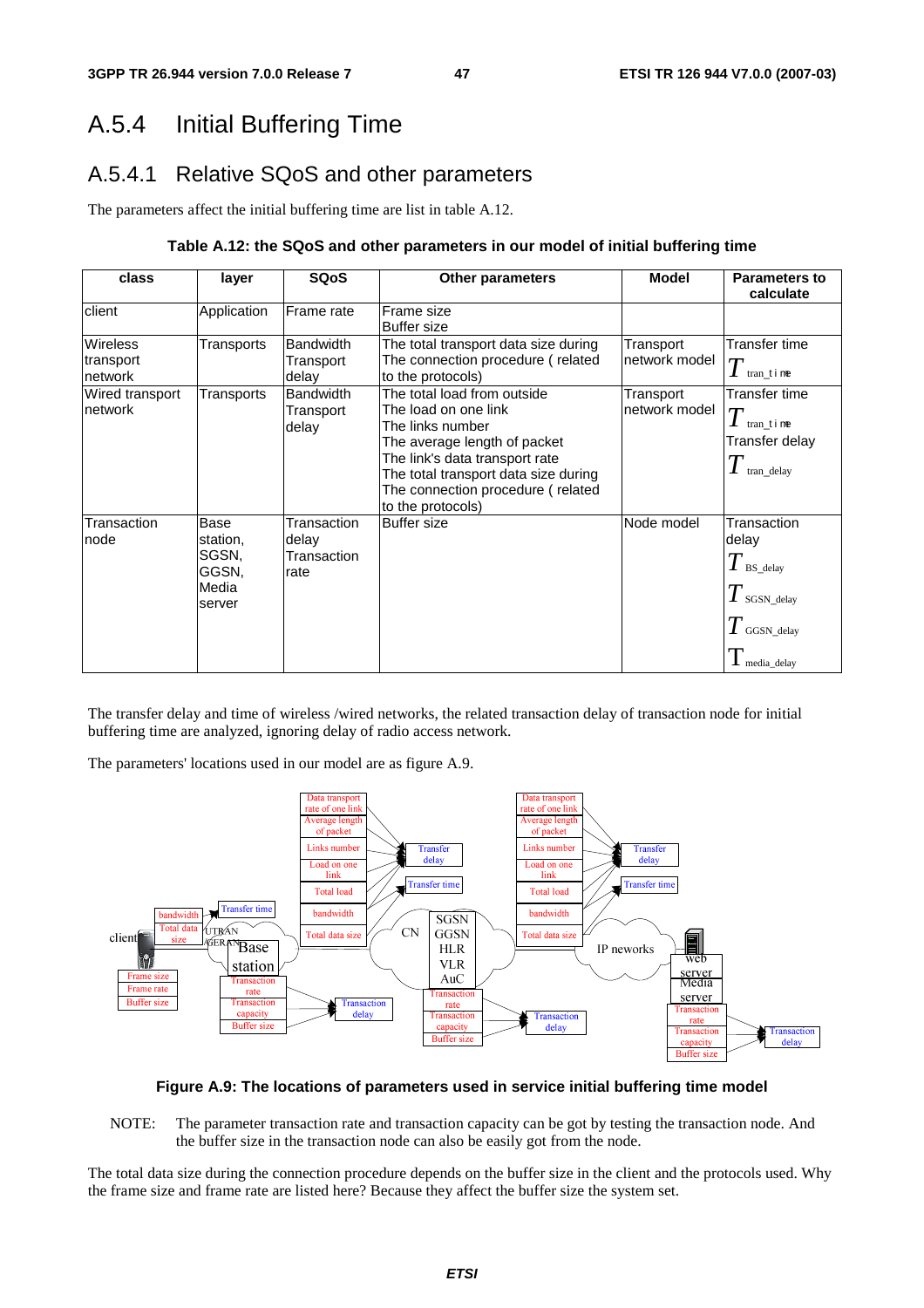#### **3GPP TR 26.944 version 7.0.0 Release 7 48 ETSI TR 126 944 V7.0.0 (2007-03)**

The data transport rate of one link and links number are the network's framework parameters.

The load on one link, total load on the network and average length of packet can be got from the network's statistical data.

### A.5.4.2 Model description

The initial connection time ( $T_{\text{buffering}}$ ) can be considered as a function of the transfer delay and the transfer time in network and the transaction delay in all the relative transaction nodes. The expression can be get as follows:

 $T_{\text{buffering}} = \text{F}(T_{\text{tran delay}} \mid T_{\text{tran time}} \mid T_{\text{BS delay}} \mid T_{\text{SGSN delay}} \mid T_{\text{GGSN delay}} \mid T_{\text{median}})$ 

And  $T_{\text{buffering}}$  varies in the same manner as all the parameters.

$$
T_{\text{tran\_delay}} = \frac{1}{\gamma} \sum_{i=1}^{L} \frac{M}{R_i - M \lambda_i}.
$$

$$
T_{\text{tran\_time}} = \frac{D}{d_{\text{wireless}}} + \frac{D}{d_{\text{wire}}}
$$

 $T$  BS\_delay  $T$  SGSN\_delay  $T$  GGSN\_delay can be got from formula  $T$  server\_delay1 =  $\frac{T_W + \rho_2 T_W + \rho_1 T_W}{1 - \rho_1 - \rho_2}$ 3  ${\cal F}$  2  ${\cal F}$  1  $*T_{w}$ + $\mathcal{O}.*$  $T_{\text{server\_delay1}} = \frac{T_w + \rho_{_2} * T_{w_2} + \rho_{_1} * T_w}{1 - \rho_{_3} - \rho_{_2} - \rho_{_1}}$ 

$$
T_{\text{median\_delay}}
$$
 can be got from formula  $T_{\text{server\_delay2}} = \frac{\lambda}{\mu(\mu - \lambda)}$ .

All the parameters' definitions are from section 4.

In the client, the initial buffering time can be changed by adjusting some parameters as table A.13.

#### **Table A.13: The simple relation between initial buffering time and other parameters in the client**

|                        | <b>Parameters</b> Initial connection time |
|------------------------|-------------------------------------------|
| Buffer size $\uparrow$ |                                           |
|                        | means value increases;                    |
|                        | means value decreases.                    |

In the wireless network, the initial buffering time can be changed by adjusting some parameters as table A.14.

#### **Table A.14: The simple relation between initial buffering time and other parameters in wireless network**

| <b>Parameters</b>          | Initial connection time |  |  |  |
|----------------------------|-------------------------|--|--|--|
| Bandwidth $\uparrow$       |                         |  |  |  |
| Total data size $\uparrow$ |                         |  |  |  |
| means value increases;     |                         |  |  |  |
|                            | means value decreases.  |  |  |  |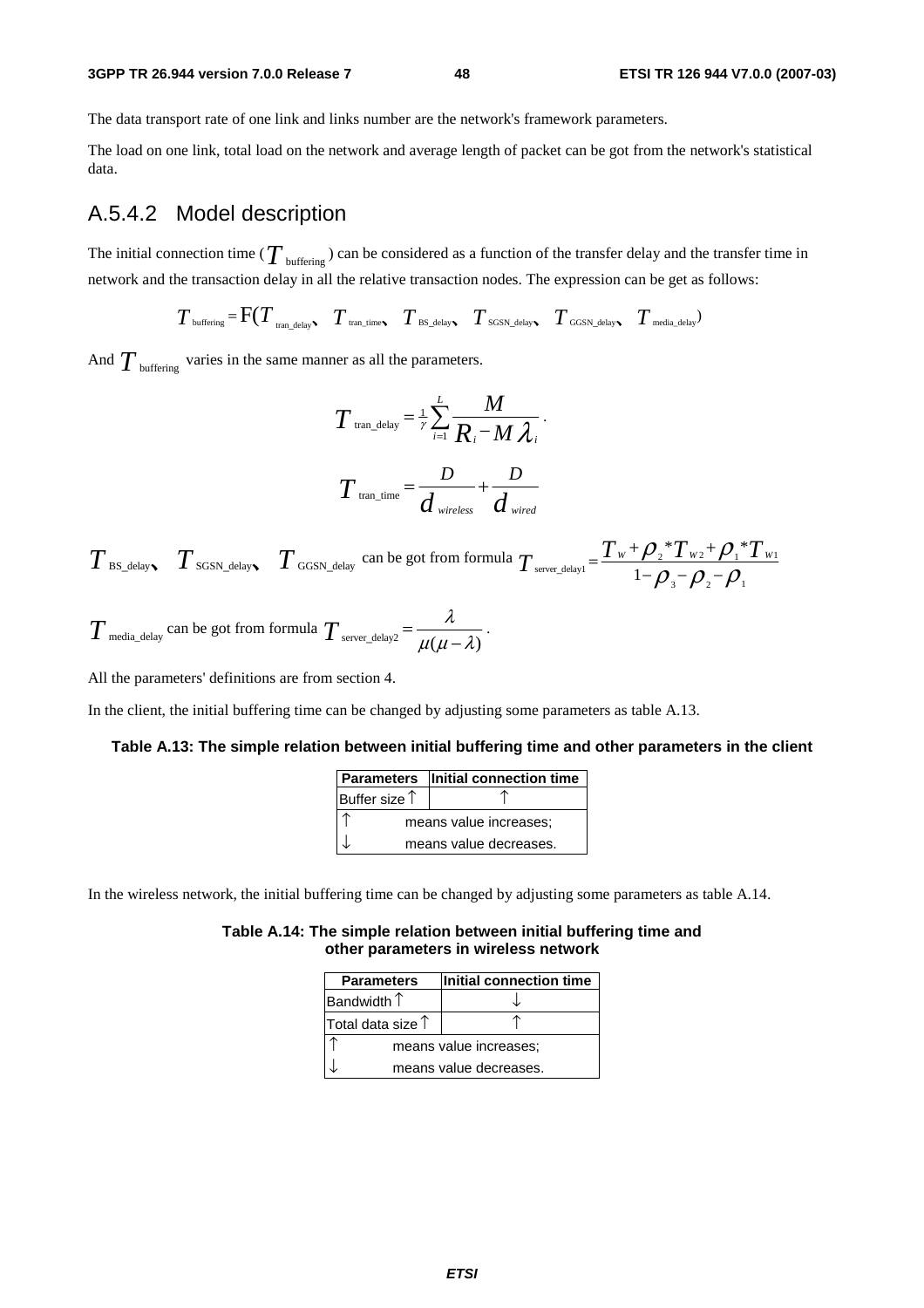In the wired network, the initial buffering time can be changed by adjusting some parameters as table A.15.

**Table A.15: The simple relation between initial buffering time and other parameters in wired network** 

| <b>Parameters</b>                          | Initial connection time |  |  |  |
|--------------------------------------------|-------------------------|--|--|--|
| Bandwidth $\uparrow$                       |                         |  |  |  |
| Total data size $\uparrow$                 |                         |  |  |  |
| Total load $\uparrow$                      |                         |  |  |  |
| Load on one link 1                         |                         |  |  |  |
| Links number $\uparrow$                    |                         |  |  |  |
| Average length of packet $\uparrow$        |                         |  |  |  |
| Data transport rate of one link $\uparrow$ |                         |  |  |  |
| means value increases;                     |                         |  |  |  |
| means value decreases.                     |                         |  |  |  |

In the transaction nodes (base station, SGSN, GGSN, VLR, HLR, AuC, media server), the initial buffering time can be changed by adjusting some parameters as table A.16.

#### **Table A.16: The simple relation between initial buffering time and other parameters in the transaction nodes**

| <b>Parameters</b>               | Initial connection time |  |  |  |
|---------------------------------|-------------------------|--|--|--|
| Transaction rate $\uparrow$     |                         |  |  |  |
| Transaction capacity $\uparrow$ |                         |  |  |  |
| Buffer size $\uparrow$          |                         |  |  |  |
|                                 | means value increases;  |  |  |  |
| means value decreases.          |                         |  |  |  |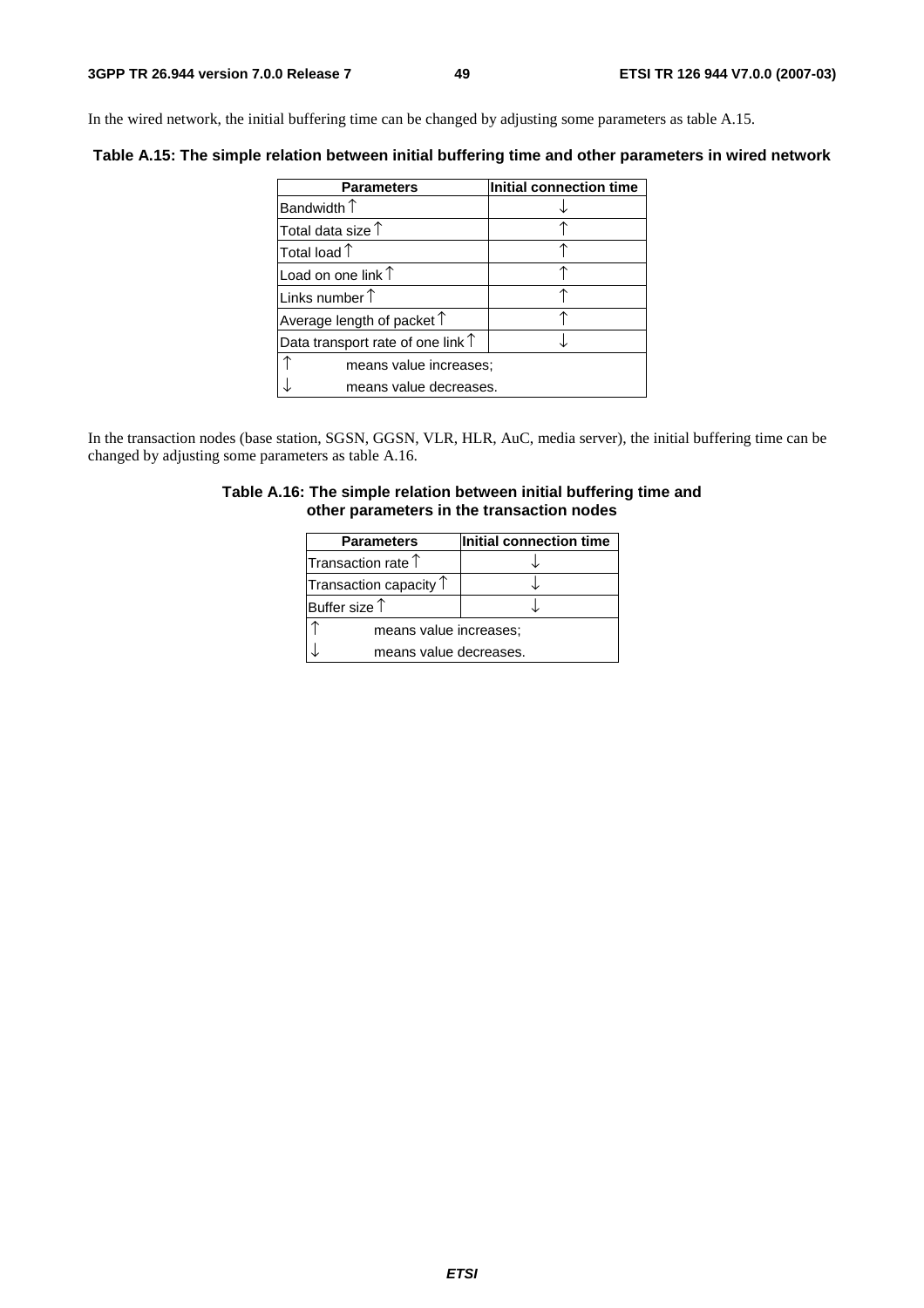# A.5.5 Re-Buffering Frequency

## A.5.5.1 Relative SQoS and other parameters

The rebuffering is a important metric to reflect the network's condition. The majority of SQoS parameters affect it.

The model analyse the SQoS parameters' effect in the application and transports layers.

**Table A.17: the SQoS and other parameters in our model of service rebuffering frequency** 

| class              | layer         | <b>SQoS</b>                             | <b>Other parameters</b> | <b>Model</b>      |
|--------------------|---------------|-----------------------------------------|-------------------------|-------------------|
| client             | Application   | Frame rate                              | Frame size              | Model the whole   |
|                    |               | Frame loss ratio                        | <b>Buffer size</b>      | transport process |
|                    |               | Frame error ratio                       |                         |                   |
| Radio access       | Under         | Access delay                            | Channels                |                   |
| network            | transports    |                                         |                         |                   |
| Wireless transport | Transports    | <b>Bandwidth</b>                        |                         |                   |
| network            |               | Transport delay                         | condition               |                   |
|                    |               | Jitter                                  |                         |                   |
|                    |               | Packet loss ratio                       |                         |                   |
|                    | Under         | Frame loss ratio, Frame error ratio,    |                         |                   |
|                    | transports    | Frame discard ratio, Residual bit error |                         |                   |
|                    |               | ratio                                   |                         |                   |
| Wired transport    | Transports    | <b>Bandwidth</b>                        | network load,           |                   |
| network            |               | Transport delay                         | network framework       |                   |
|                    |               | Jitter                                  |                         |                   |
|                    |               | Packet loss ratio                       |                         |                   |
|                    | Under         | Frame loss ratio, Frame error ratio,    |                         |                   |
|                    | transports    | Frame discard ratio, Residual bit error |                         |                   |
|                    |               | ratio                                   |                         |                   |
| Transaction node   | Base station, | Transaction delay                       | <b>Buffer size</b>      |                   |
|                    | SGSN.         | Transaction rate                        |                         |                   |
|                    | GGSN,         |                                         |                         |                   |
|                    | Media server  |                                         |                         |                   |

### A.5.5.2 Model description

Assumed the send data is initially distributed of  $F_0(t)$ . After the transportation, affected by the frame loss rate, the frame error rate, bandwidth and delay, the data is distributed of  $F(t)$  at the end. Here delay means transfer delay and transaction delay. The model is as figure A.10.



**Figure A.10: the model of transportation**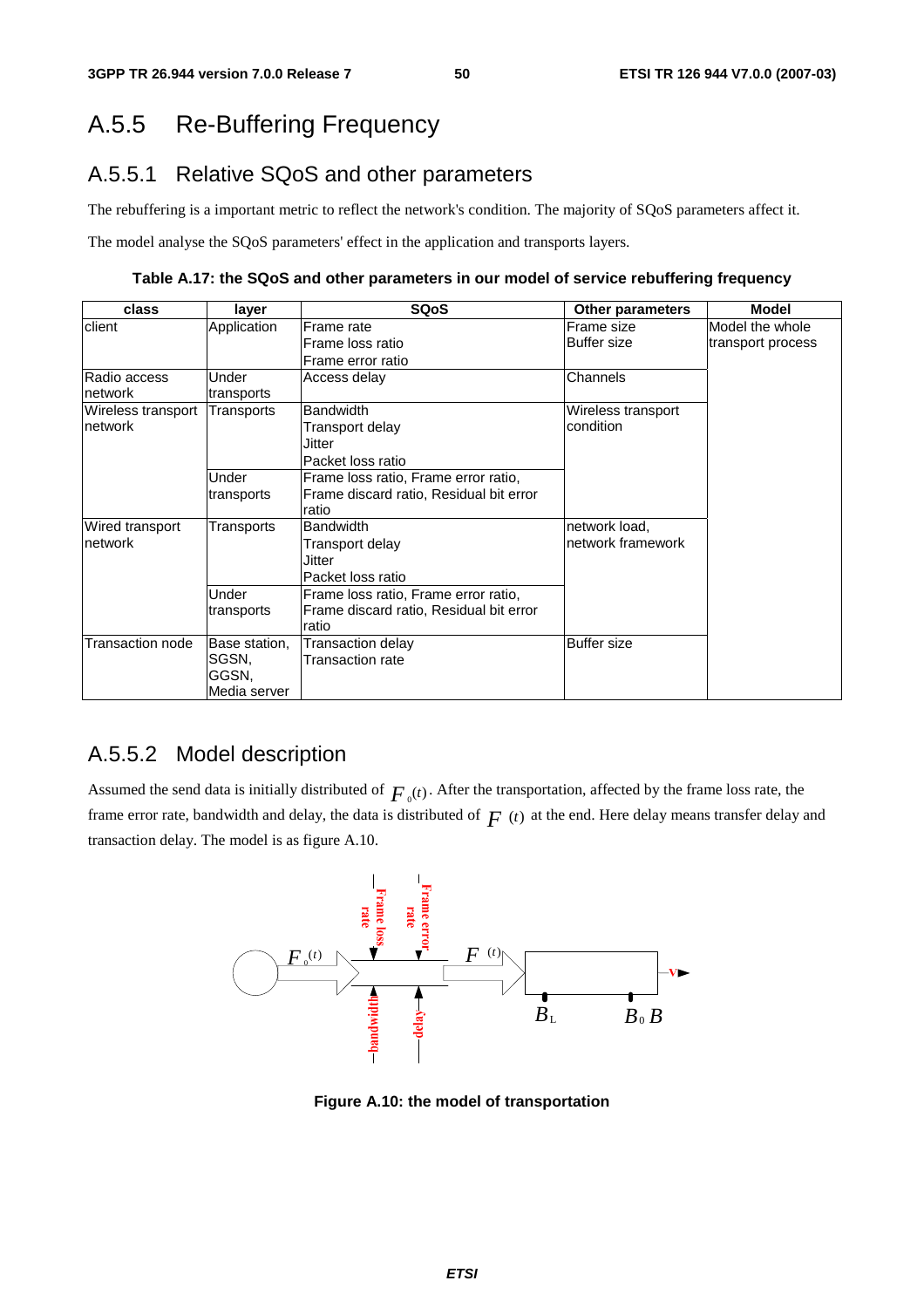The effect of frame loss rate and frame error rate on the send data are the same. So it can be assume that the data become  $F_{\mu}(t)$  after affected by the frame loss rate and frame error rate. And it become  $F_{\mu}(t)$  after affected by the change of bandwidth, then become  $F(t)$  because of the delay at last. The functions  $F_1(t)$ ,  $F_2(t)$ ,  $F(t)$  can be analyzed after our simulation.

The initial data size in the buffer  $B$ . When the data in the buffer exceed  $B_0$ , the player starts to play, and when data is less than  $B<sub>i</sub>$ , the rebuffering starts. The frame rate is V when it is playing.

 $F(t)$  means the amount of arrival data, so  $F(t)$  is a monotonic increasing function. So its inverse function exists.

When  $B+(F(t)-v^*t) < B_+$ , the system start rebuffering. And  $B_0-(B+(F(t)-v^*t)) \leq F(t')-F(t)$ , where  $t'$  is the time when the rebuffering finishes.

$$
F^{-1}(B_0-(B-v^*t)) \leq t'
$$

So the rebuffering frequency is:

$$
\frac{\sum \mathbf{I}(B+(F(t)-v^*t)
$$

 $I(e)$  is the indicator function:  $I(e) = 1$  if expression e is true; otherwise  $I(e) = 0$ .

 $\mathcal{T}_{\text{test}}$  is the total time to test.

# A.5.6 Re-Buffering Time

#### A.5.6.1 Relative SQoS and other parameters

The model is the same as clause 5.5.

#### A.5.6.2 Model description

The rebuffering time of this time is:

$$
t^-t = F^{-1}(B_0-(B-v^*t)) - t
$$

And the mean rebuffering time is:

$$
\frac{\displaystyle\sum_{B+(F(t)-v^*t)
$$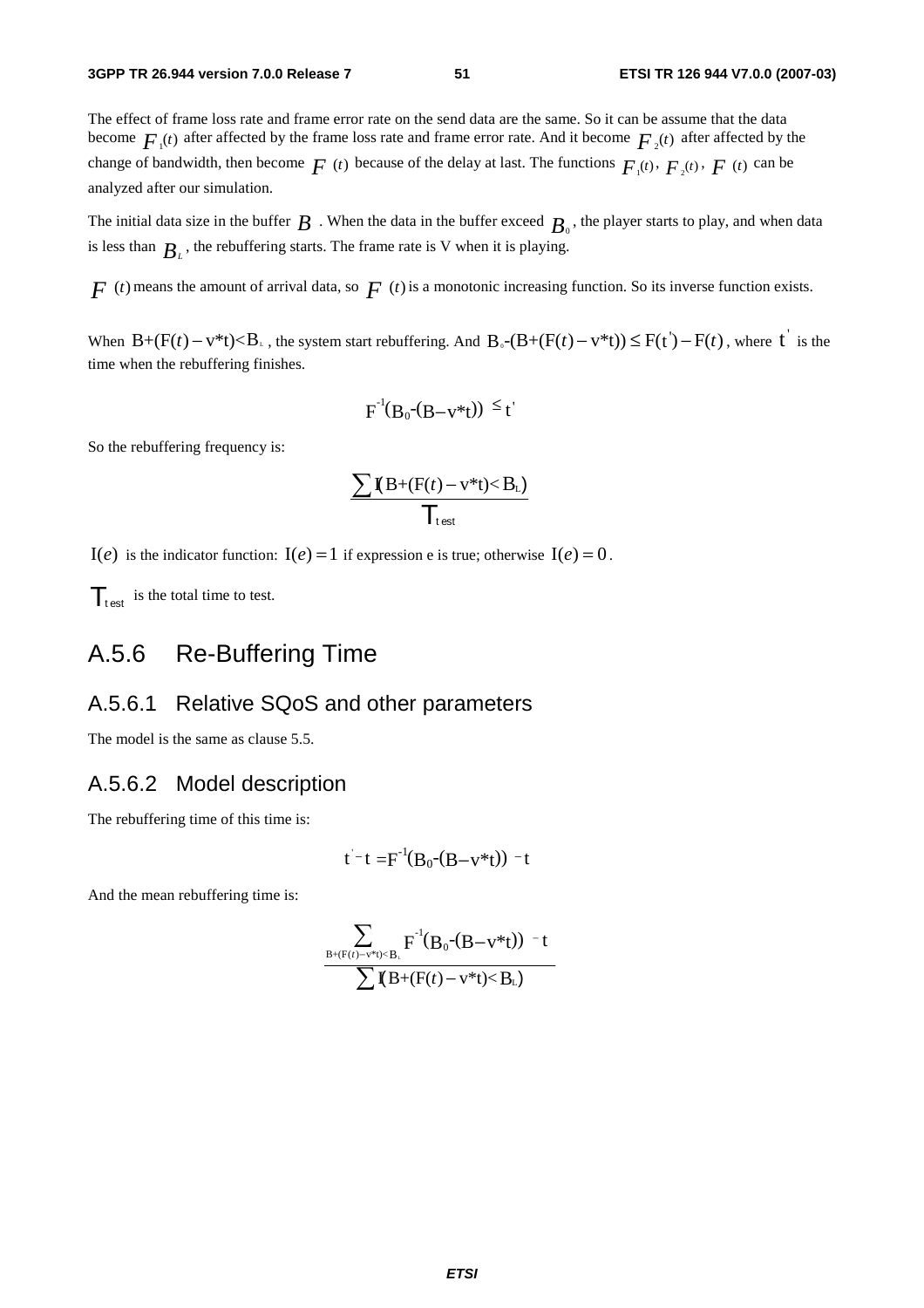# Annex B: Analysis of QoE

# B.1 Introduction

The SA4 "End-to-end Multimedia Services Performance Metrics" work item is conducting a research on the performance metrics for popular multimedia services, including streaming, multimedia broadcast multicast service (MBMS), video telephony and IP Multimedia subsystem Service (IMS), etc. This annex is an extension to the present document, which will support and justify the results in the present document.

In this annex, a subjective test is conducted to acquire the QoE. And the results of the test are listed in the following sections.

And also, in this annex, packet-switched streaming service is taken as an example.

## B.2 Process

From the user perspective, the service performance indicators cannot be defined only according to researcher's experience. It should be acquired by user investigation as well as experience.

## B.2.1 Collection of QoE

The selected testers are kept unknown about any indicators. After watching given audio/video multimedia contents with different quality levels and experiencing those services, they take down the performance indicators only with their feeling and experience.

Then according to their record and description, the scope of QoE is determined.

The common user's requirements of service performance are collected and classified as our QoE, disregarding the measurability.

See clause 3.1.

## B.2.2 Weightiness of Selected QoE

With DSCQS (see ITU-R Recommendation BT.500), testers are asked to mark each service and content in comparison with the reference. Those services and contents are provided with different quality levels of each selected indicator.

# B.3 Results

## B.3.1 Collection of QoE

- Service Non-Access.
- Service Failure.
- Service Setting-up Time.
- Re-Buffering.
- Image corruption.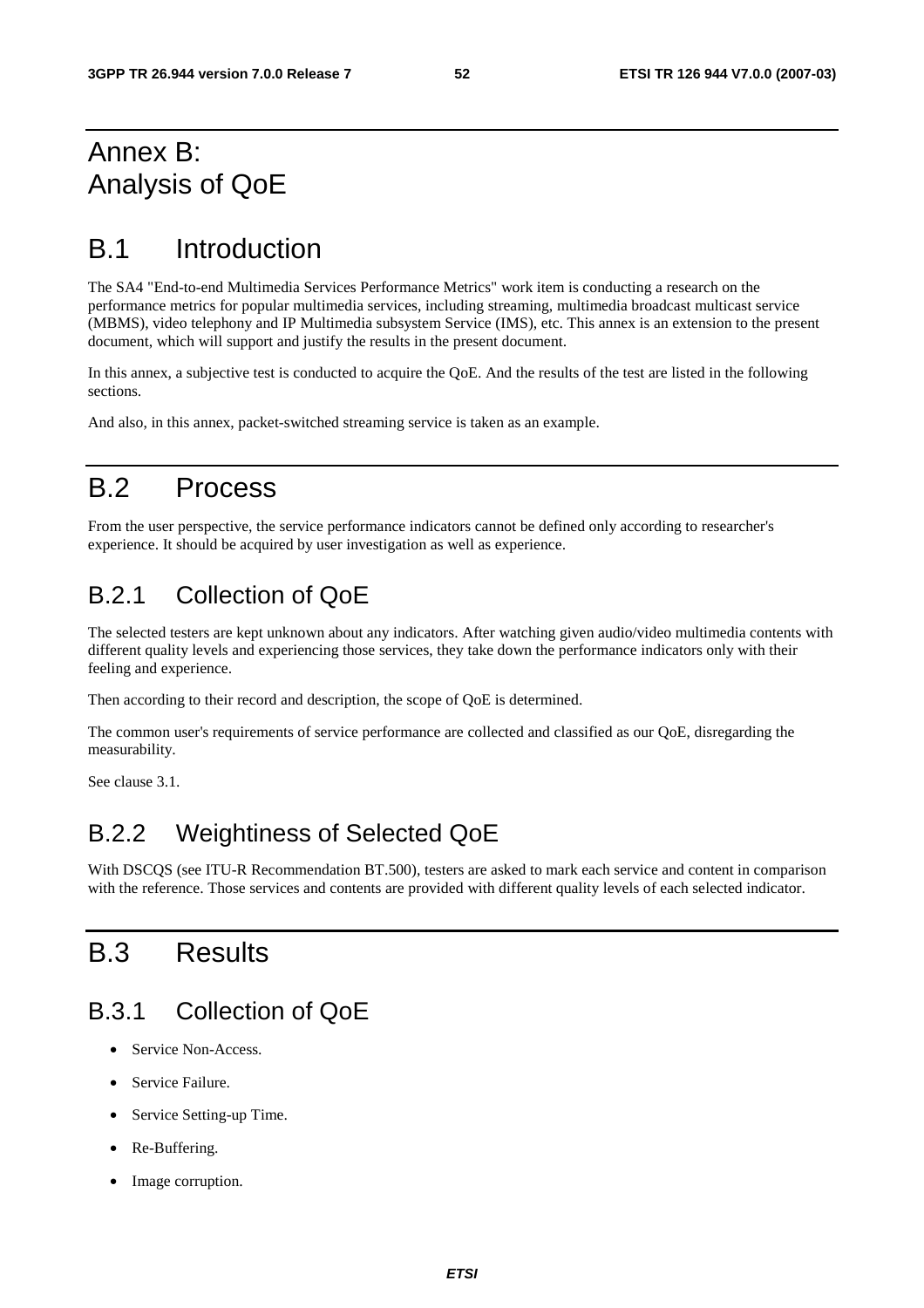- Blurriness.
- Blockiness.
- Colour Reproduction Accuracy.
- Edge Noise.
- Freeze image.
- Incontinuous Image with block.
- Audio Quality.
- Audio/Video Synchronization Error.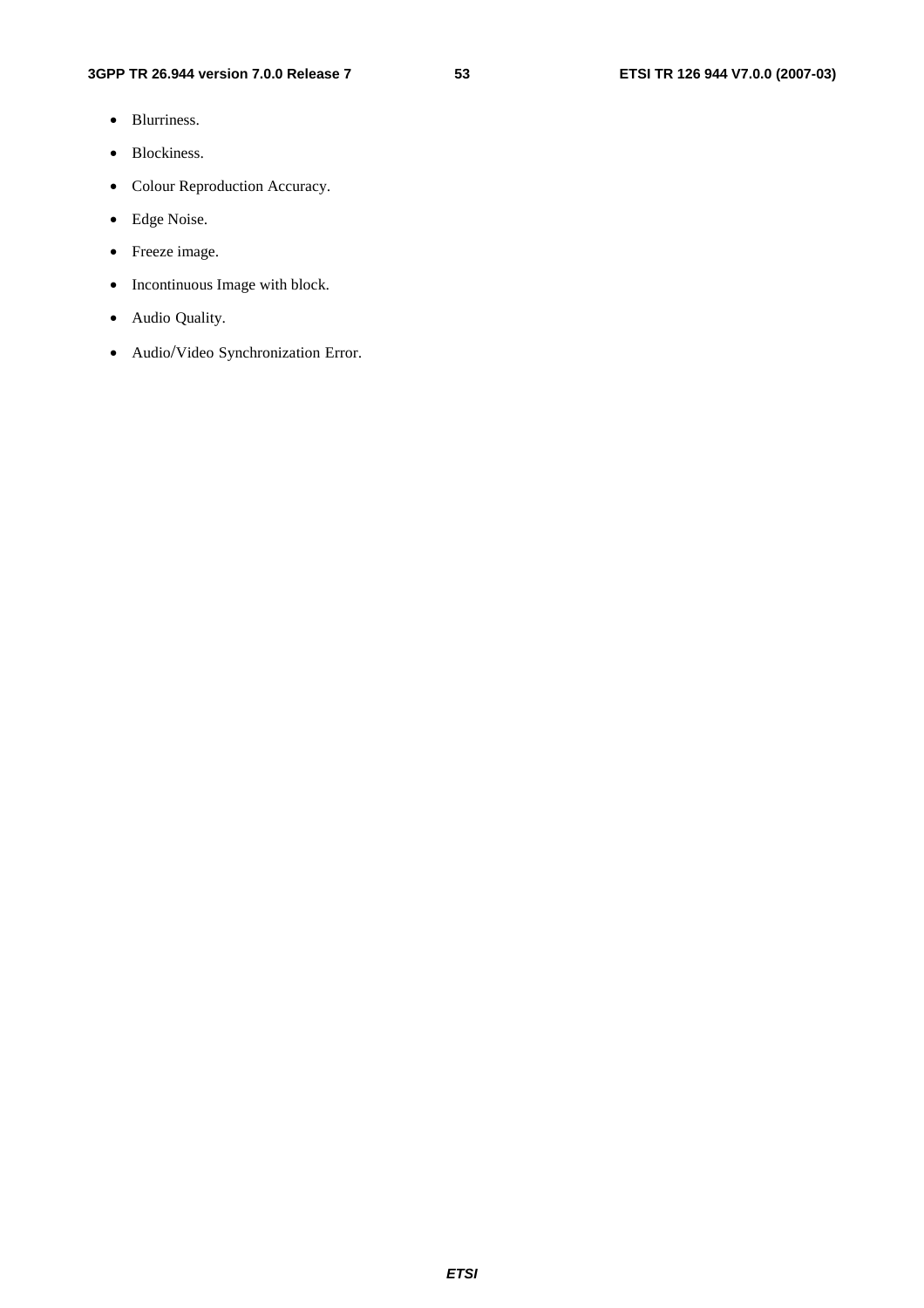# B.3.2 Comparison of Weightiness among Selected QoE **Parameters**



**Figure B.1**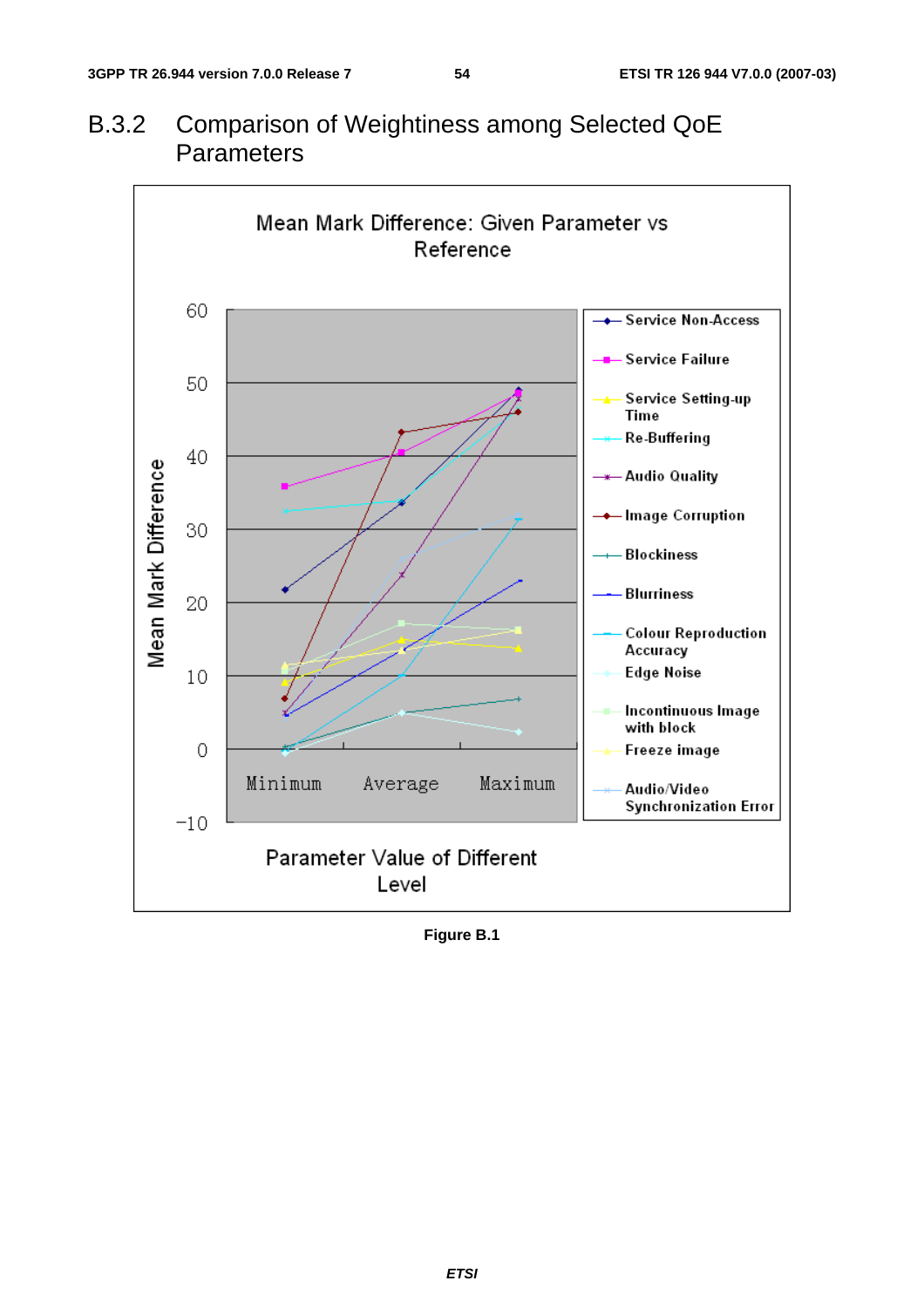# Annex C: Comparison with TS 102 250 of ETSI STQ Mobile

# C.1 Introduction

The SA4 "End-to-end Multimedia Services Performance Metrics" work item is conducting a research on the performance metrics for popular multimedia services, including streaming, multimedia broadcast multicast service (MBMS), video telephony and IP multimedia subsystem service (IMS), etc. This annex is an extension to the present document, which will support and justify the results in the present document.

In this annex, a comprehensive comparison of work between E2EMSPM and ETSI STQ Mobile is conducted to justify the work of E2EMSPM. And the results of the analysis are listed in the following sections.

# C.2 References

The following documents contain provisions which, through reference in this text, constitute provisions of the present document.

- References are either specific (identified by date of publication, edition number, version number, etc.) or non-specific.
- For a specific reference, subsequent revisions do not apply.
- For a non-specific reference, the latest version applies. In the case of a reference to a 3GPP document (including a GSM document), a non-specific reference implicitly refers to the latest version of that document *in the same Release as the present document*.
- [1] ETSI TS 102 250-1 (V1.1.1 10/2003): "Speech Processing, Transmission and Quality Aspects (STQ); QoS aspects of popular services in GSM and 3G networks; Part 1: Identification of Quality of Service aspects".
- [2] ETSI TS 102 250-2 (V1.4.1 03/2006): "Speech Processing, Transmission and Quality Aspects (STQ); QoS aspects of popular services in GSM and 3G networks; Part 2: Definition of Quality of Service parameters and their computation".
- [3] ETSI TS 102 250-3 (V1.3.2 09/2005): "Speech Processing, Transmission and Quality Aspects (STQ); QoS aspects of popular services in GSM and 3G networks; Part 3: Typical procedures for Quality of Service measurement equipment".
- [4] ETSI TS 102 250-4 (V1.1.1 10/2003): "Speech Processing, Transmission and Quality Aspects (STQ); QoS aspects of popular services in GSM and 3G networks; Part 4: Requirements for Quality of Service measurement equipment".
- [5] ETSI TS 102 250-5 (V1.3.1 11/2005): "Speech Processing, Transmission and Quality Aspects (STQ); QoS aspects of popular services in GSM and 3G networks; Part 5: Definition of typical measurement profiles".
- [6] ETSI TS 102 250-6 (V1.2.1 10/2004): "Speech Processing, Transmission and Quality Aspects (STQ); QoS aspects of popular services in GSM and 3G networks; Part 6: Post processing and statistical methods".
- [7] 3GPP TS 23 107 (V6.4.0 03/2006): "3rd Generation partnership Project; Technical Specification Group Services and System Aspects; Quality of Service (QoS) Concept and architecture (Release 6)".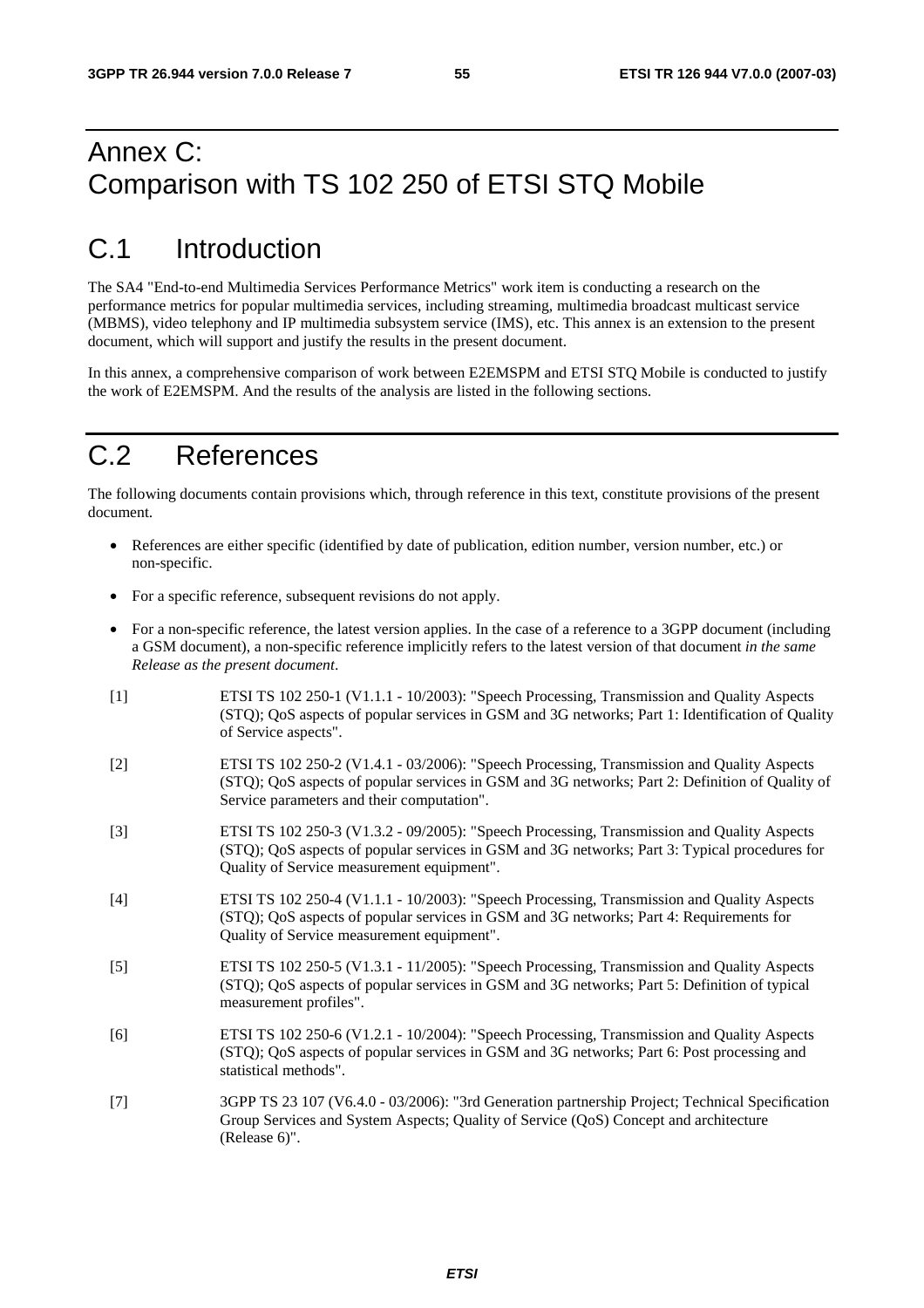# C.3 Comparison with 3GPP E2EMSPM and ETSI STQ Mobile

In this part, the difference is illuminated between 3GPP E2EMSPM and ETSI STQ Mobile on multimedia services from the following points of view.

## C.3.1 Research Scope

### C.3.1.1 Framework

E2EMSPM has a systematic framework of End-to-end Multimedia Services Performance Metrics is as figure C.1.



#### **Figure C.1: Systematic Framework of End-to-end Multimedia Services Performance Indicators**

ETSI STQ Mobile focuses on the similar area of End-to-End Service QoS.

## C.3.1.2 Quality of experience

Client Radio access Horizontal<br>
Horizontal<br>
Horizontal<br>
imilar area of End-to-End Service QoS.<br> **Clience**<br> **Clience**<br> **Clience**<br> **Clience**<br> **Clience**<br> **Clience**<br> **Clience**<br> **Clience**<br> **Clience**<br> **Clience**<br> **Clience**<br> **Clie** International<br>**Transferience**<br>The correl<br>and correl<br>and correl<br>and correl<br>and correl<br>Supply 2011<br>and correl<br>Supply 2013<br>Supply 2013<br>Supply 2013<br>Supply 2013<br>Supply 2013<br>Supply 2013<br>Supply 2013<br>Supply 2013<br>Supply 2013<br>Supply The Mobile strategy and the services Perture of the service of the service control of the service cannot be a service of the service of the service of the service of the service of the service of the service of the service network<br>
ices Performance Indi<br>
IS 102 250-2 specifies th<br>
rean measurement results<br>
the service. Although Qo<br>
innot be defined only acc<br>
rience.<br>
s QoE, disregarding the<br>
l' for service analysis vary E2EMSPM brings up the concept of Quality of Experience (QoE). Yet ETSI STQ Mobile specifies the use of perceptual models for the evaluation of content quality, whenever applicable (e.g. TS 102 250-2 specifies the use of ITU-R Recommendation P.862.2 for speech quality evaluation).

The judgement of measurement results (e.g. target setting) and the correlation between measurement results and actual customer satisfaction are out of the scope of ETSI STQ Mobile.

QoE is how a user perceives the quality of service - how satisfied he or she is with the service. Although QoE is a subjective metric, it is important to quantify it. From the user's perspective, QoE cannot be defined only according to researcher's experience. It should be acquired by user investigation as well as experience.

The common user's requirements to different services are collected and classified as QoE, disregarding the measurability. Users have different requirements for different services. So the QoE for service analysis vary with the types of services.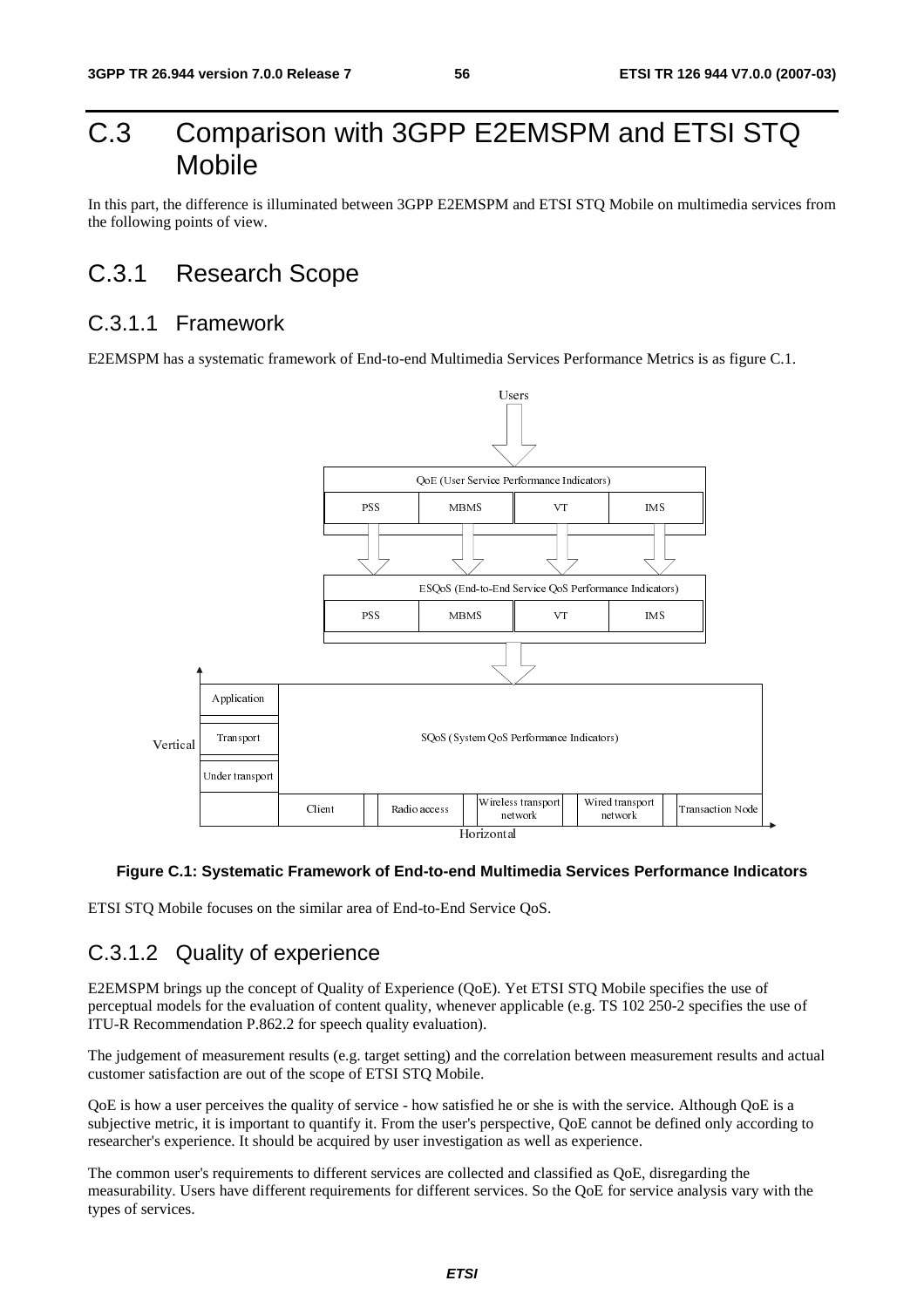## C.3.1.3 End-to-End Service Quality of Service

E2EMSPM considers service-related metrics of End-to-End Service Quality of Service (ESQoS). The measurements and provisioning of ESQoS are defined in terms of service capability and resource availability. ESQoS is generally used to specify services' quality considered by operators and service providers. The ability to measure ESQoS will give the operator some sense of the service's performance to the overall level of customer satisfaction.

ETSI STQ Mobile TS 102 250-2 [2] draws some steps in overall service QoS definition and analysis of mobile services. STQ takes the following QoS aspects from service perspective which are used for each service to define service QoS parameters.

- Network Availability.
- Network Accessibility.
- Service Accessibility.
- Service Integrity.
- Service Retainability.

Figure C.2 shows the model for quality of service parameters in ETSI STQ Part 2. The model has four layers.



#### **Figure C.2: ETSI STQ Mobile QoS aspects and the corresponding QoS parameters**

So when end-to-end service QoS is concerned, both ETSI STQ Mobile and E2EMSPM have the similar study area on this topic. There are perfect and reasonable definitions of service QoS parameters in the TS of ETSI STQ. Part of the outputs of ETSI STQ Mobile should be introduced to E2EMSPM's End-to-End Service QoS area for reference.

### C.3.1.4 System Quality of Service

Generally, "UMTS Quality of Service (QoS) Concept and architecture" by 3GPP [8] is often referenced. It is a standard, describing UMTS bearers' structure, their management functions, and defines service quality classes and their attributes.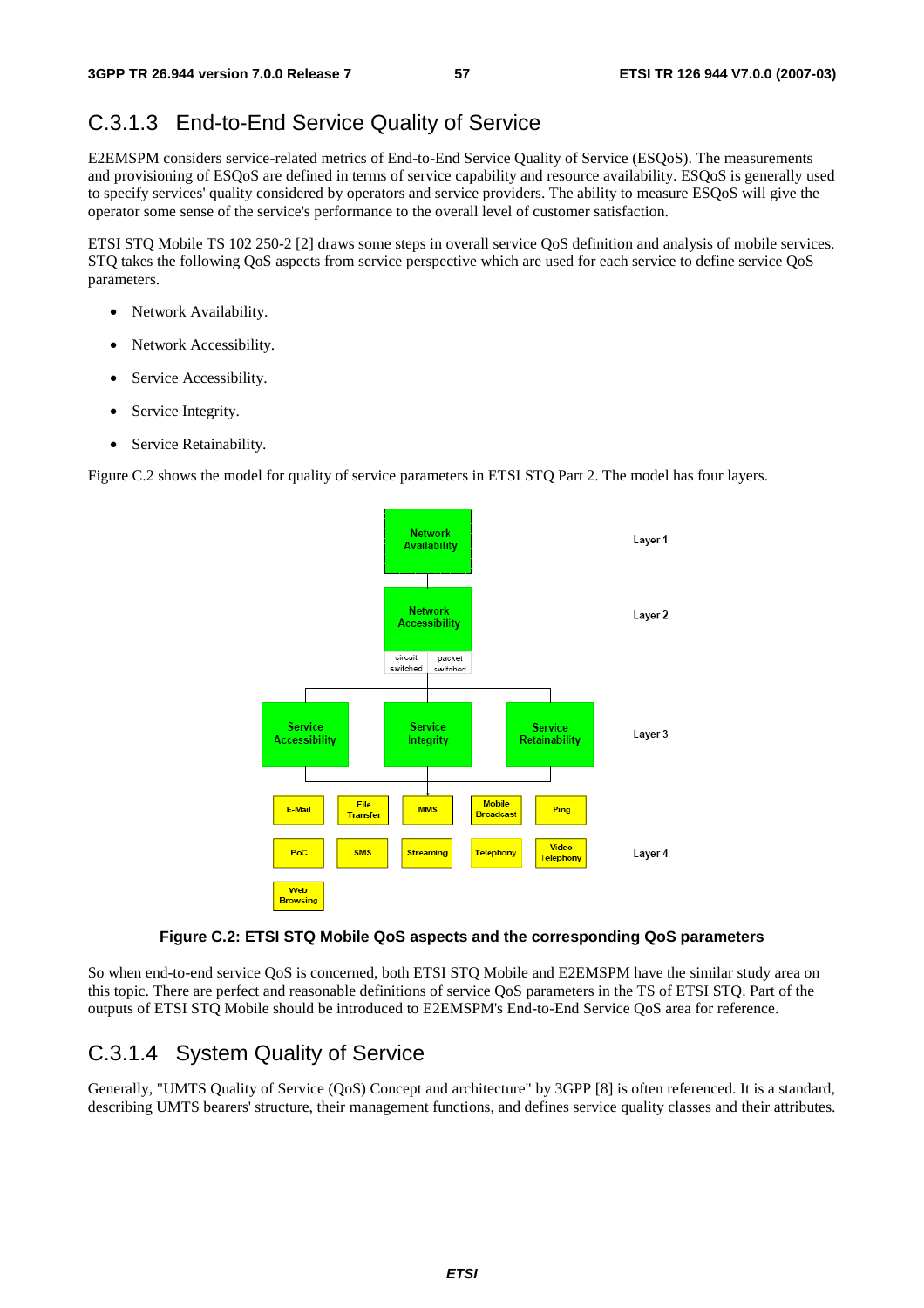System Quality of Service (SQoS) defined in E2EMSPM is intrinsically a technical concept and is a subset of UMTS QoS. Compared with ESQOS, SQoS denotes the point-to-point QoS, which is specially related to the units and links of network systems. SQoS can be viewed as the QoS consideration from the viewpoint of network operators. It is measured and expressed in terms of network units and network links, which usually has little meaning to a user. Although a better network SQoS in many cases will result in better ESQoS, fulfilling all traffic SQoS parameters might not guarantee the satisfaction of the user or a high ESQoS.

In E2EMSPM the System QoS parameters are classified to five classes horizontally according to the different phases along with the whole network connection, including radio access network, wireless transport network, wired transport network, client transaction and network node transaction as shown in figure C.3. Some analytical models are introduced for every special section to evaluate some important parameters.

SQoS is out of the scope of ETSI STQ Mobile.



**Figure C.3: Network phases to analyse System Qos** 

## C.3.1.5 Mapping of End-to-End Service QoS and System QoS

E2EMSPM introduces the theoretical models to study the relationship of End-to-End Service QoS and System QoS. The inherent relationship between the End-to-End Service QoS and System QoS parameters of PSS is described, which provide the possible operational methods for the operators/service providers to guarantee the service performance. E2EMSPM also gives some example to justify how we get the mapping between the End-to-End Service QoS and System QoS.

The relationship of End-to-End Service QoS and System QoS is beyond the scope of ETSI STQ Mobile.

## C.3.2 Research Method

#### C.3.2.1 Statistics Model Analysis

Extensive studies involving high-speed network measurements indicate that the multimedia traffic in high-speed networks have self-similar and impulsive characteristics. The existence of self-similarity shows that Poisson process cannot accurately describe the real network traffic. In such high-speed mobile network the assumption of exponentiality does not apply any more.

ETSI STQ Mobile TS 102 250-6 [6] adopts the statistical model to calculate the QoS metrics of GSM and 3G networks. These models are more precise than traditional theoretical models. However, ETSI STQ Mobile focuses on the measurement of quality metrics for services that are already functional. The prediction of service performance (e.g. based on statistical models of traffic patterns and network characteristics) is out of the scope of ETSI STQ Mobile. It is very difficult to implement the calculation due to the lack of raw data, if the new multimedia services haven't become commercial deployment or they are just in the initial stage of deployment in GSM and 3G network.

Nowadays, there still have not authoritative statistical model to handle the coming multimedia services' raw data with self-similar and impulsive characteristics. Although the self-similar models can describe the statistical data more precisely, they will encounter difficulties with in-depth performance indicators analysis and calculation of the selfsimilar network traffic.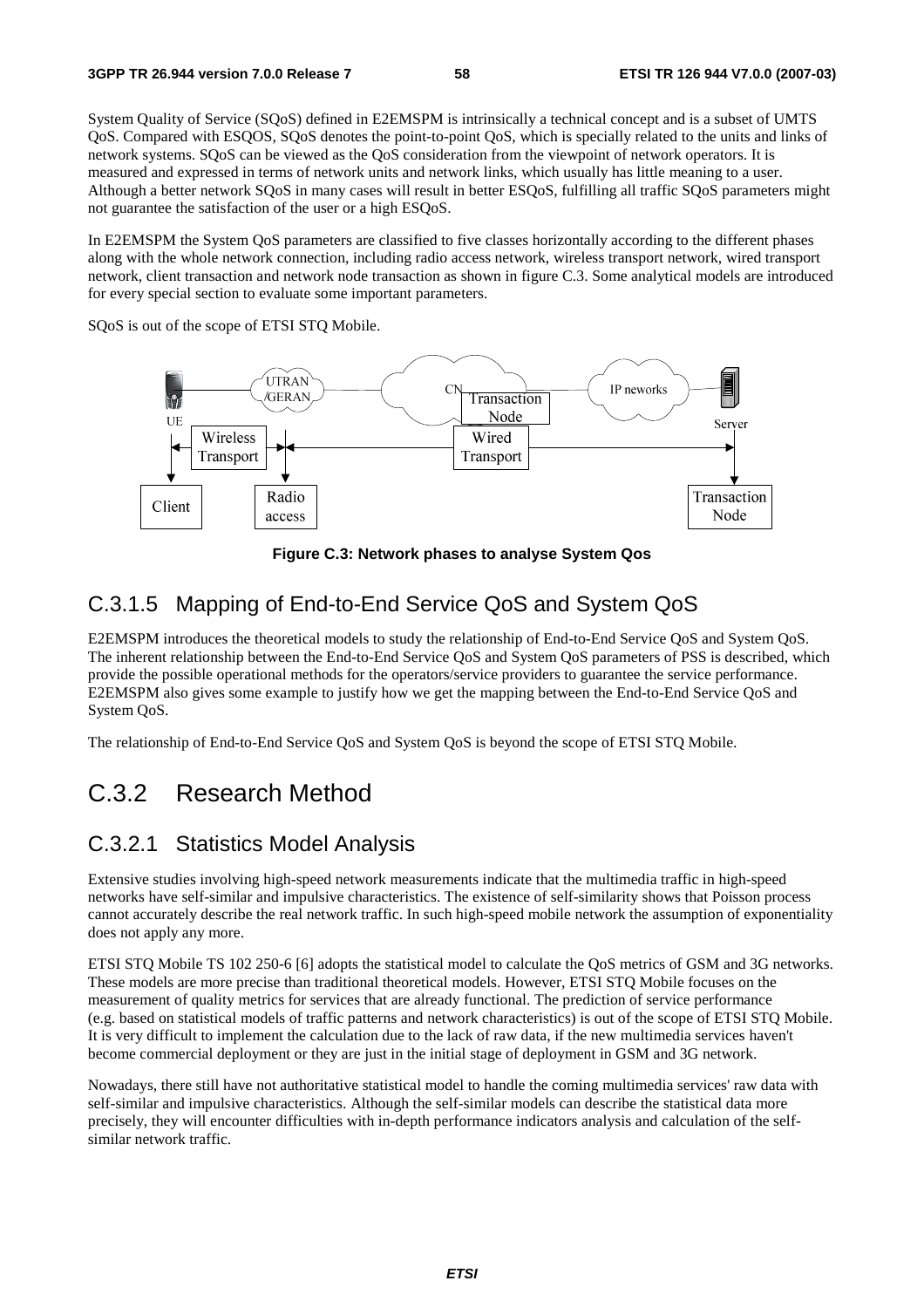# C.3.2.2 Theory Model Analysis of Queue

Traditional telecom service traffic is adequately described by Markovian models (e.g. Poisson), which are amenable to accurate analysis. Generally, theses models assume independence between events, and exponentially inter-event distributions.

Although queue theory fails to fit actual traffic of high-speed mobile networks, E2EMSPM still adopted these models to analyse the network traffic, mainly because Markovian models are mathematically tractable.

## C.3.2.3 Possible Further Work

The above two methods have its own advantages respectively for the fresh multimedia services, the optimal research method should combine statistics model with queue theory model to complement with each other.

The combined method might be adopted in future work beyond the scope of both ETSI STQ Mobile and E2EMSPM.

# C.4 Brief Introduction of the Work in ETSI STQ

The ETSI Speech Processing, Transmission and Quality Aspects (STQ) workgroup is actively working on QoS. STQ has published its Technical Specification, TS 102 250 "QoS aspects for popular services in GSM and 3G networks" [Part 1 to 6], which covers the following.

Part 1 [1] identifies QoS aspects for popular services in GSM and 3G networks. For each service the QoS indicators are listed. They are considered to be suitable for the quantitative characterization of the dominant technical QoS aspects as experienced from the end-user perspective.

Part 2 [2] defines QoS parameters and their computation for popular services in GSM and 3G networks. The technical QoS indicators, listed in part 1, are the basis for the parameter set chosen. The parameter definition is split into two parts: the abstract definition and the generic description of the measurement method with the respective trigger points. Only measurement methods not dependent on any infrastructure provided are described in the present document. The harmonized definitions given in the present document are considered as the prerequisites for comparison of QoS measurements and measurement results.

Part 3 [3] describes typical procedures used for QoS measurements over GSM, along with settings and parameters for such measurements.

Part 4 [4] defines the minimum requirements of QoS measurement equipment for GSM and 3G networks in the way that the values and trigger-points needed to compute the QoS parameter as defined in Part 2 can be measured following the procedures defined in Part 3. Test equipment fulfilling the specified minimum requirements will be allowed to perform the proposed measurements in a reliable and reproducible way.

Part 5 [5] specifies test profiles which are required to enable benchmarking of different GSM or 3G networks both within and outside national boundaries. It is necessary to have these profiles so that when a specific set of tests are carried out then customers are comparing "like for like" performance.

Part 6 [6] describes procedures to be used for statistical calculations in the field of QoS measurement of GSM and 3G networks using probing systems.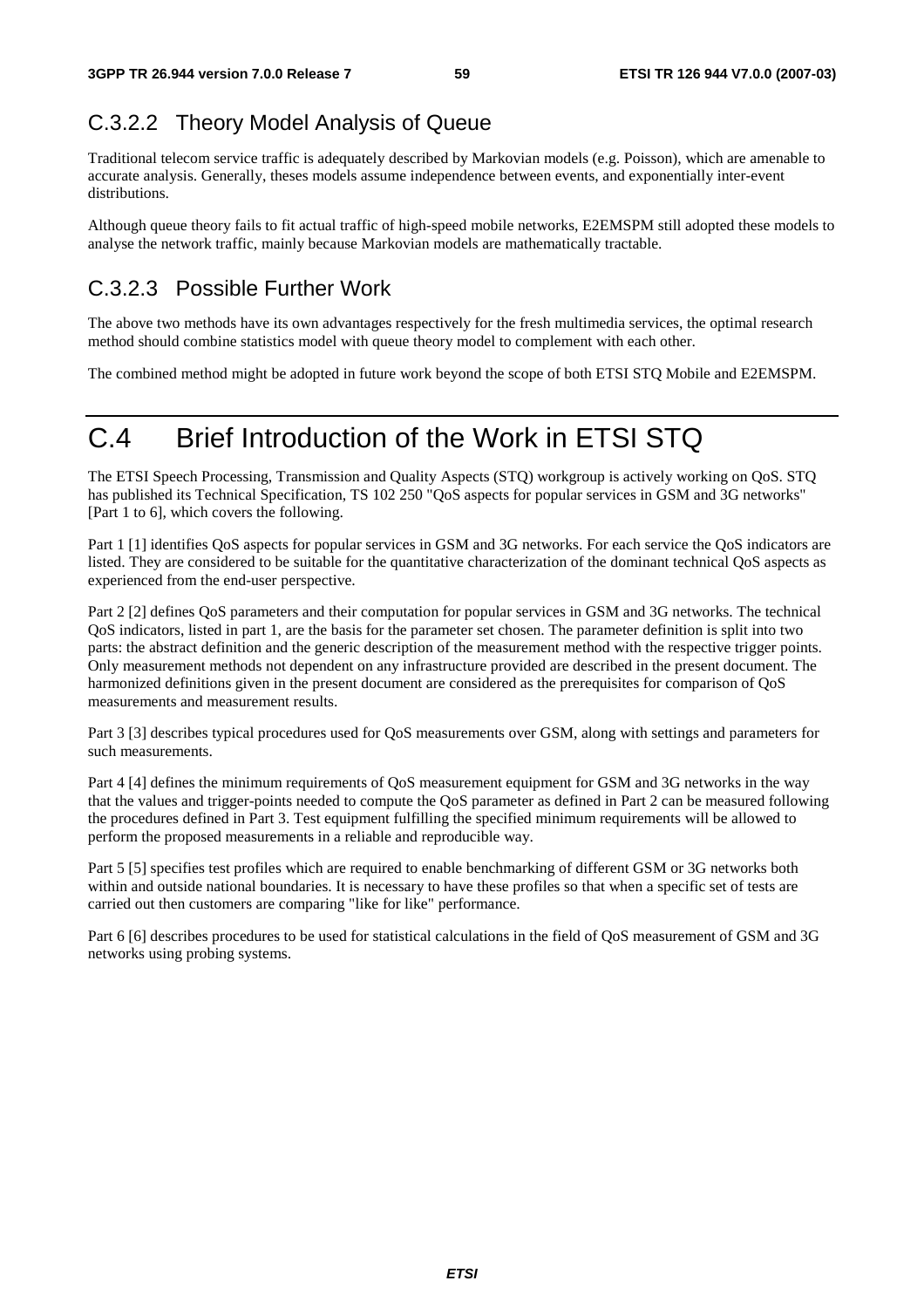# Annex D: Change history

| <b>Change history</b> |      |                 |  |            |                       |       |            |
|-----------------------|------|-----------------|--|------------|-----------------------|-------|------------|
| <b>Date</b>           | TSG# | <b>TSG Doc.</b> |  | $CR$ $Rev$ | Subject/Comment       | Old   | <b>New</b> |
| 2007-03               | 35   | SP-070015       |  |            | Approved at TSG SA#35 | 2.0.0 | 7.0.0      |
|                       |      |                 |  |            |                       |       |            |
|                       |      |                 |  |            |                       |       |            |
|                       |      |                 |  |            |                       |       |            |
|                       |      |                 |  |            |                       |       |            |
|                       |      |                 |  |            |                       |       |            |
|                       |      |                 |  |            |                       |       |            |
|                       |      |                 |  |            |                       |       |            |
|                       |      |                 |  |            |                       |       |            |
|                       |      |                 |  |            |                       |       |            |